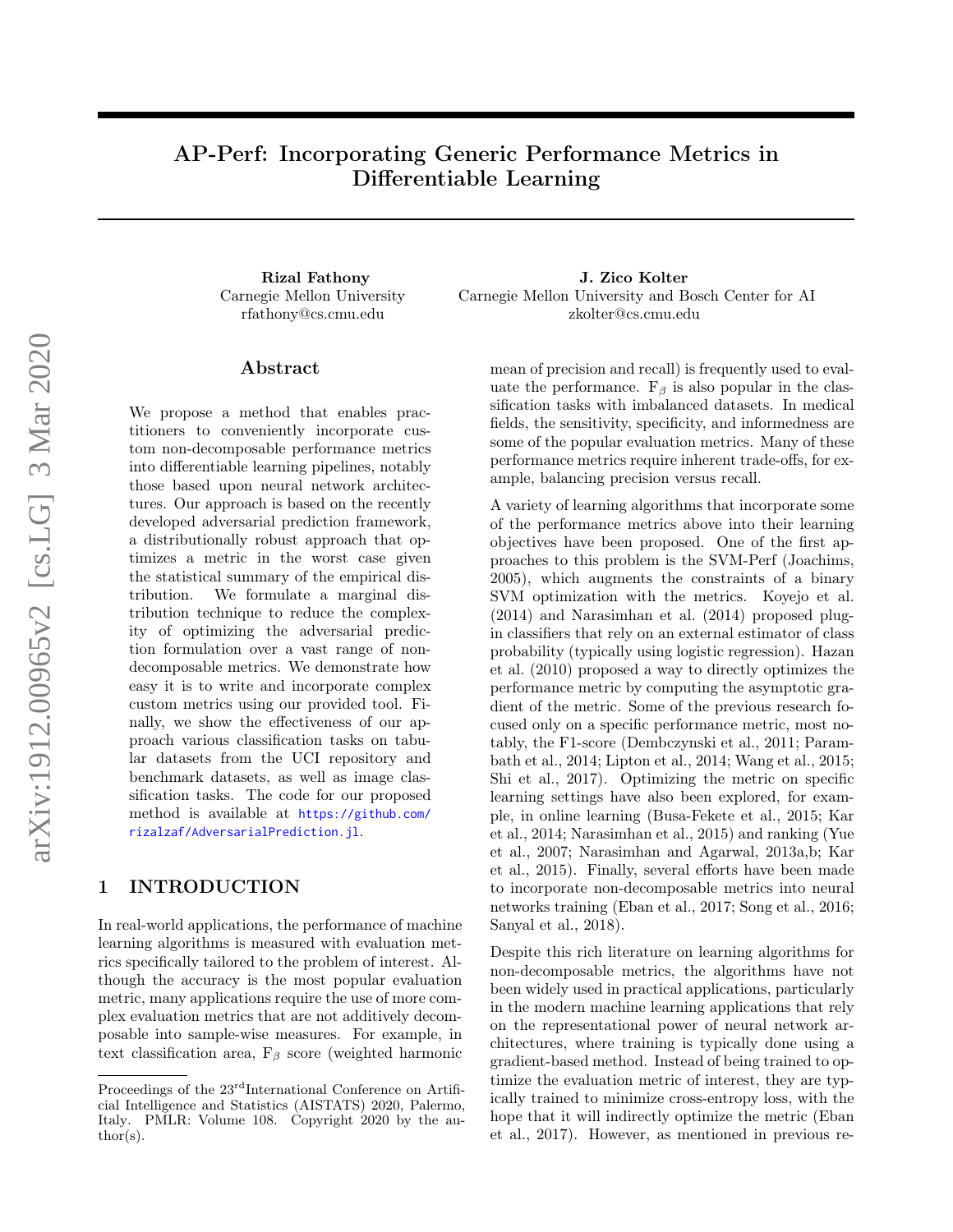<span id="page-1-0"></span>

| $model = Chain($                          | $model = Chain(Dense(nvar, 100, relu),$                                                                              |
|-------------------------------------------|----------------------------------------------------------------------------------------------------------------------|
| Dense(nvar, 100, relu),                   | Dense(100, 100, relu), Dense(100, 1), vec)                                                                           |
| Dense(100, 100, relu),                    |                                                                                                                      |
| Dense $(100, 1)$ ,                        | @metric FBeta beta                                                                                                   |
| vec)                                      | function define(::Type{FBeta}, C::ConfusionMatrix, beta)<br>return $((1 + \beta^2) * C.tp) / (\beta^2 * C.ap + C.p)$ |
| objective $(x, y) = \text{mean}($         | end                                                                                                                  |
| $logit binary crossentropy(model(x), y))$ | $f2$ _score = FBeta(2)                                                                                               |
|                                           | special_case_positive!(f2_score)                                                                                     |
| $opt = ADAM(1e-3)$                        |                                                                                                                      |
| Flux.train!(objective, params(model),     | objective(x, y) = ap_objective(model(x), y, f2_score)                                                                |
| train_set, opt)                           | Flux.train!(objective, params(model), train_set, ADAM(1e-3))                                                         |

Figure 1: Code examples for incorporating  $F_2$ -score metric into a neural network training pipeline (right), compared with the standard code for cross-entropy objective (left). The codes are implemented in Julia.

search [\(Cortes and Mohri,](#page-8-8) [2004;](#page-8-8) [Davis and Goadrich,](#page-8-9) [2006\)](#page-8-9), this discrepancy between the target and optimized metric may lead to inferior results.

We argue that two factors hinder the wide adoption of the learning algorithms for non-decomposable metrics into many modern machine learning applications. First, many of the existing learning algorithms are not flexible enough to accommodate the custom need of real-world applications. Their formulations only cover a few types of performance metrics that may not be relevant for some applications. Second, even though some of the existing formulations are flexible, they do not provide a way for practitioners to customize the usage. The authors of these flexible methods oftentimes only provide few uses case metrics in their experiments and also their published codes. A significant amount of effort (e.g., deriving the formulations and rewriting the codes) need to be spent by a practitioner who wants to implement and customize their algorithm to the specific needs of the applications. This also still be a problem even for the latest development of algorithms that already specifically target neural network training. These two factors force many practitioners to choose a method that is easy to incorporate to their machine learning system, for example, the cross-entropy objective (a common proxy for accuracy metric) that is readily available in many frameworks.

In this paper, our goal is to overcome the problem above. We propose a generic framework for optimizing arbitrary complex non-decomposable performance metrics using gradient-based learning procedures. Our framework can be applied to most of the common usecases of non-decomposable metrics. Specifically, we require the metric to be derived from the value of the confusion matrix with minimal requirements on how the metric needs to be constructed. Our formulation also supports optimizing a performance metric with a constraint over another metric. This is useful in the case where we want to balance the trade-off between two metrics, for example, in the case where we want to maximize precision subject to recall  $\geq$  0.8. Our approach is based on the adversarial prediction framework [\(Fathony et al.,](#page-8-10) [2018a;](#page-8-10) [Asif et al.,](#page-8-11) [2015\)](#page-8-11), a distributionally robust framework for constructing learning algorithms that seeks a predictor that maximizes the performance metric in the worst case given the statistical summary of the empirical distribution. We replace the empirical data for evaluating the predictor with an adversary that is free to choose an evaluating distribution from the set of conditional distribution that matches the statistics of empirical data via moment matching on the features. Although naively applying this approach is not possible, we develop a marginalization technique that reduces the number of variables in the resulting optimization from exponentially many variables to just quadratic.

In addition to these algorithmic contributions, we establish the Fisher consistency of the method, a feature notably lacking from much past work approximately optimizing performance metrics [\(Tewari and](#page-9-11) [Bartlett,](#page-9-11) [2007;](#page-9-11) [Liu,](#page-9-12) [2007\)](#page-9-12). We also develop a programming interface such that a practitioner can easily construct the metric and integrate it into their learning pipeline. Figure [1](#page-1-0) provides an example of incorporating the  $F_2$ -score metric into the training pipeline of our method. Notice that only minimal changes from the standard cross-entropy learning code are needed. Finally, we evaluate the performance of our method against the standard training on several benchmark datasets within neural network learning pipelines and demonstrate that our method vastly outperforms traditional approaches for training these networks.

# 2 BACKGROUND

#### 2.1 Performance Metrics

Deciding on what performance metric to be used for evaluating the prediction is an important aspect of machine learning applications, since it will also guide the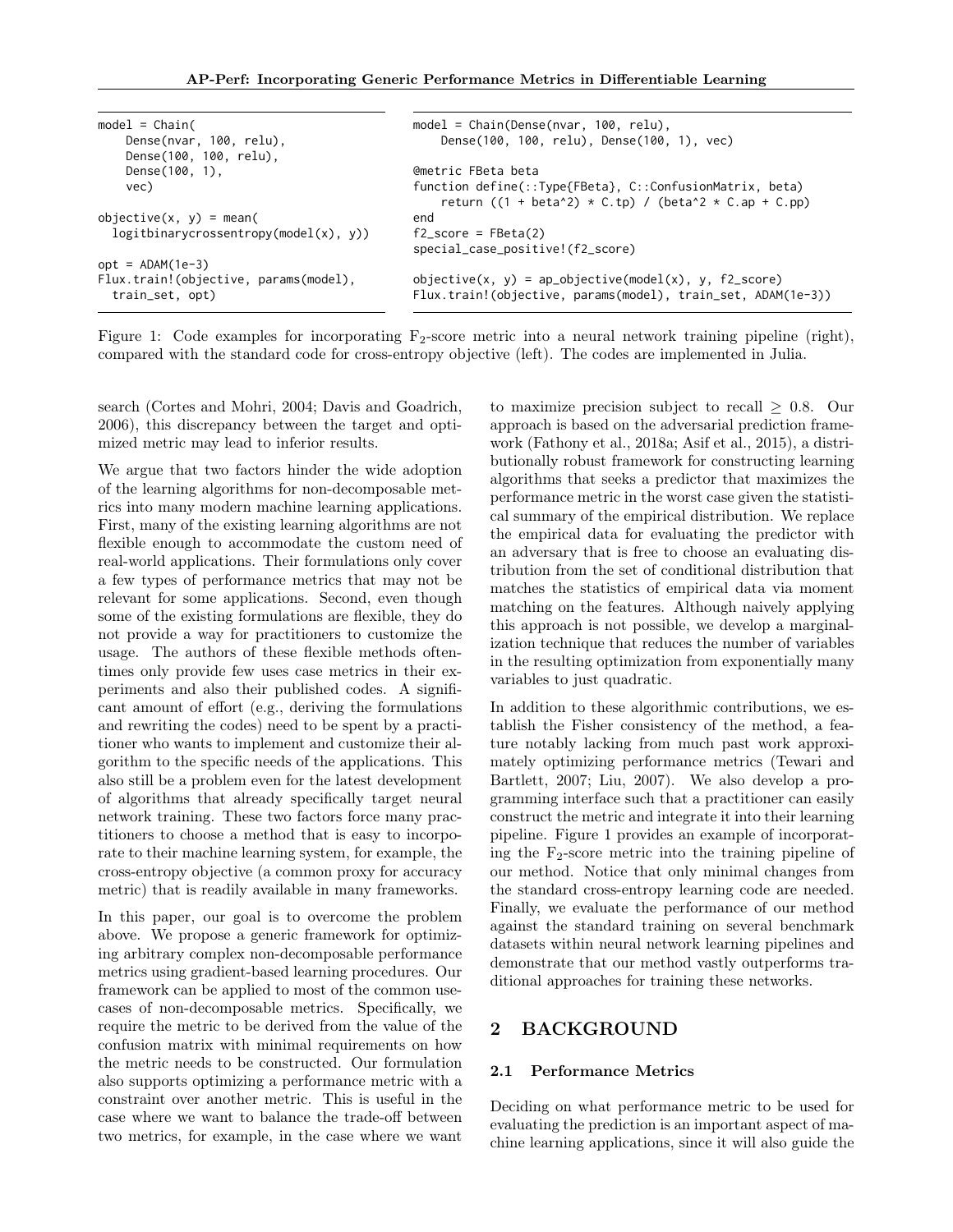<span id="page-2-0"></span>

|          |          | Actual        |               |             |
|----------|----------|---------------|---------------|-------------|
|          |          | Positive      | Negative      |             |
| Positive |          | True          | False         | Predicted   |
| Pred.    |          | Pos. $(TP)$   | Pos. $(FP)$   | Pos. $(PP)$ |
|          | Negative | False         | True          | Predicted   |
|          |          | $Neg.$ $(FN)$ | $Neg.$ $(TN)$ | Neg. (PN)   |
|          |          | Actual        | Actual        | All Data    |
|          |          | Pos. $(AP)$   | (AN)<br>Neg.  | (ALL)       |

Table 1: Confusion Matrix

design of learning algorithms. A performance metric should be carefully picked to reflect the objective goal of the prediction [\(Powers,](#page-9-13) [2011\)](#page-9-13). Different tasks in machine learning require different metrics that align well with the tasks. For binary classification problems, many of the commonly used performance metrics are derived from the confusion matrix. The confusion matrix is a table that reports the values that relate the prediction of a classifier with the ground truth labels. Table [1](#page-2-0) shows the anatomy of the confusion matrix.

Most commonly used performance metrics can be derived from the confusion matrix. Some of the metrics are decomposable, which means that it can be broken down to an independent sum of another metric that depends only on a single sample. However, most of the interesting performance metrics are nondecomposable, where we need to consider all samples at once. There is a wide variety of non-decomposable performance metrics. Table [2](#page-2-1) shows some of the popular metrics and the formula on how to derive the metric from the confusion matrix.

#### 2.2 Existing Methods

Many existing methods have been proposed for optimizing non-decomposable metrics. However, they do not facilitate an easy way to implement the methods on new custom tasks. They also do not provide con-

<span id="page-2-1"></span>Table 2: Examples of Non-Decomposable Performance Metrics



venient ways to integrate the algorithms to differentiable learning pipeline on custom non-decomposable performance metrics. SVM-Perf [\(Joachims,](#page-8-0) [2005\)](#page-8-0) is a large margin technique that enables the incorporation of a performance metric to the SVM training objective. However, for new metrics that are not explained in the paper, we need to formulate and implement an algorithm to find the maximum violated constraints for the given metric inside its cutting plane algorithm. Plugin based classifiers [\(Koyejo et al.,](#page-8-1) [2014;](#page-8-1) [Narasimhan](#page-9-0) [et al.,](#page-9-0) [2014\)](#page-9-0) need to first solve probability estimation problems optimally, and then tune a threshold depending on the performance metric they optimize. This makes the techniques hard to incorporate into differentiable learning pipelines. Many existing methods only focus on developing formulations for specific performance metrics or providing examples on a few metrics without any complete guide on extending the methods to other metrics [\(Hazan et al.,](#page-8-2) [2010;](#page-8-2) [Dembczyn](#page-8-3)[ski et al.,](#page-8-3) [2011;](#page-8-3) [Parambath et al.,](#page-9-1) [2014;](#page-9-1) [Lipton et al.,](#page-9-2) [2014;](#page-9-2) [Busa-Fekete et al.,](#page-8-4) [2015;](#page-8-4) [Wang et al.,](#page-9-3) [2015;](#page-9-3) [Shi](#page-9-4) [et al.,](#page-9-4) [2017\)](#page-9-4). Finally, even though some of the existing methods [\(Eban et al.,](#page-8-7) [2017;](#page-8-7) [Song et al.,](#page-9-9) [2016;](#page-9-9) [Sanyal](#page-9-10) [et al.,](#page-9-10) [2018\)](#page-9-10) specifically targeted their approach to neural network learning, they do not provide an easy way to implement their method on new custom metrics.

### 2.3 Adversarial Prediction

Recently developed adversarial prediction framework [\(Fathony et al.,](#page-8-10) [2018a;](#page-8-10) [Asif et al.,](#page-8-11) [2015\)](#page-8-11) provides an alternative to the empirical risk minimization framework (ERM) [\(Vapnik,](#page-9-14) [1992\)](#page-9-14) for designing learning algorithms. In a classification setting, the ERM framework prescribes the use of convex surrogate loss function as a tractable approximation to the original nonconvex and non-continuous objective of optimizing an evaluation metric (e.g., accuracy). In contrast, the adversarial prediction framework replaces the empirical training data for evaluating the metric with an adversary that is free to choose an evaluating distribution that approximates the training data. This approximation of the training data is performed by constraining the adversary's distribution to match the feature statistics of the empirical training data. Even though we started with a non-convex and non-continuous metric, the resulting optimization objective is always convex with respect to the optimized variable.

The adversarial prediction framework has been previously used to design learning algorithms for many decomposable metrics, including the zero-one loss [\(Fathony et al.,](#page-8-12) [2016\)](#page-8-12), ordinal regression loss [\(Fathony](#page-8-13) [et al.,](#page-8-13) [2017\)](#page-8-13), abstention loss [\(Fathony et al.,](#page-8-10) [2018a\)](#page-8-10), cost-sensitive loss metrics [\(Asif et al.,](#page-8-11) [2015\)](#page-8-11). The extensions of the framework to non-decomposable metrics and structured prediction have also been explored.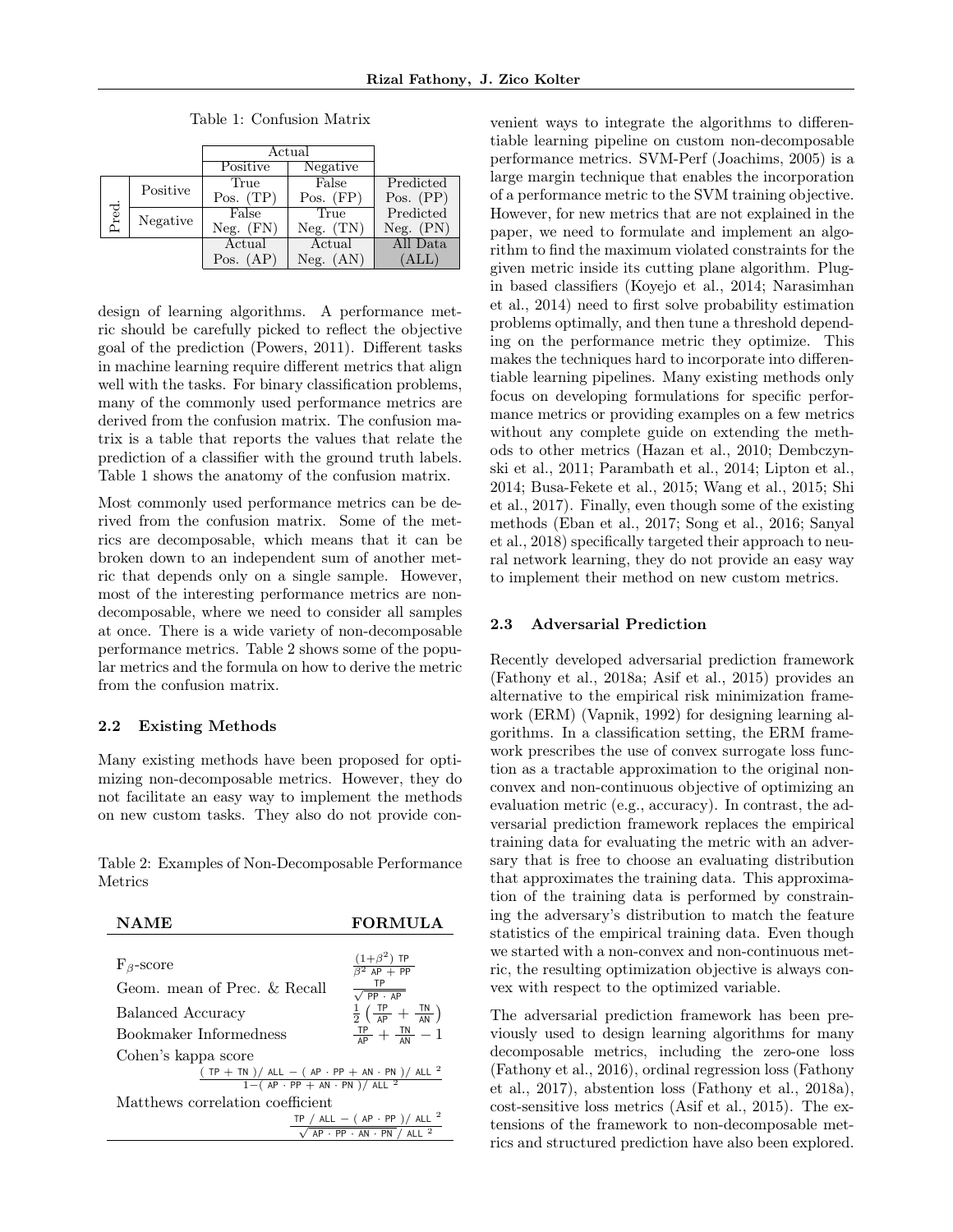The main challenge of these extensions is that naively solve the resulting dual optimization is intractable since we have to simultaneously consider all possible label assignments for all samples in the dataset. Previous research have tried to reduce the complexity of solving the problem. One of the first efforts by [Wang](#page-9-3) [et al.](#page-9-3) [\(2015\)](#page-9-3) uses a double oracle technique to solve the problem for a few performance metrics  $(F_1\text{-score},$ precision@k, and DCG). However, the double oracle algorithm they use does not have any guarantee that it will converge to the solution in polynomial time. Additionally, extending the approach to other metrics is hard since we have to formulate an algorithm to find the best response for the given metric, which is harder than the SVM-Perf's problem on finding the most violated constraint.

The second wave of research have been proposed for applying the adversarial prediction to nondecomposable metrics and structured prediction using marginalization technique that reduces the optimization over full exponentially sized conditional distributions into their polynomially sized marginal distributions. This technique has been applied to the problem of optimizing the  $F_1$ -score metric [\(Shi et al.,](#page-9-4) [2017\)](#page-9-4), tree-structured graphical models [\(Fathony et al.,](#page-8-14) [2018c\)](#page-8-14), and bipartite matching in graphs [\(Fathony](#page-8-15) [et al.,](#page-8-15) [2018b\)](#page-8-15). However, these methods only focus on the specific performance metrics, and they do not provide a way to extend the method to custom performance metrics easily. Our paper is the first effort to generalize the marginalization technique to a vast range of performance metrics. Our approach is also the first method that can be easily integrated into differentiable learning pipelines.

# 3 APPROACH

To achieve our goal of providing a flexible and easy to use method for optimizing custom performance metrics, we formulate it as an adversarial prediction task.

#### 3.1 Adversarial Prediction Formulation

In a binary classification task, the training examples consist of pairs of training data and labels  $\{(\mathbf{x}_1, y_1), \ldots, (\mathbf{x}_n, y_n)\}\)$  drawn i.i.d from a distribution D on  $\mathcal{X} \times \mathcal{Y}$ , where X is the feature space and  $\mathcal{Y} = \{0, 1\}^n$  is the set of binary labels. A classifier needs to make a prediction  $\hat{y}_i$  for each sample  $\mathbf{x}_i$ . The prediction is evaluated using a non-decomposable performance metric, metric $(\hat{\mathbf{y}}, \mathbf{y})$ . Here, we need to consider the prediction for all samples (denoted in vector notations) to compute the metric.

The adversarial prediction method seeks a predictor that robustly maximizes the performance metric against an adversary that is constrained to approximate the training data (via moment matching constraints on the features) but otherwise aims to minimize the metric. Both predictor and adversary players are allowed to make probabilistic predictions over all possible label outcomes. Denote  $\mathcal{P}(\hat{\mathbf{Y}}) \triangleq \hat{P}(\hat{\mathbf{Y}} | \mathbf{X})$  as the predictor's probabilistic prediction and  $\mathcal{Q}(\check{Y}) \triangleq$  $\check{P}(\check{\mathbf{Y}}|\mathbf{X})$  as the adversary's distribution.<sup>[1](#page-3-0)</sup> The adversary player needs to approximate the training data by selecting a conditional probability  $\mathcal{Q}(\mathbf{Y})$  whose feature expectations match the empirical feature statistics. On the other hand, the predictor is free to choose any conditional probability  $\mathcal{P}(\hat{\mathbf{Y}})$  that maximizes the expected metric. Formally, the adversarial prediction is formulated as:

<span id="page-3-1"></span>
$$
\max_{\mathcal{P}(\hat{\mathbf{Y}})} \min_{\mathcal{Q}(\check{\mathbf{Y}})} \mathbb{E}_{\tilde{\mathcal{P}}(\mathbf{X});\mathcal{P}(\hat{\mathbf{Y}}); \mathcal{Q}(\check{\mathbf{Y}})} \left[\text{metric}(\hat{\mathbf{Y}}, \check{\mathbf{Y}})\right]
$$
\ns.t.:  $\mathbb{E}_{\tilde{\mathcal{P}}(\mathbf{X});\mathcal{Q}(\check{\mathbf{Y}})}[\phi(\mathbf{X}, \check{\mathbf{Y}})] = \mathbb{E}_{\tilde{\mathcal{P}}(\mathbf{X}, \mathbf{Y})}[\phi(\mathbf{X}, \mathbf{Y})],$  (1)

where  $\tilde{P}$  denotes the empirical distribution. Using the method of Lagrangian multipliers and strong duality for convex-concave saddle point problems [\(Von Neu](#page-9-15)[mann and Morgenstern,](#page-9-15) [1945;](#page-9-15) [Sion,](#page-9-16) [1958\)](#page-9-16), the dual formulation of Eq. [\(1\)](#page-3-1) can be written as:

<span id="page-3-3"></span>
$$
\max_{\theta} \mathbb{E}_{\tilde{P}(\mathbf{X}, \mathbf{Y})} \left[ \min_{\mathcal{Q}(\tilde{\mathbf{Y}})} \max_{\mathcal{P}(\hat{\mathbf{Y}})} \mathbb{E}_{\mathcal{P}(\hat{\mathbf{Y}}); \mathcal{Q}(\tilde{\mathbf{Y}})} \left[ \text{metric}(\hat{\mathbf{Y}}, \tilde{\mathbf{Y}}) - \theta(\mathbf{X}, \tilde{\mathbf{Y}}) \right] \right], \quad (2)
$$

where  $\theta$  is the Lagrange dual variable for the moment matching constraints of the adversary's distribution. This follows directly from previous results in adversarial prediction [\(Fathony et al.,](#page-8-10) [2018a\)](#page-8-10).

# <span id="page-3-5"></span>3.2 Adversarial Prediction for Non-Decomposable Performance Metrics

We consider a family of performance metrics that can be expressed as a sum of fractions of the entities in the confusion matrix (Table [1\)](#page-2-0):

<span id="page-3-4"></span>
$$
metric(\hat{\mathbf{y}}, \mathbf{y}) = \sum_{j} \frac{a_j \text{TP} + b_j \text{TN} + f_j(\text{PP}, \text{AP})}{g_j(\text{PP}, \text{AP})}, \quad (3)
$$

where  $a_j$  and  $b_j$  are constants, whereas  $f_j$  and  $g_j$  are functions over PP and AP. Hence, the numerator is a linear function over true positive (TP) and true negative (TN) which may also depends on sum statistics, i.e., predicted and actual positive (PP and AP) as well as their negative counterparts (predicted and actual negative (PN and AN)) and all data  $(ALL)^2$  $(ALL)^2$ . The denominator depends only on the sum statistics. This

<span id="page-3-0"></span><sup>&</sup>lt;sup>1</sup>Lowercase  $y$  and  $y$ , denote scalar and vector values, and capitals,  $Y$  or  $Y$ , denote random variables.

<span id="page-3-2"></span><sup>&</sup>lt;sup>2</sup>We simplify the inputs of  $f_i$  and  $g_j$  to be just PP and AP since the other terms can be derived from PP and AP. ALL is just a constant, whereas  $PN = ALL - PP$  and  $AN = ALL - AP$ .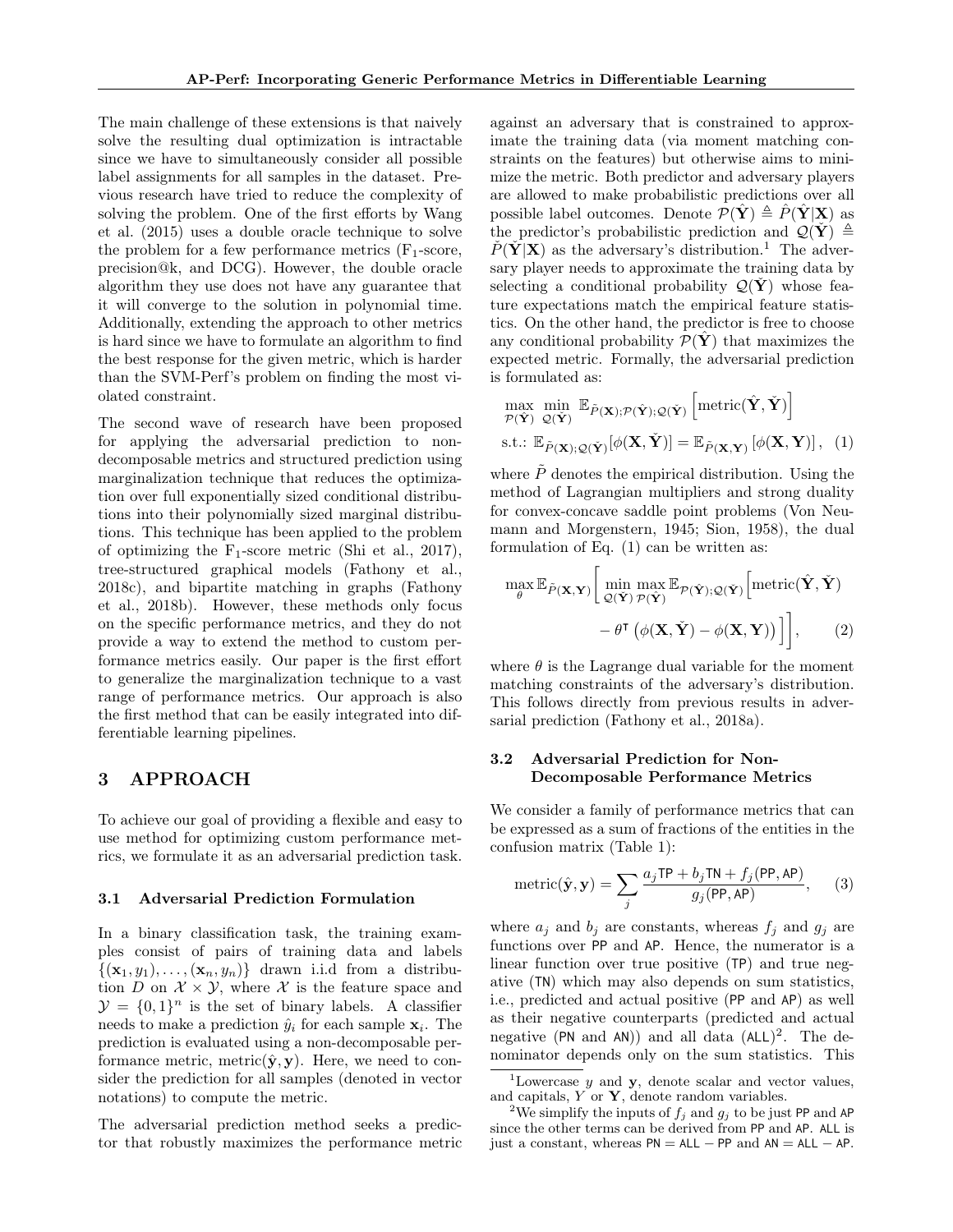metric construction covers a vast range of commonly used metrics, including all metrics in Table [2.](#page-2-1)

Applying the adversarial prediction framework to classification problems with non-decomposable metrics is non-trivial. We take a look at the inner minimax problem of the dual formulation (Eq. [\(2\)](#page-3-3)), i.e.:

$$
\min_{\mathcal{Q}(\check{\mathbf{Y}}) \; \mathcal{P}(\hat{\mathbf{Y}})} \max_{\mathcal{P}(\hat{\mathbf{Y}}); \mathcal{Q}(\check{\mathbf{Y}})} \left[ \text{metric}(\hat{\mathbf{Y}}, \check{\mathbf{Y}}) - \theta^{\mathsf{T}} \phi(\mathbf{X}, \check{\mathbf{Y}}) \right].
$$
\n(4)

Note that we set aside the empirical potential term  $(\theta^{\intercal}\phi(\mathbf{X}, \mathbf{Y}))$  since it does not influence the inner minimax solution. Unlike many previous adversarial prediction research [\(Asif et al.,](#page-8-11) [2015;](#page-8-11) [Fathony et al.,](#page-8-12) [2016,](#page-8-12) [2017,](#page-8-13) [2018a\)](#page-8-10), we cannot reduce the problem to samplewise minimax problems since our metric is now nondecomposable. We need to deal with the full conditional distribution  $(\mathcal{P}(\hat{\mathbf{y}}))$  and  $\mathcal{Q}(\hat{\mathbf{y}})$  over all samples which is exponential in size. Therefore, naively solving the inner minimax problem is intractable. In the subsequent analyses, we aim to reduce the complexity of solving the problem by optimizing over the marginal distribution of  $\mathcal{P}(\hat{\mathbf{y}})$  and  $\mathcal{Q}(\hat{\mathbf{y}})$ .

We take a look at the expectation of the metric. We now define the marginal probability of the event where  $y_i = 1$  and  $\sum_{i'} y_{i'} = k$ , which we write as  $\mathcal{P}(\hat{y}_i = 1, \sum_{i'} \hat{y}_{i'} = k)$  and  $\mathcal{Q}(\check{y}_i = 1, \sum_{i'} \check{y}_{i'} = k)$ for the predictor and adversary respectively. Similarly, we also define the marginal probability of the event where  $y_i = 0$  and  $\sum_{i'} y_{i'} = k$ . Let us denote  $\mathbf{p}_k^a$  be a vector with n items where each of its items  $(\mathbf{p}_{k}^{a})_{i}$  represents the predictor's marginal probability  $\mathcal{P}(\hat{y}_i = a, \sum_{i'} \hat{y}_{i'} = k)$ . Similarly, we also denote  $\mathbf{q}_l^a$  for the adversary's marginal probabilities. We also denote the marginal probability of sums as  $r_k = \mathcal{P}(\sum_i \hat{y}_i = k)$ , and  $s_l = \mathcal{Q}(\sum_i \check{y}_i = l)$  Using these notations, we simplify the computation of the expected value of the performance metric in terms of these marginal probabilities as stated in Theorem  $1.^3$  $1.^3$  $1.^3$ 

<span id="page-4-0"></span>Theorem 1. Given a performance metric that follows the construction in Eq.  $(3)$ , the expected value of the metric over exponentially sizes conditional probabilities  $\mathcal{P}(\mathbf{Y})$  and  $\mathcal{Q}(\mathbf{Y})$  can be expressed as the sum of functions over marginal probability variables  $\mathbf{p}_k^1$ ,  $\mathbf{q}_l^1$ ,  $\mathbf{p}_k^0$ ,  $\mathbf{q}_l^0$ ,  $r_k$ , and  $s_l$  as follows:

$$
\mathbb{E}_{\mathcal{P}(\hat{\mathbf{Y}}); \mathcal{Q}(\check{\mathbf{Y}})} \left[ \text{metric}(\hat{\mathbf{Y}}, \check{\mathbf{Y}}) \right] = \sum_{k \in [0,n]} \sum_{l \in [0,n]} \sum_{j} \frac{1}{g_j(k,l)} \left\{ \right. \left. a_j[\mathbf{p}_k^1 \cdot \mathbf{q}_l^1] + b_j[\mathbf{p}_k^0 \cdot \mathbf{q}_l^0] + f_j(k,l)r_k s_l \right\}.
$$
\n(5)

Some performance metrics (e.g. precision, recall, Fscore, sensitivity, and specificity) enforce special cases

to avoid division by zero. For the metrics that contains true positive, the special cases is usually defined as:

metric(
$$
\mathbf{0}, \mathbf{0}
$$
) = 1; metric( $\mathbf{0}, \mathbf{y}$ ) = 0,  $\forall \mathbf{y} \neq \mathbf{0}$ ; (6)  
metric( $\hat{\mathbf{y}}, \mathbf{0}$ ) = 0,  $\forall \hat{\mathbf{y}} \neq \mathbf{0}$ ,

whereas for the one with true negative, their cases are:

metric(1, 1) = 1; metric(1, y) = 0, 
$$
\forall
$$
**y**  $\neq$  1; (7)  
metric( $\hat{\mathbf{y}}$ , 1) = 0,  $\forall$ **y**  $\neq$  1.

Here  $\hat{y} = 0$  and  $\hat{y} = 1$  means that the classifier predicts all samples as negative and positive respectively. If the special cases are enforced, we need to modify Eq. [\(5\)](#page-4-2) accordingly. For example, if both special cases for true positive and true negative are enforced, it becomes:

$$
\sum_{k \in [1,n-1]} \sum_{l \in [1,n-1]} \sum_{j} \frac{1}{g_j(k,l)} \{a_j[\mathbf{p}_k^1 \cdot \mathbf{q}_l^1] + b_j[\mathbf{p}_k^0 \cdot \mathbf{q}_l^0] + f_j(k,l)r_k s_l\} + \mathcal{P}(\mathbf{0})\mathcal{Q}(\mathbf{0}) + \mathcal{P}(\mathbf{1})\mathcal{Q}(\mathbf{1}).
$$
 (8)

Let us denote a  $n \times n$  marginal distribution matrix **P** where each column  $\mathbf{P}_{(:,k)}$  represents  $\mathbf{p}_k^1$ . Similarly, we denote a matrix **Q** for  $\mathbf{q}_k^1$ . For our feature, we use additive feature function, i.e.,  $\phi(\mathbf{x}, \mathbf{y}) = \sum_{i} \phi(\mathbf{x}_i, y_i)$ . For simplicity, we also define  $\phi(\mathbf{x}_i, y_i = 0) = 0$ . Let us denote  $\Psi$  be a  $n \times m$  matrix where each of its columns denotes the feature for each sample, i.e.,  $\Psi_{:,i} = \phi(\mathbf{x}_i, y_i = 1)$ , and m is the number of features. Using these notations, we simplify the dual formulation of the adversarial prediction in Theorem [2.](#page-4-3)

<span id="page-4-3"></span>Theorem 2. Let P and Q be the marginal predictor and adversary probability matrices respectively. Given a performance metric that follows the construction in Eq. [\(3\)](#page-3-4) and features that are additive over each sample, the dual optimization formulation (Eq.  $(2)$ ) can be equivalently computed as:

<span id="page-4-4"></span>
$$
\max_{\theta} \left\{ \min_{\mathbf{Q} \in \Delta} \max_{\mathbf{P} \in \Delta} \left[ \sum_{k,l \in [0,n]} \sum_{j} \frac{1}{g_j(k,l)} \left\{ a_j [\mathbf{p}_k^1 \cdot \mathbf{q}_l^1] \right\} \right. (9) + b_j [\mathbf{p}_k^0 \cdot \mathbf{q}_l^0] + f_j(k,l) r_k s_l \right\} - \langle \mathbf{Q}^\mathsf{T} \mathbf{1}, \Psi^\mathsf{T} \theta \rangle \right\} + \langle \mathbf{y}, \Psi^\mathsf{T} \theta \rangle \bigg\},
$$

where  $\Delta$  is the set of valid marginal probability matrices denoted as:

<span id="page-4-5"></span>
$$
\Delta = \left\{ \mathbf{P} \middle| \begin{matrix} p_{i,k} \geq 0 & \forall i, k \in [1,n] \\ p_{i,k} \leq \frac{1}{k} \sum_j p_{j,k} & \forall i, k \in [1,n] \\ \sum_k \frac{1}{k} \sum_i p_{i,k} \leq 1 \end{matrix} \right\}.
$$
 (10)

<span id="page-4-2"></span>All of the terms in the objective:  $\mathbf{p}_k^1$ ,  $\mathbf{q}_l^1$ ,  $\mathbf{p}_k^0$ ,  $\mathbf{q}_l^0$ ,  $r_k$ ,  $s_l$ ,  $\mathcal{P}(\mathbf{0})$ , and  $\mathcal{Q}(\mathbf{0})$  can be computed from **P** and **Q**.

Using the construction above, we reduce the number of optimized variables in the inner minimax from exponential size to just quadratic size. Note that the objective in Eq. [\(9\)](#page-4-4) remains bilinear over the optimized variables  $(P \text{ and } Q)$ , as in the original formulation (Eq. [\(2\)](#page-3-3)) that is bilinear over  $\mathcal{P}(\hat{\mathbf{Y}})$  and  $\mathcal{Q}(\hat{\mathbf{Y}})$ .

<span id="page-4-1"></span><sup>&</sup>lt;sup>3</sup>The proof of this theorem and others in the paper are contained in Appendix [A.](#page-10-0)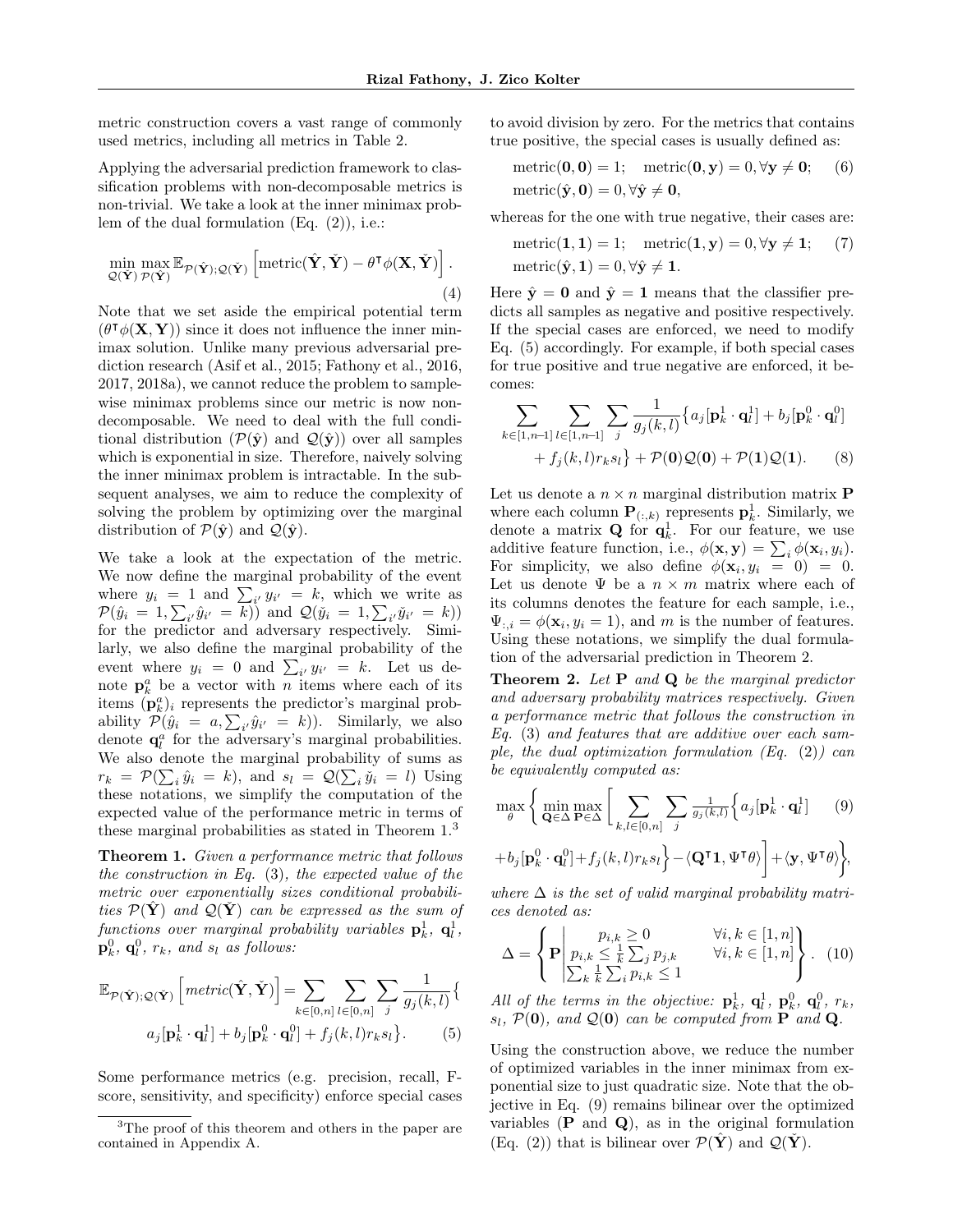#### <span id="page-5-7"></span>3.3 Optimization

One of the benefits of optimizing a loss metric using the adversarial prediction framework is that the resulting dual optimization (e.g., Eq.  $(2)$  and Eq.  $(9)$ ) is convex (or concave in our case of optimizing performance metric) in  $\theta$ , despite the original metric that we want to optimize is non-convex and non-continuous. Therefore, to achieve the global solution of  $\theta$ , we can just use the standard gradient ascent algorithm. The sub-gradient of the objective with respect to theta is described in the following theorem.

<span id="page-5-8"></span>**Theorem 3.** Let  $\mathcal{L}(\theta)$  be the objective of the maximization over  $\theta$  in Eq. [\(9\)](#page-4-4) and let  $\mathbf{Q}^*$  be the solution of the inner minimization over  $Q$ , then the sub-gradient of  $-\mathcal{L}(\theta)$  with respect to  $\theta$  includes:

$$
\partial_{\theta} - \mathcal{L}(\theta) \ni \Psi (\mathbf{Q}^{*T} \mathbf{1} - \mathbf{y}). \tag{11}
$$

To solve the inner minimax over Q and P, we eliminate the inner-most optimization over P by introducing dual variables over some of the constraints on P and a slack variable that convert maximization into a set of constraints over Q and the slack variable. This results in a linear program optimization problem.

<span id="page-5-9"></span>**Theorem 4.** The inner minimization over  $Q$  in Eq. [\(9\)](#page-4-4) can be solved as a linear program in the form of:

$$
\min_{\mathbf{Q} \in \Delta; \alpha \ge 0; v \ge 0} v + c(\mathbf{Q}) - \langle \mathbf{Q}, \Psi^{\mathsf{T}} \theta \mathbf{1}^{\mathsf{T}} \rangle \tag{12}
$$

s.t.: 
$$
v \ge \mathbf{Z}(\mathbf{Q})_{(i,k)} - \alpha_{i,k} + \frac{1}{k} \sum_j \alpha_{j,k}, \quad \forall i, k \in [1, n],
$$

where  $c(\mathbf{Q})$  is a linear function of  $\mathbf{Q}$  and  $\mathbf{Z}(\mathbf{Q})$  is a matrix-valued linear function of  $Q$ , both of which are defined analytically by the form of the metric. $4$ 

#### 3.4 Metric Constraints

In some machine learning settings, we may want to optimize a performance metric subject to constraints on other metrics. This occurs in the case where there are trade-offs between different performance metrics. For example, a machine learning system may want to optimize the precision of the prediction, subject to its recall is greater than some threshold. For these tasks, we write the adversarial prediction formulation as:

$$
\begin{aligned}\n\max_{\mathcal{P}(\hat{\mathbf{Y}})} \min_{\mathcal{Q}(\hat{\mathbf{Y}})} \mathbb{E}_{\tilde{P}(\mathbf{X});\mathcal{P}(\hat{\mathbf{Y}}); \mathcal{Q}(\check{\mathbf{Y}})} \left[\text{metric}^{(0)}(\hat{\mathbf{Y}}, \check{\mathbf{Y}})\right] \quad (13) \\
\text{s.t.: } \mathbb{E}_{\tilde{P}(\mathbf{X});\mathcal{Q}(\check{\mathbf{Y}})}[\phi(\mathbf{X}, \check{\mathbf{Y}})] = \mathbb{E}_{\tilde{P}(\mathbf{X},\mathbf{Y})}[\phi(\mathbf{X}, \mathbf{Y})], \\
\mathbb{E}_{\tilde{P}(\mathbf{X},\mathbf{Y});\mathcal{P}(\hat{\mathbf{Y}})} \left[\text{metric}^{(i)}(\hat{\mathbf{Y}}, \mathbf{Y})\right] \geq \tau_i, \ \forall i \in [1, t],\n\end{aligned}
$$

where  $t$  is the number of metric constraints. In this formulation, we constraint the predictor to choose a conditional distribution in which the expected values of the constraint metrics evaluated on empirical data are greater than some threshold  $\tau$ .

As in Section [3.2,](#page-3-5) we use a marginalization technique to reduce the size of the optimization problem as stated in Theorem [5.](#page-5-1)

<span id="page-5-1"></span>Theorem 5. Let P and Q be the marginal predictor and adversary probability matrices respectively. Given a performance metric that follows the construction in Eq. [\(3\)](#page-3-4), a set of constraints over metrics that also follows the construction in Eq. [\(3\)](#page-3-4), and features that are additive over each sample, the dual optimization formulation of  $(Eq. (13))$  $(Eq. (13))$  $(Eq. (13))$  can be computed as:

<span id="page-5-4"></span><span id="page-5-3"></span>
$$
\max_{\theta} \left\{ \min_{\mathbf{Q} \in \Delta} \max_{\mathbf{P} \in \Delta \cap \Gamma} \left[ \sum_{k,l \in [0,n]} \sum_{j} \frac{1}{g_j^{(0)}(k,l)} \left\{ a_j^{(0)}[\mathbf{p}_k^1 \cdot \mathbf{q}_l^1] \right\} \right] (14) + b_j^{(0)}[\mathbf{p}_k^0 \cdot \mathbf{q}_l^0] + f_j^{(0)}(k,l) r_k s_l \right\} - \langle \mathbf{Q}^\mathsf{T} \mathbf{1}, \Psi^\mathsf{T} \theta \rangle \right\},
$$

where  $\Delta$  is the set of marginal probability matrices de-fined in Eq [\(10\)](#page-4-5), and  $\Gamma$  is the set of marginal probability matrices defined as:

 $\mathbf{z}$ 

$$
\Gamma = \left\{ \mathbf{P} \middle| \sum_{k \in [0,n]} \sum_{j} \frac{1}{g_j^{(i)}(k,l)} \left\{ a_j^{(i)}[\mathbf{p}_k^1 \cdot \mathbf{y}] + b_j^{(i)}[\mathbf{p}_k^0 \cdot (1-\mathbf{y})] \right. \right. \\ \left. + f_j^{(0)}(k,l)r_k \right\} \ge \tau_i, \forall i \in [1,t] \right\}, \text{where } l = \sum_{i'} y_{i'}.
$$
 (15)

<span id="page-5-5"></span>All of the terms in the objective:  $\mathbf{p}_k^1$ ,  $\mathbf{q}_l^1$ ,  $\mathbf{p}_k^0$ ,  $\mathbf{q}_l^0$ ,  $r_k$ ,  $s_l$ ,  $\mathcal{P}(\mathbf{0})$ , and  $\mathcal{Q}(\mathbf{0})$ , can be computed from **P** and **Q**.

Note that the resulting optimization in the case where we have metric constraints  $(Eq. (14))$  $(Eq. (14))$  $(Eq. (14))$  is relatively similar with the standard case (Eq. [\(9\)](#page-4-4)). The only difference is the additional constraints over P. Since the constraints in the set  $\Gamma$  are also just linear constraints over P, we can also rewrite the inner minimization over Q in Eq. [\(14\)](#page-5-3) as a linear program.

<span id="page-5-10"></span>Theorem 6. The inner minimization over Q in Eq. [\(14\)](#page-5-3) can be solved as a linear program in the form of:

<span id="page-5-6"></span>
$$
\min_{\mathbf{Q}\in\Delta;\mathbf{\alpha}\geq0;\boldsymbol{\beta}\geq0;\upsilon\geq0}v+c(\mathbf{Q})-\langle\mathbf{Q},\Psi^{\mathsf{T}}\boldsymbol{\theta}\mathbf{1}^{\mathsf{T}}\rangle+\sum_{l}(\mu_{l}-\tau_{l})
$$
\n*s.t.*:  $v \geq \mathbf{Z}(\mathbf{Q})_{(i,k)}-\alpha_{i,k}+\frac{1}{k}\sum_{j}\alpha_{j,k}+\sum_{l}\beta_{l}(\mathbf{B}^{(l)})_{(i,k)}$   
\n $\forall i,k \in [1,n],$ \n(16)

<span id="page-5-2"></span>where  $c(\mathbf{Q})$  is a linear function of  $\mathbf{Q}$  and  $\mathbf{Z}(\mathbf{Q})$  is a matrix-valued linear function of  $Q$ , both of which are defined analytically by the form of the metric; whereas  $\mu_l$  is a constant and  $\mathbf{B}^{(l)}$  is a matrix, both of which are defined analytically by the l-th metric constraint and the ground truth label.

#### 3.5 Integration into Differentiable Learning

In this section, we aim to integrate our formulation into differentiable learning pipelines with a focus on

<span id="page-5-0"></span><sup>4</sup>Please see Appendix [A](#page-10-0) for the details.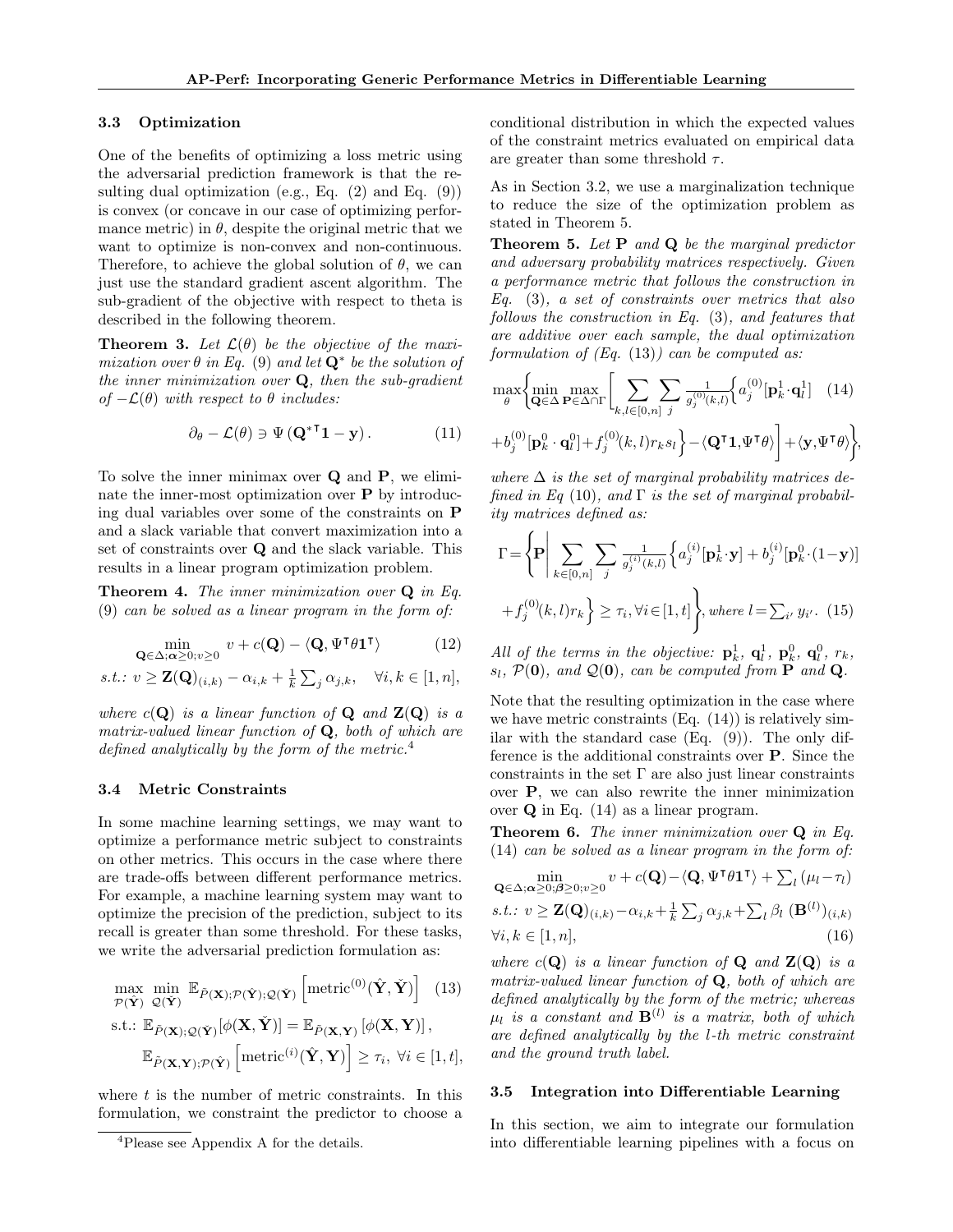<span id="page-6-0"></span>

| @metric Kappa                                                                                                                                              |
|------------------------------------------------------------------------------------------------------------------------------------------------------------|
| function define(::Type{Kappa}, C::ConfusionMatrix)<br>$pe = (C(ap * C.pp + C_an * C.pn) / C.al1^2$<br>$num = (C(tp + C.th) / C.all - pe$<br>den = $1 - pe$ |
| return num / den                                                                                                                                           |
| end                                                                                                                                                        |
| $kappa = Kappa()$                                                                                                                                          |
| special_case_positive!(kappa)<br>special_case_negative!(kappa)                                                                                             |

Figure 2: Code example for Cohen's kappa score.

those based upon neural network architectures. First, we note that even though we have reduced the number of variables in our formulation from exponential to quadratic size, it is still too big for most neural network learning tasks since the number of examples is usually big. Therefore, when optimizing the inner minimax over Q and P, rather than optimizing over all samples, we perform optimization for every minibatch which limits the size of optimized variables into a relatively small quadratic size. We introduce non-linearity into our model by using the last layer of neural networks model as the features that we use to constraints the adversary's distribution in Eq. [\(1\)](#page-3-1). Consequently, in the training process, we propagate back the gradient signal in Eq. [\(11\)](#page-5-4) to the network.

To enable easy integration with machine learning pipelines, we develop a programming interface for writing a custom performance metric. This interface enables the user to write an arbitrary complex performance metric based on the entities in the confusion matrix. If the metric is valid according to our metric construction in Eq  $(3)$ , we create an expression tree that stores all the operations in the metric. This expression tree is then used when computing the objective and constraints in Eq. [\(9\)](#page-4-4) and Eq. [\(14\)](#page-5-3) as well as the LP formulations in Eq. [\(12\)](#page-5-5) and Eq. [\(16\)](#page-5-6). We implement our method on top of Julia programming language [\(Bezanson et al.,](#page-8-16) [2017\)](#page-8-16) and its machine learning framework, FluxML [\(Innes et al.,](#page-8-17) [2018\)](#page-8-17). However, our method can be implemented in any other languages and frameworks. Figure [2](#page-6-0) provides a code example for writing the definition of Cohen's kappa score metric. Note that our programming interface can handle a relatively complex performance metric. Figure [3](#page-6-1) shows an example where we want to optimize precision, with a constraint that the recall has to be greater than 0.8. For more examples of the code for various performance metrics, we refer the reader to Appendix [C.](#page-17-0)

#### 3.6 Linear Program Solver and Runtime

As mentioned in Section [3.3,](#page-5-7) the inner minimization in the dual optimization of the adversarial prediction

<span id="page-6-1"></span>

| <b>@metric PR</b>                                                                   |  |  |
|-------------------------------------------------------------------------------------|--|--|
| function define(::Type{PR}, C::ConfusionMatrix)                                     |  |  |
| return $C.tp / C.pp$                                                                |  |  |
| end                                                                                 |  |  |
| function constraint(::Type{PR}, C::ConfusionMatrix)<br>return C.tp / C.ap $\ge$ 0.8 |  |  |
| end                                                                                 |  |  |
| $prec\_rec = PR()$                                                                  |  |  |
| special_case_positive!(prec_rec)                                                    |  |  |
| cs_special_case_positive!(prec_rec, true)                                           |  |  |

Figure 3: Code example for precision metric with a constraint on recall metric.

framework can be reformulated as a linear program (LP), which can be solved using any off-the-shelf LP solver such as Gurobi, Mosek, and Clp. The number of variables and constraints in the LP is  $O(m^2)$ , where m is the batch size. The worst-case complexity of solving a linear program is  $O(n^3)$  using the interior point algorithm where  $n$  the number of variables. Therefore, the worst-case complexity of solving for the LP is  $O(m^6)$ (solvers that exploit sparsity may reduce the runtime).

To reduce the runtime complexity of solving the resulting LP, we develop a customized solver using the alternating direction method of multipliers (ADMM) technique [\(Douglas and Rachford,](#page-8-18) [1956;](#page-8-18) [Glowinski and](#page-8-19) [Marroco,](#page-8-19) [1975;](#page-8-19) [Boyd et al.,](#page-8-20) [2011\)](#page-8-20). This reduces the worst-case runtime complexity to just  $O(m^3)$ , where  $m$  is the batch size. In practice, for a batch size of 25, our ADMM-based solver takes roughly 10 - 30 milliseconds to converge in a desktop PC with an Intel Core i7 processor. While it is noticeably slower than the cross-entropy loss computation, it is still practical, since for reasonably sized networks, the loss function computation is usually dominated by the computation of the previous layers. We refer the reader to Appendix [D](#page-20-0) for the detailed formulation of our custom solver.

#### 3.7 Fisher Consistency Property

The behavior of a learning algorithm in an ideal setting (i.e., where the algorithm is given access to the true population distribution, and it is allowed to be optimized over the set of all measurable hypothesis functions), provides a useful theoretical validation. Fisher consistency requires that the prediction model yields the Bayes optimal decision boundary in this setting [\(Tewari and Bartlett,](#page-9-11) [2007;](#page-9-11) [Liu,](#page-9-12) [2007\)](#page-9-12) The Fisher consistency of the adversarial prediction framework has been established previously for decomposable metrics, bipartite matching, and graphical model [\(Fathony](#page-8-10) [et al.,](#page-8-10) [2018a](#page-8-10)[,b,](#page-8-15)[c\)](#page-8-14). We establish the consistency of our approach in the following theorem.

<span id="page-6-2"></span>Theorem 7. Given a performance metric that follows the construction in Eq. [\(3\)](#page-3-4), the adversarial pre-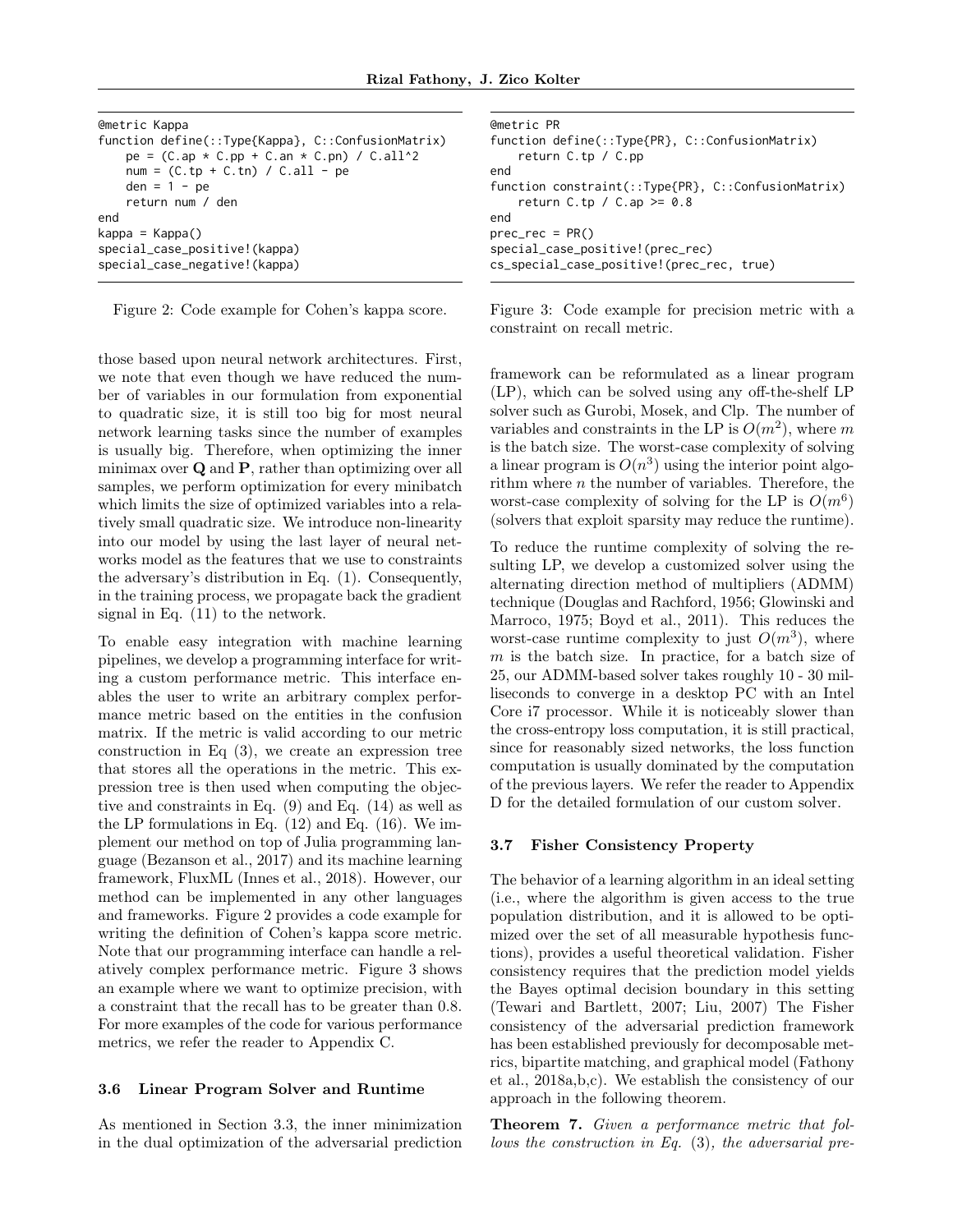<span id="page-7-0"></span>

Figure 4: Comparison between BCE and AP-Perf.

diction formulation in Eq. [\(1\)](#page-3-1) is Fisher consistent if the algorithm is optimized over a set of functions that are additive over each sample and sum statistics, i.e.,  $h(\mathbf{x}, \mathbf{y}) = \sum_{i,k} \rho_{i,k}(\mathbf{x}_i, y_i, k) \mathbb{I}[\sum_i y_i = k]$ , provided that  $\rho_{i,j}$  is allowed to be optimized over the set of all measurable functions on the individual input space  $(\mathbf{x}_i, y_i)$ .

# 4 EXPERIMENTS

To evaluate our approach, we apply our formulation to classification tasks on 20 different tabular datasets from UCI repository [\(Dua and Graff,](#page-8-21) [2017\)](#page-8-21) and benchmark datasets [\(Chu and Ghahramani,](#page-8-22) [2005\)](#page-8-22), as well as image datasets from MNIST and Fashion MNIST. For the multiclass datasets, we transform them into binary classification tasks by selecting one or more classes as the positive label and the rest as the negative label. We construct a multi-layer perceptron (MLP) with two hidden layers for the tabular datasets and a convolutional neural network for the image datasets. We evaluate the prediction using 6 different metrics: accuracy, F1 score, F2 score, the geometric mean of precision and recall (GPR), Matthews correlation coefficient (MCC), and Cohen's kappa score. We also evaluate the prediction using metric constraints, specifically, we train our method to optimize precision given that the recall is greater than certain thresholds. We select two different thresholds for the recall, 0.8 and 0.6. We then measure the prediction using precision at recall equal to the given thresholds.

We compare our method with the standard neural networks training that optimizes the binary cross-entropy (BCE) on the 22 datasets. In our experiment, we train our methods separately for each performance metric that we want to optimize, whereas for the BCE networks, we only train the networks once using the crossentropy objective. We then measure the performance of the prediction using 8 metrics that we have selected. For both methods, we perform a cross-validation using validation set to select the best L2 regularization among  $\lambda = \{0, 0.001, 0.01, 0.1\}$ . In each dataset, we run the training procedure for 100 epochs. After the training session finished, we compute the value of the metric for prediction in the testing dataset. For both methods, we select the predictive models that achieve the best metric in the validation set. We refer the reader to Appendix [B](#page-16-0) for the details about the datasets and experiment setup. The AP-Perf framework code is available at [https://github.com/ rizalzaf/](https://github.com/rizalzaf/AdversarialPrediction.jl) [AdversarialPrediction.jl](https://github.com/rizalzaf/AdversarialPrediction.jl), whereas the experiment is available at <https://github.com/rizalzaf/AP-examples>.

Figure [4](#page-7-0) shows a scatter plot of the comparison between our method and the BCE on the 22 datasets. The x-axis in the plot denotes the BCE performance whereas the y-axis is the AP-Perf performance. The blue line in the plot denotes the case where the performance for both methods is equal. Points above the line indicate that AP-Perf outperforms the BCE on the particular dataset and evaluation metric. As we can see from the figure, almost all of the points in the scatter plot lie on or above the blue line. This shows the benefit of our methods in optimizing the performance metrics as opposed to training the network using the cross-entropy objective. From the plot, we can infer that our method provides more benefit for the "relatively hard problems", i.e., the tasks where the BCE produces good accuracy but low to moderate performance in other metrics. We can also see that the AP-Perf consistently provides the best improvement over the BCE on the F2 score metric. This can be explained by the fact that the F2 score is the only imbalance metric from the list, i.e., it emphasizes some parts of the metric (in F2-score, recall is two times as important as precision). Since the BCE optimizes a proxy to a balanced metric (accuracy), it suffers more in the case where an imbalance metric is used for evaluation.

# 5 CONCLUSION

We developed a technique and programming interface that enable practitioners to integrate custom nondecomposable metric into differentiable learning. Our methods support a vast range of commonly used performance metrics. The list of metrics that our approach support is, however, far from exhaustive. The most noticeable missing metric is the area-based metric (e.g., AUC-ROC), which cannot be directly computed from the value of the entities in the confusion matrix, and ranking-based metrics (e.g., precision@k and MAP). Our future works aim to close these gaps in the metric that we do not support.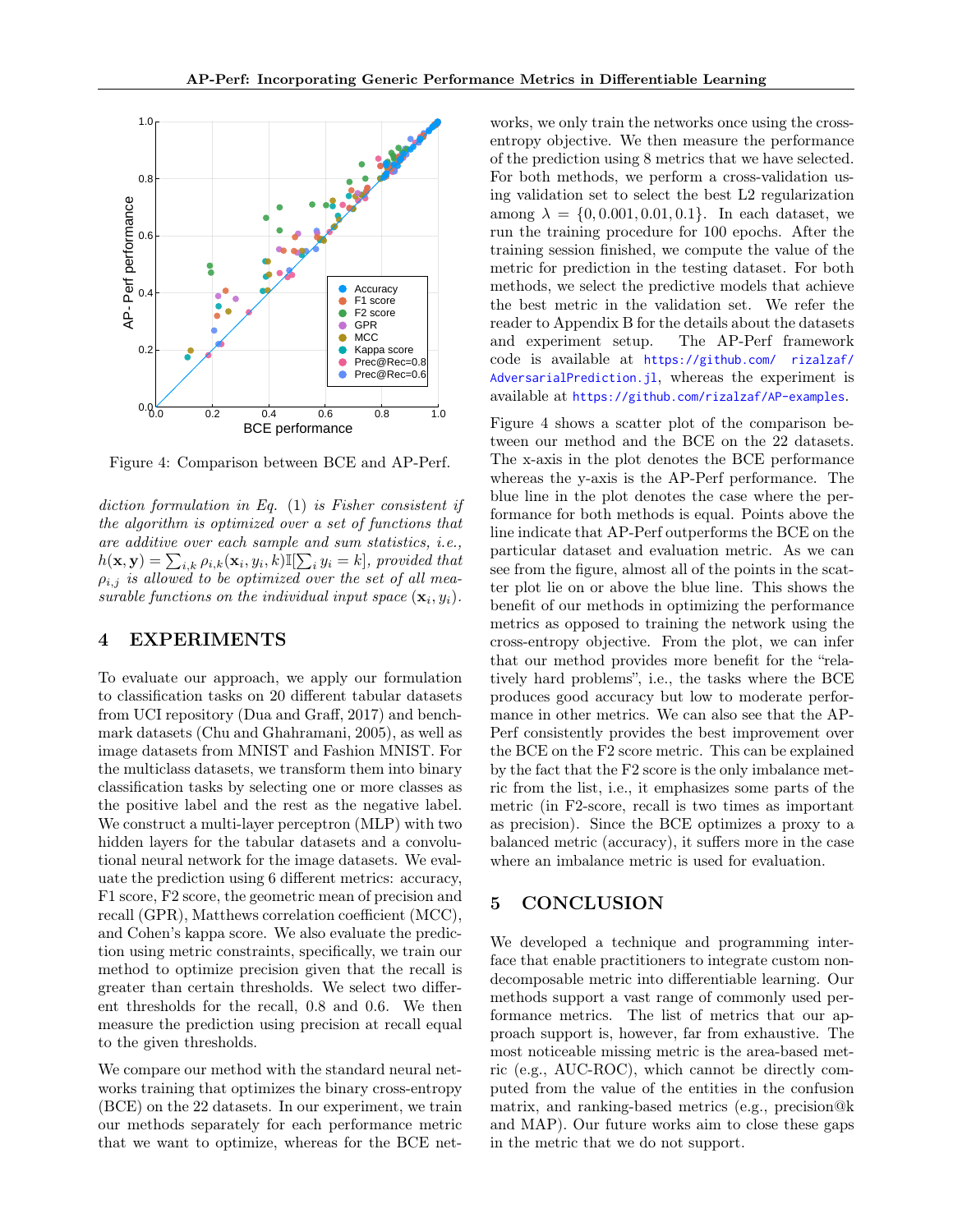#### References

- <span id="page-8-11"></span>Kaiser Asif, Wei Xing, Sima Behpour, and Brian D. Ziebart. Adversarial cost-sensitive classification. In Proceedings of the Conference on Uncertainty in Artificial Intelligence, pages 92–101, 2015.
- <span id="page-8-16"></span>Jeff Bezanson, Alan Edelman, Stefan Karpinski, and Viral B Shah. Julia: A fresh approach to numerical computing. SIAM review, 59(1):65–98, 2017. URL <https://doi.org/10.1137/141000671>.
- <span id="page-8-20"></span>Stephen Boyd, Neal Parikh, Eric Chu, Borja Peleato, Jonathan Eckstein, et al. Distributed optimization and statistical learning via the alternating direction method of multipliers. Foundations and Trends $(\widehat{R})$ in Machine Learning, 3(1):1–122, 2011.
- <span id="page-8-4"></span>Róbert Busa-Fekete, Balázs Szörényi, Krzysztof Dembczynski, and Eyke Hüllermeier. Online f-measure optimization. In Advances in Neural Information Processing Systems, pages 595–603, 2015.
- <span id="page-8-22"></span>Wei Chu and Zoubin Ghahramani. Gaussian processes for ordinal regression. Journal of Machine Learning Research, 6(Jul):1019–1041, 2005.
- <span id="page-8-8"></span>Corinna Cortes and Mehryar Mohri. AUC optimization vs. error rate minimization. Advances in Neural Information Processing Systems, 16(16):313–320, 2004.
- <span id="page-8-9"></span>Jesse Davis and Mark Goadrich. The relationship between precision-recall and roc curves. In Proceedings of the 23rd International Conference on Machine Learning, pages 233–240. ACM, 2006.
- <span id="page-8-3"></span>Krzysztof J Dembczynski, Willem Waegeman, Weiwei Cheng, and Eyke Hüllermeier. An exact algorithm for f-measure maximization. In Advances in Neural Information Processing Systems, pages 1404–1412, 2011.
- <span id="page-8-18"></span>Jim Douglas and Henry H Rachford. On the numerical solution of heat conduction problems in two and three space variables. Transactions of the American Mathematical Society, 82(2):421–439, 1956.
- <span id="page-8-21"></span>Dheeru Dua and Casey Graff. UCI machine learning repository, 2017. URL [http://archive.ics.uci.](http://archive.ics.uci.edu/ml) [edu/ml](http://archive.ics.uci.edu/ml).
- <span id="page-8-7"></span>Elad Eban, Mariano Schain, Alan Mackey, Ariel Gordon, Ryan Rifkin, and Gal Elidan. Scalable learning of non-decomposable objectives. In Artificial Intelligence and Statistics, pages 832–840, 2017.
- <span id="page-8-12"></span>Rizal Fathony, Anqi Liu, Kaiser Asif, and Brian Ziebart. Adversarial multiclass classification: A risk minimization perspective. In Advances in Neural Information Processing Systems 29 (NIPS 2016), pages 559–567, 2016.
- <span id="page-8-13"></span>Rizal Fathony, Mohammad Ali Bashiri, and Brian Ziebart. Adversarial surrogate losses for ordinal re-

gression. In Advances in Neural Information Processing Systems 30 (NIPS 2017), pages 563–573, 2017.

- <span id="page-8-10"></span>Rizal Fathony, Kaiser Asif, Anqi Liu, Mohammad Ali Bashiri, Wei Xing, Sima Behpour, Xinhua Zhang, and Brian D Ziebart. Consistent robust adversarial prediction for general multiclass classification. arXiv preprint arXiv:1812.07526, 2018a.
- <span id="page-8-15"></span>Rizal Fathony, Sima Behpour, Xinhua Zhang, and Brian Ziebart. Efficient and consistent adversarial bipartite matching. In Proceedings of the 35th International Conference on Machine Learning (ICML 2017), volume 80 of Proceedings of Machine Learning Research, pages 1457–1466, StockholmsmÃďssan, Stockholm Sweden, 10–15 Jul 2018b. PMLR.
- <span id="page-8-14"></span>Rizal Fathony, Ashkan Rezaei, Mohammad Ali Bashiri, Xinhua Zhang, and Brian Ziebart. Distributionally robust graphical models. In Advances in Neural Information Processing Systems 31 (NeurIPS 2018), pages 8353–8364, 2018c.
- <span id="page-8-19"></span>Roland Glowinski and A Marroco. Sur l'approximation, par éléments finis d'ordre un, et la résolution, par pénalisation-dualité d'une classe de problèmes de Dirichlet non linéaires. Revue française d'automatique, informatique, recherche opérationnelle. Analyse numérique, 9 (R2):41–76, 1975.
- <span id="page-8-2"></span>Tamir Hazan, Joseph Keshet, and David A McAllester. Direct loss minimization for structured prediction. In Advances in Neural Information Processing Systems, pages 1594–1602, 2010.
- <span id="page-8-17"></span>Michael Innes, Elliot Saba, Keno Fischer, Dhairya Gandhi, Marco Concetto Rudilosso, Neethu Mariya Joy, Tejan Karmali, Avik Pal Singh, and Viral Shah. Fashionable modelling with Flux. NeurIPS Workshop on Systems for Machine Learning (MLSys), 2018.
- <span id="page-8-0"></span>Thorsten Joachims. A support vector method for multivariate performance measures. In Proceedings of the International Conference on Machine Learning, pages 377–384, 2005.
- <span id="page-8-5"></span>Purushottam Kar, Harikrishna Narasimhan, and Prateek Jain. Online and stochastic gradient methods for non-decomposable loss functions. In Advances in Neural Information Processing Systems, pages 694– 702, 2014.
- <span id="page-8-6"></span>Purushottam Kar, Harikrishna Narasimhan, and Prateek Jain. Surrogate functions for maximizing precision at the top. In International Conference on Machine Learning, pages 189–198, 2015.
- <span id="page-8-1"></span>Oluwasanmi O Koyejo, Nagarajan Natarajan, Pradeep K Ravikumar, and Inderjit S Dhillon. Consistent binary classification with generalized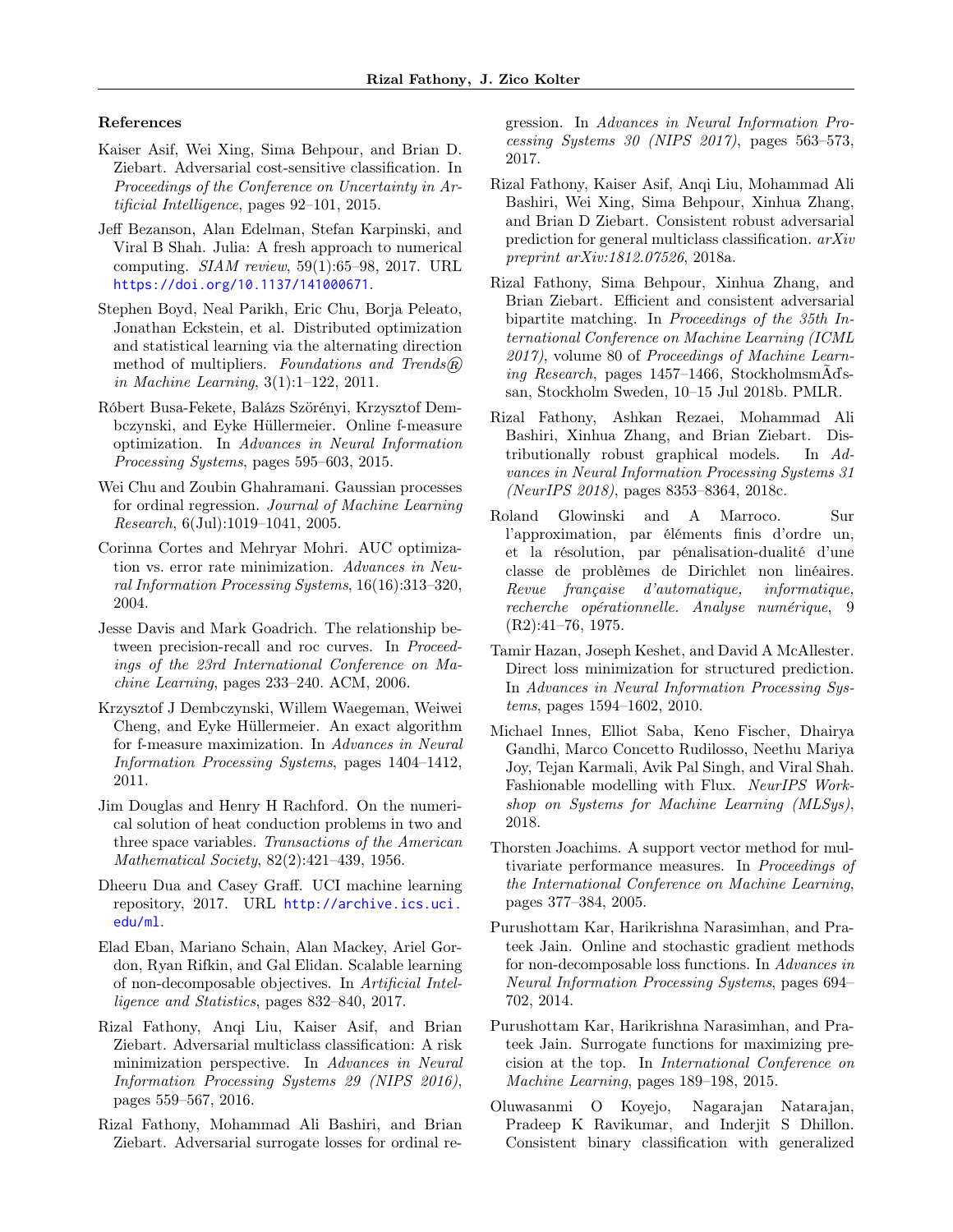performance metrics. In Advances in Neural Information Processing Systems, pages 2744–2752, 2014.

- <span id="page-9-2"></span>Zachary C Lipton, Charles Elkan, and Balakrishnan Naryanaswamy. Optimal thresholding of classifiers to maximize f1 measure. In Joint European Conference on Machine Learning and Knowledge Discovery in Databases, pages 225–239. Springer, 2014.
- <span id="page-9-12"></span>Yufeng Liu. Fisher consistency of multicategory support vector machines. In International Conference on Artificial Intelligence and Statistics, pages 291– 298, 2007.
- <span id="page-9-17"></span>JJ Moreau. Decomposition orthogonale d'un espace hilbertien selon deux cones mutuellement polaires. CR Acad. Sci. Paris, 225:238–240, 1962.
- <span id="page-9-7"></span>Harikrishna Narasimhan and Shivani Agarwal. A structural svm based approach for optimizing partial auc. In International Conference on Machine Learning, pages 516–524, 2013a.
- <span id="page-9-8"></span>Harikrishna Narasimhan and Shivani Agarwal. Svm pauc tight: a new support vector method for optimizing partial auc based on a tight convex upper bound. In Proceedings of the 19th ACM SIGKDD International Conference on Knowledge Discovery and Data Mining, pages 167–175. ACM, 2013b.
- <span id="page-9-0"></span>Harikrishna Narasimhan, Rohit Vaish, and Shivani Agarwal. On the statistical consistency of plug-in classifiers for non-decomposable performance measures. In Advances in Neural Information Processing Systems, pages 1493–1501, 2014.
- <span id="page-9-5"></span>Harikrishna Narasimhan, Purushottam Kar, and Prateek Jain. Optimizing non-decomposable performance measures: A tale of two classes. In International Conference on Machine Learning, pages 199– 208, 2015.
- <span id="page-9-1"></span>Shameem Puthiya Parambath, Nicolas Usunier, and Yves Grandvalet. Optimizing F-measures by costsensitive classification. In Advances in Neural Information Processing Systems, pages 2123–2131, 2014.
- <span id="page-9-13"></span>David Martin Powers. Evaluation: from precision, recall and f-measure to roc, informedness, markedness and correlation. Technical Report, Flinders University, 2011.
- <span id="page-9-10"></span>Amartya Sanyal, Pawan Kumar, Purushottam Kar, Sanjay Chawla, and Fabrizio Sebastiani. Optimizing non-decomposable measures with deep networks. Machine Learning, 107(8-10):1597–1620, 2018.
- <span id="page-9-4"></span>Zhan Shi, Xinhua Zhang, and Yaoliang Yu. Bregman divergence for stochastic variance reduction: Saddle-point and adversarial prediction. In Advances in Neural Information Processing Systems, pages 6033–6043, 2017.
- <span id="page-9-16"></span>Maurice Sion. On general minimax theorems. Pacific Journal of mathematics, 8(1):171–176, 1958.
- <span id="page-9-9"></span>Yang Song, Alexander Schwing, Raquel Urtasun, et al. Training deep neural networks via direct loss minimization. In International Conference on Machine Learning, pages 2169–2177, 2016.
- <span id="page-9-11"></span>Ambuj Tewari and Peter L Bartlett. On the consistency of multiclass classification methods. The Journal of Machine Learning Research, 8:1007–1025, 2007.
- <span id="page-9-14"></span>Vladimir Vapnik. Principles of risk minimization for learning theory. In Advances in Neural Information Processing Systems, pages 831–838, 1992.
- <span id="page-9-15"></span>John Von Neumann and Oskar Morgenstern. Theory of games and economic behavior. Bulletin of the American Mathematical Society, 51(7):498–504, 1945.
- <span id="page-9-3"></span>Hong Wang, Wei Xing, Kaiser Asif, and Brian Ziebart. Adversarial prediction games for multivariate losses. In Advances in Neural Information Processing Systems, pages 2710–2718, 2015.
- <span id="page-9-6"></span>Yisong Yue, Thomas Finley, Filip Radlinski, and Thorsten Joachims. A support vector method for optimizing average precision. In Proceedings of the 30th Annual International ACM SIGIR Conference on Research and Development in Information Retrieval, pages 271–278. ACM, 2007.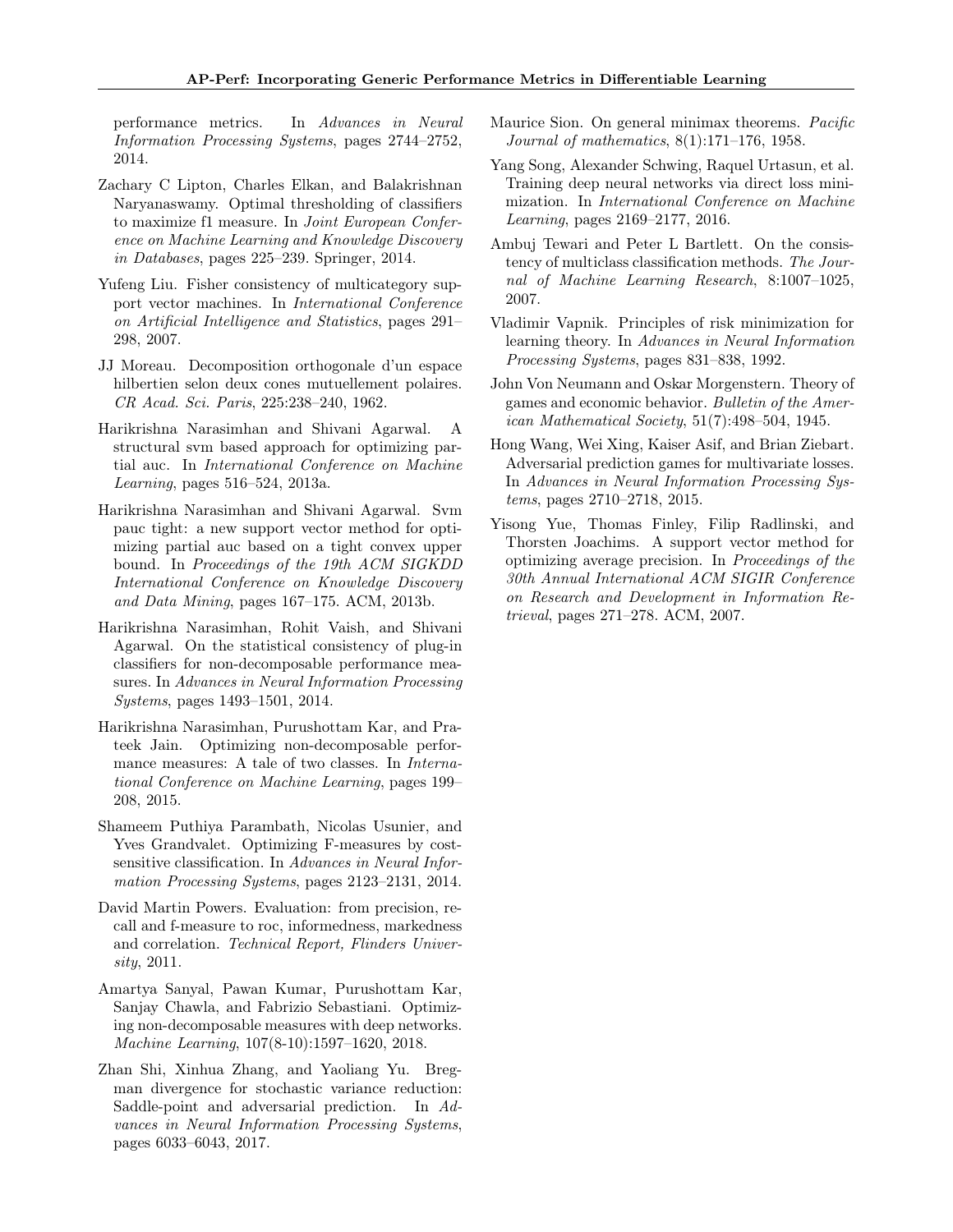# <span id="page-10-0"></span>Appendix A Proofs

# A.1 Proof of Theorem [1](#page-4-0)

*Proof of Theorem [1.](#page-4-0)* The metric in Eq.  $(3)$  can be written in a variable notation as:

$$
\text{metric}(\hat{\mathbf{y}}, \mathbf{y}) = \sum_{j} \frac{a_j \sum_{i} \hat{y}_i y_i + b_j \sum_{i} (1 - \hat{y}_i)(1 - y_i) + f_j(\sum_{i} \hat{y}_i, \sum_{i} y_i)}{g_j(\sum_{i} \hat{y}_i, \sum_{i} y_i)}.
$$
(17)

Therefore, the expected value of the metrics can be computed as:

$$
\mathbb{E}_{\mathcal{P}(\hat{\mathbf{Y}}); \mathcal{Q}(\check{\mathbf{Y}})}\left[\text{metric}(\hat{\mathbf{Y}}, \check{\mathbf{Y}})\right]
$$
(18)

$$
\stackrel{a}{=} \sum_{\hat{\mathbf{y}} \in \{0,1\}^n} \sum_{\check{\mathbf{y}} \in \{0,1\}^n} \mathcal{P}(\hat{\mathbf{y}}) \mathcal{Q}(\check{\mathbf{y}}) \text{ metric}(\hat{\mathbf{y}}, \check{\mathbf{y}}) \tag{19}
$$

$$
\frac{b}{\hat{\mathbf{y}}}\sum_{\hat{\mathbf{y}}\in\{0,1\}^n}\sum_{\check{\mathbf{y}}\in\{0,1\}^n}\mathcal{P}(\hat{\mathbf{y}})\mathcal{Q}(\check{\mathbf{y}})\sum_{j}\frac{a_j\sum_{i}\hat{y}_i\check{y}_i+b_j\sum_{i}(1-\hat{y}_i)(1-\check{y}_i)+f_j(\sum_{i}\hat{y}_i,\sum_{i}\check{y}_i)}{g_j(\sum_{i}\hat{y}_i,\sum_{i}\check{y}_i)}\tag{20}
$$

$$
\stackrel{c}{=} \sum_{k \in [0,n]} \sum_{l \in [0,n]} \sum_{\{\hat{\mathbf{y}} \mid \Sigma_i \hat{y}_i = k\}} \sum_{\{\check{\mathbf{y}} \mid \Sigma_i \check{y}_i = l\}} \mathcal{P}(\hat{\mathbf{y}}) \mathcal{Q}(\check{\mathbf{y}}) \bigg( \sum_j \frac{a_j \sum_i \hat{y}_i \check{y}_i + b_j \sum_i (1 - \hat{y}_i)(1 - \check{y}_i) + f_j(k,l)}{g_j(k,l)} \bigg) \tag{21}
$$

$$
\begin{split}\n&\stackrel{d}{=} \sum_{k\in[0,n]} \sum_{l\in[0,n]} \sum_{j} \frac{1}{g_j(k,l)} \Big( a_j \sum_{\{\hat{\mathbf{y}}|\Sigma_i\hat{y}_i=k\}} \sum_{\{\hat{\mathbf{y}}|\Sigma_i\check{y}_i=l\}} \mathcal{P}(\hat{\mathbf{y}}) \mathcal{Q}(\check{\mathbf{y}}) \sum_{i} \hat{y}_i \check{y}_i \\
&\quad + b_j \sum_{\{\hat{\mathbf{y}}|\Sigma_i\hat{y}_i=k\}} \sum_{\{\hat{\mathbf{y}}|\Sigma_i\check{y}_i=l\}} \mathcal{P}(\hat{\mathbf{y}}) \mathcal{Q}(\check{\mathbf{y}}) \sum_{i} (1-\hat{y}_i)(1-\check{y}_i) \\
&\quad + \sum_{\{\hat{\mathbf{y}}|\Sigma_i\check{y}_i=k\}} \sum_{\{\hat{\mathbf{y}}|\Sigma_i\check{y}_i=l\}} \mathcal{P}(\hat{\mathbf{y}}) \mathcal{Q}(\check{\mathbf{y}}) f_j(k,l) \Big) \\
&\stackrel{e}{=} \sum_{k\in[0,n]} \sum_{l\in[0,n]} \sum_{j} \frac{1}{g_j(k,l)} \Big( a_j \sum_{i} \mathcal{P}(\hat{y}_i=1, \sum_{i'} \hat{y}_{i'}=k) \mathcal{Q}(\check{y}_i=1, \sum_{i'} \check{y}_{i'}=l) \\
&\quad + b_j \sum_{i} (\mathcal{P}(\hat{y}_i=0, \sum_{i'} \hat{y}_{i'}=k)) (\mathcal{Q}(\check{y}_i=0, \sum_{i'} \check{y}_{i'}=l)) + f_j(k,l) \mathcal{P}(\sum_{i} \hat{y}_i=k) \mathcal{Q}(\sum_{i} \check{y}_i=l) \Big) \end{split} \tag{23}
$$

$$
\frac{f}{k}\sum_{k\in[0,n]}\sum_{l\in[0,n]}\sum_{j}\frac{1}{g_j(k,l)}\big(a_j[\mathbf{p}_k^1\cdot\mathbf{q}_l^1]+b_j[\mathbf{p}_k^0\cdot\mathbf{q}_l^0]+f_j(k,l)r_ks_l\big).
$$
\n(24)

The transformations above are explained as follow:

- (a) Expanding the definition of expectation of the metric to the sum of probability-weighted metrics.
- (b) Applying the construction of our performance metric.
- (c) Grouping the values of the metric in terms of  $\sum_i \hat{y}_i = k$  and  $\sum_i \check{y}_i = l$ .
- (d) Since each  $f_j$  is just a linear function over  $\sum_i \hat{y}_i \check{y}_i$  and  $\sum_i$ <br> $\sum_{\{ \hat{\mathbf{v}} \mid \sum_i \hat{y}_i = l \}} \sum_{\{ \hat{\mathbf{v}} \mid \sum_i \check{y}_i = l \}}$  inside  $f_j$ .  $(1-\hat{y}_i)(1-\check{y}_i)$ , we can push the summation over  $\{\hat{\mathbf{y}}|\Sigma_i\hat{y}_i=k\}\sum_{\{\check{\mathbf{y}}|\Sigma_i\check{y}_i=l\}}$  inside  $f_j$ .
- (e) Since  $\sum_i \hat{y}_i \check{y}_i$  and  $\sum_i (1-\hat{y}_i)(1-\check{y}_i)$  are both decomposable, then the expectation over  $\mathcal{P}(\hat{\mathbf{y}})$  and  $\mathcal{Q}(\check{\mathbf{y}})$  for the case where  $\sum_i \hat{y}_i = k$  and  $\sum_i \check{y}_i = l$  can be decomposed into each individual marginal probabilities  $\mathcal{P}(\hat{y}_i, \sum_{i'} \hat{y}_{i'} = k)$  and  $\mathcal{Q}(\check{y}_i, \sum_{i'} \check{y}_{i'} = l)$ . Similarly, given fixed k and l,  $f_j(k, l)$  is just a constant. Hence we can simplify the expectation over  $f_j(k, l)$  in terms of the marginal probabilities of  $\mathcal{P}(\sum_i \hat{y}_i = k)$  and  $\mathcal{Q}(\sum_i \check{y}_i = l).$
- (f) Rewriting the marginal probabilities in vector notations.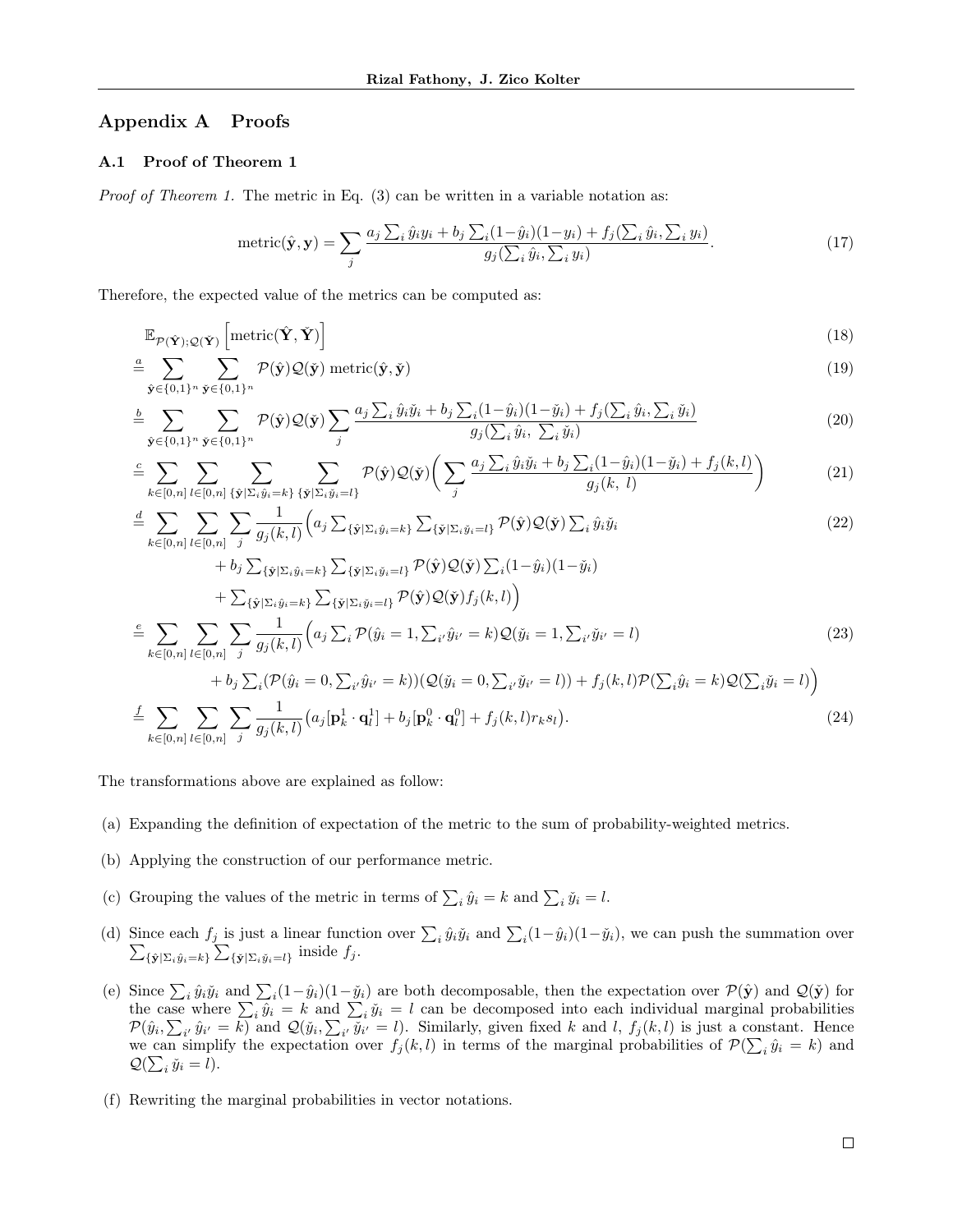#### <span id="page-11-0"></span>A.2 Proof of Theorem [2](#page-4-3)

Proof of Theorem [2.](#page-4-3) From Theorem [1](#page-4-0) we know that:

$$
\max_{\theta} \mathbb{E}_{\tilde{P}(\mathbf{X}, \mathbf{Y})} \left[ \min_{\mathcal{Q}(\tilde{\mathbf{Y}})} \max_{\mathcal{P}(\hat{\mathbf{Y}})} \mathbb{E}_{\mathcal{P}(\hat{\mathbf{Y}}); \mathcal{Q}(\tilde{\mathbf{Y}})} \left[ \text{metric}(\hat{\mathbf{Y}}, \tilde{\mathbf{Y}}) - \theta^{\mathsf{T}} \left( \phi(\mathbf{X}, \tilde{\mathbf{Y}}) - \phi(\mathbf{X}, \mathbf{Y}) \right) \right] \right]
$$
(25)

$$
= \max_{\theta} \mathbb{E}_{\tilde{P}(\mathbf{X}, \mathbf{Y})} \Big[ \min_{\mathcal{Q}(\tilde{\mathbf{Y}})} \max_{\mathcal{P}(\hat{\mathbf{Y}})} \Big[ \sum_{k \in [0, n]} \sum_{l \in [0, n]} \sum_{j} \frac{1}{g_j(k, l)} \left\{ a_j [\mathbf{p}_k^1 \cdot \mathbf{q}_l^1] + b_j [\mathbf{p}_k^0 \cdot \mathbf{q}_l^0] + f_j(k, l) r_k s_l \right\} - \mathbb{E}_{\mathcal{Q}(\tilde{\mathbf{Y}})} \Big[ \theta^{\mathsf{T}} \left( \phi(\mathbf{X}, \tilde{\mathbf{Y}}) - \phi(\mathbf{X}, \mathbf{Y}) \right) \Big] \Big]. \tag{26}
$$

Note that the values for some  $\mathbf{p}_k^a$  and  $\mathbf{q}_l^a$  are known, i.e.:

$$
(\mathbf{p}_0^1)_i = \mathcal{P}(\hat{y}_i = 1, \sum_i \hat{y}_i = 0)) = 0, \quad \forall i \in [1, n]
$$
\n(27)

 $(\mathbf{p}_n^0)_i = \mathcal{P}(\hat{y}_i = 0, \sum_i \hat{y}_i = n)) = 0, \quad \forall i \in [1, n]$ (28)

$$
(\mathbf{p}_n^1)_i = \mathcal{P}(\hat{y}_i = 1, \sum_i \hat{y}_i = n)) = \mathcal{P}(\mathbf{1}), \quad \forall i \in [1, n]
$$
\n(29)

$$
(\mathbf{p}_0^0)_i = \mathcal{P}(\hat{y}_i = 0, \sum_i \hat{y}_i = 0)) = \mathcal{P}(\mathbf{0}), \quad \forall i \in [1, n]
$$
\n(30)

and similarly for  $\mathbf{q}_l^a$ .

We now analyze the relation between  $p_k^1$  and  $p_k^0$  (which also applies to  $q_k^1$  and  $q_k^0$ ). Note that each  $\mathcal{P}(\hat{\mathbf{y}})$  such that  $\sum_i \hat{y}_i = k$  appears k times in  $\sum_i \mathcal{P}(\hat{y}_i = 1, \sum_i \hat{y}_i = k)$ , which implies:

$$
r_k = \mathcal{P}(\sum_i \hat{y}_i = k) = \frac{1}{k} \sum_i \mathcal{P}(\hat{y}_i = 1, \sum_i \hat{y}_i = k)).
$$
\n(31)

Therefore, we also have the relation:

$$
\mathcal{P}(\hat{y}_i = 0, \sum_i \hat{y}_i = k) = \mathcal{P}(\sum_i \hat{y}_i = k) - \mathcal{P}(\hat{y}_i = 1, \sum_i \hat{y}_i = k)
$$
  
=  $\frac{1}{k} \sum_i \mathcal{P}(\hat{y}_i = 1, \sum_i \hat{y}_i = k) - \mathcal{P}(\hat{y}_i = 1, \sum_i \hat{y}_i = k),$ 

for all  $k \in [1, n-1]$ . In vector notation, we can write:

$$
r_k = \frac{1}{k} (\mathbf{p}_k^1 \cdot \mathbf{1}) \tag{32}
$$

$$
\mathbf{p}_k^0 = \frac{1}{k} (\mathbf{p}_k^1 \cdot \mathbf{1}) \mathbf{1} - \mathbf{p}_k^1, \qquad \forall k \in [1, n-1]. \tag{33}
$$

We know already that  $\mathbf{p}_n^0 = \mathbf{0}$ . For computing  $\mathbf{p}_0^0$ , we know that  $\mathcal{P}(\hat{y}_i = 0, \sum_i \hat{y}_i = 0) = \mathcal{P}(\sum_i \hat{y}_i = 0) = \mathcal{P}(\mathbf{0})$ which can be computed as:

$$
\mathcal{P}(\mathbf{0}) = 1 - \sum_{k \in [1,n]} \mathcal{P}(\sum_{i} \hat{y}_{i} = k) \n= 1 - \sum_{k \in [1,n]} \frac{1}{k} \sum_{i} \mathcal{P}(\hat{y}_{i} = 1, \sum_{i} \hat{y}_{i} = k)) \n= 1 - \sum_{k \in [1,n]} \frac{p_{k}^{1} \cdot 1}{k}
$$
\n(34)

Therefore, we can compute all values in  $\mathbf{p}_k^0, \forall k \in [0, n], r_k, \mathcal{P}(\mathbf{0}),$  and  $\mathcal{P}(\mathbf{1})$  from  $\mathbf{p}_k^1$ , and thus we can perform optimization over  $p_k^1$  and  $q_k^1$  only. For short, we write the as just  $p_k$  and  $q_k$ . Note that we know that  $p_0 = q_0 = 0$ . Therefore, it suffices to optimize only over  $\mathbf{p}_k$  and  $\mathbf{q}_k$ , for all  $k \in [1, n]$ . Let us denote a  $n \times n$  matrix **P** where each column  $\mathbf{P}_{(:,k)}$  represents  $\mathbf{p}_k$ . Similarly, we denote a matrix **Q** for  $\mathbf{q}_k$ .

Let us take a look at the property of the marginal probability matrices  $P$  and  $Q$ . To be a valid marginal probability, P has to satisfy the following constraints:

$$
p_{i,k} \ge 0 \quad \forall i, k \in [1, n] \tag{35}
$$

$$
\sum_{k} p_{i,k} \le 1 \quad \forall i \in [1,n] \tag{36}
$$

$$
p_{i,k} \leq \frac{1}{k} \sum_{j} p_{j,k} \quad \forall i,k \in [1,n] \tag{37}
$$

$$
\sum_{k} \frac{1}{k} \sum_{i} p_{i,k} \le 1 \tag{38}
$$

The constraints above are described below: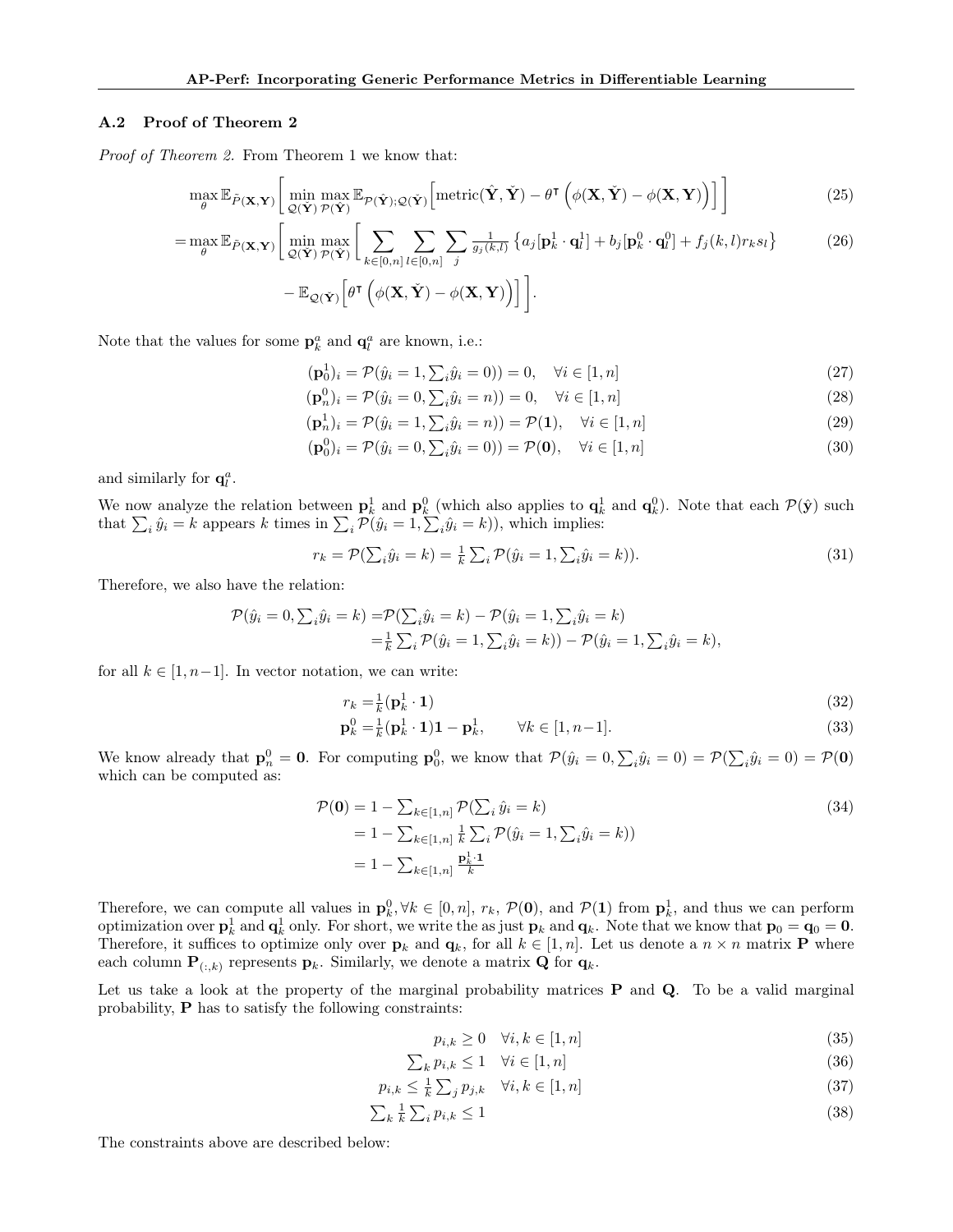- The first constraint is for the non-negativity of probability.
- The second constraint is from  $\mathcal{P}(\hat{y}_i = 1) = \sum_k \mathcal{P}(\hat{y}_i = 1, \sum_i \hat{y}_i = k) \le 1$ .
- The third constraint comes from the fact that each  $P(\hat{y})$  such that  $\sum_i \hat{y}_i = k$  appears k times in  $\sum_i P(\hat{y}_i = k)$  $(1, \sum_i \hat{y}_i = k)$ , and thus,  $\mathcal{P}(\sum_i \hat{y}_i = k) = \frac{1}{k} \sum_i \mathcal{P}(\hat{y}_i = 1, \sum_i \hat{y}_i = k)$ . Therefore, the inequality of  $\mathcal{P}(y_i = k)$  $1, \sum_i \hat{y}_i = k$   $\leq \mathcal{P}(\sum_i \hat{y}_i = k)$  must hold which implies the third constraint.
- The fourth constraint comes from the fact that  $\sum_{k} \mathcal{P}(\sum_{i} \hat{y}_{i} = k) \leq 1$ .

The same constraints also need to hold for the probability matrix Q. We can also see that satisfying the third and fourth constraints implies the second constraints, i.e.:

$$
\sum_{k} p_{i,k} \le \sum_{k} \frac{1}{k} \sum_{j} p_{j,k} \le 1. \tag{39}
$$

Now we take a look at the features. Let the pair  $(x, y)$  be the empirical training data. Based on the construction of our features, we compute the potentials for  $\theta^{\dagger} \phi(\mathbf{x}, \mathbf{y})$  as:

$$
\theta^{\mathsf{T}}\phi(\mathbf{x},\mathbf{y}) = \theta^{\mathsf{T}}\sum_{i}\phi(\mathbf{x},y_{i}) = \theta^{\mathsf{T}}\sum_{i}\mathbb{I}[y_{i}=1]\phi(\mathbf{x},y_{i}=1) = \langle \mathbf{y}, \Psi^{\mathsf{T}}\theta \rangle, \tag{40}
$$

and the potentials for  $\mathbb{E}_{\mathcal{Q}(\check{\mathbf{Y}})}\left[\theta^{\intercal}\phi(\mathbf{x},\check{\mathbf{Y}})\right]$  as:

$$
\mathbb{E}_{\mathcal{Q}(\tilde{\mathbf{Y}})}\left[\theta^{\mathsf{T}}\phi(\mathbf{x},\tilde{\mathbf{Y}})\right] = \mathbb{E}_{\mathcal{Q}(\tilde{\mathbf{Y}})}\left[\theta^{\mathsf{T}}\sum_{i}\phi(\mathbf{x},\tilde{Y}_{i})\right] = \theta^{\mathsf{T}}\sum_{i}\mathcal{Q}(\tilde{y}_{i}=1)\phi(\mathbf{x},\tilde{y}_{i}=1) = \langle\mathbf{Q}^{\mathsf{T}}\mathbf{1},\Psi^{\mathsf{T}}\theta\rangle.
$$
(41)

Therefore, we can simplify Eq. [\(2\)](#page-3-3) as:

$$
\max_{\theta} \left\{ \min_{\mathbf{Q} \in \Delta} \max_{\mathbf{P} \in \Delta} \left[ \sum_{k \in [0,n]} \sum_{l \in [0,n]} \sum_{j} \frac{1}{g_j(k,l)} \left\{ a_j [\mathbf{p}_k^1 \cdot \mathbf{q}_l^1] + b_j [\mathbf{p}_k^0 \cdot \mathbf{q}_l^0] + f_j(k,l) r_k s_l \right\} - \langle \mathbf{Q}^\mathsf{T} \mathbf{1}, \Psi^\mathsf{T} \theta \rangle \right\},\tag{42}
$$

where  $\Delta$  is the set of valid marginal probability matrix denoted as:

$$
\Delta = \left\{ \mathbf{P} \middle| \begin{array}{l l} p_{i,k} \geq 0 & \forall i, k \in [1, n] \\ p_{i,k} \leq \frac{1}{k} \sum_j p_{j,k} & \forall i, k \in [1, n] \\ \sum_k \frac{1}{k} \sum_i p_{i,k} \leq 1 \end{array} \right\} . \tag{43}
$$

$$
\Box
$$

#### A.3 Proof of Theorem [3](#page-5-8)

Proof of Theorem [3.](#page-5-8) The result follows directly from the rule of subgradient of maximum function.

$$
-\mathcal{L}(\theta) = \max_{\mathbf{Q} \in \Delta} \min_{\mathbf{P} \in \Delta} \left[ -\sum_{k \in [0,n]} \sum_{l \in [0,n]} \sum_{j} \frac{1}{g_j(k,l)} \left\{ a_j [\mathbf{p}_k^1 \cdot \mathbf{q}_l^1] + b_j [\mathbf{p}_k^0 \cdot \mathbf{q}_l^0] + f_j(k,l) r_k s_l \right\} + \langle \mathbf{Q}^\intercal \mathbf{1}, \Psi^\intercal \theta \rangle \right] - \langle \mathbf{y}, \Psi^\intercal \theta \rangle \tag{44}
$$

$$
\partial_{\theta} - \mathcal{L}(\theta) \ni \Psi (\mathbf{Q}^{*T} \mathbf{1} - \mathbf{y}), \text{ where:}
$$
\n
$$
\mathbf{Q}^{*} = \underset{\mathbf{Q} \in \Delta}{\operatorname{argmax}} \min_{\mathbf{P} \in \Delta} \left[ - \sum_{k \in [0,n]} \sum_{l \in [0,n]} \sum_{j} \frac{1}{g_{j}(k,l)} \left\{ a_{j} [\mathbf{p}_{k}^{1} \cdot \mathbf{q}_{l}^{1}] + b_{j} [\mathbf{p}_{k}^{0} \cdot \mathbf{q}_{l}^{0}] + f_{j}(k,l) r_{k} s_{l} \right\} + \langle \mathbf{Q}^{T} \mathbf{1}, \Psi^{T} \theta \rangle \right]
$$
\n(45)

 $\Box$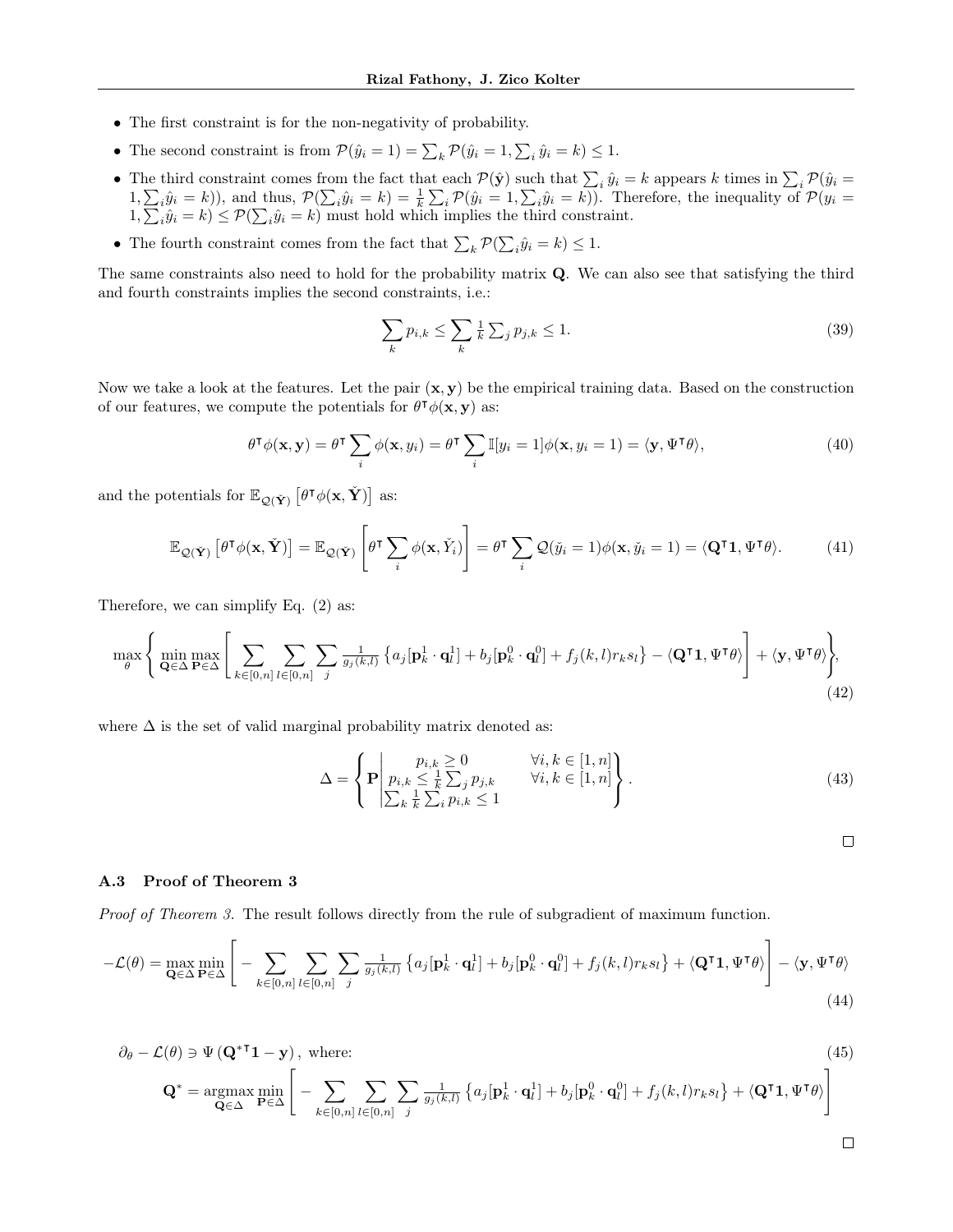#### <span id="page-13-1"></span>A.4 Proof of Theorem [4](#page-5-9)

*Proof of Theorem [4.](#page-5-9)* The inner minimization over  $Q$  in Eq. [\(9\)](#page-4-4) is:

$$
\min_{\mathbf{Q}\in\Delta}\max_{\mathbf{P}\in\Delta}\left[\sum_{k\in[0,n]}\sum_{l\in[0,n]}\sum_{j}\frac{1}{g_j(k,l)}\left\{a_j[\mathbf{p}_k^1\cdot\mathbf{q}_l^1]+b_j[\mathbf{p}_k^0\cdot\mathbf{q}_l^0]+f_j(k,l)r_ks_l\right\}-\langle\mathbf{Q}^\intercal\mathbf{1},\Psi^\intercal\theta\rangle\right].
$$
\n(46)

Denote:

$$
\mathcal{O}(\mathbf{Q}, \mathbf{P}) = \sum_{k \in [0,n]} \sum_{l \in [0,n]} \sum_{j} \frac{1}{g_j(k,l)} \left\{ a_j [\mathbf{p}_k^1 \cdot \mathbf{q}_l^1] + b_j [\mathbf{p}_k^0 \cdot \mathbf{q}_l^0] + f_j(k,l) r_k s_l \right\}.
$$
 (47)

Since the objective in  $\mathcal{O}(\mathbf{Q}, \mathbf{P})$  is a bilinear function over **Q** and **P**, it can be written in the form of  $\mathcal{O}(\mathbf{Q}, \mathbf{P})$  =  $\big/ \frac{\partial \mathcal{O}(\mathbf{Q},\mathbf{P})}{\partial \mathbf{Q}}$  $\langle \frac{(\mathbf{Q}, \mathbf{P})}{\partial \mathbf{P}}, \mathbf{P} \rangle + c(\mathbf{Q})$ , where  $c(\mathbf{Q})$  is the terms that are constant over **P**. Therefore, Eq. [\(46\)](#page-13-0) can be written as:

<span id="page-13-0"></span>
$$
\min_{\mathbf{Q}\in\Delta}\max_{\mathbf{P}\in\Delta}\ \langle\mathbf{Z}(\mathbf{Q}),\mathbf{P}\rangle+c(\mathbf{Q})-\langle\mathbf{Q},\mathbf{W}\rangle,\tag{48}
$$

where  $\mathbf{Z}(\mathbf{Q}) = \frac{\partial \mathcal{O}(\mathbf{Q}, \mathbf{P})}{\partial \mathbf{P}},$  and  $\mathbf{W} = \Psi^{\dagger} \theta \mathbf{1}^{\dagger}$ . Note that both  $\mathbf{Z}(\mathbf{Q})$  and  $c(\mathbf{Q})$  are some linear functions that depend on the metric.

We expand the constraints over  ${\bf P}$  as:

$$
\min_{\mathbf{Q} \in \Delta} \max_{\mathbf{P}} \langle \mathbf{Z}(\mathbf{Q}), \mathbf{P} \rangle + c(\mathbf{Q}) - \langle \mathbf{Q}, \mathbf{W} \rangle
$$
\n
$$
\text{s.t.: } p_{i,k} \ge 0 \quad \forall i, k \in [1, n]
$$
\n
$$
p_{i,k} \le \frac{1}{k} \sum_{j} p_{j,k} \quad \forall i, k \in [1, n]
$$
\n
$$
\sum_{k} \frac{1}{k} \sum_{i} p_{i,k} \le 1
$$
\n(49)

We now perform a change of variable. Let us transform **P** to a matrix **A** where its element contains the value of  $a_{i,k} = \frac{1}{k} a_{i,k}$ . We can rewrite the objective as:

$$
\min_{\mathbf{Q} \in \Delta} \max_{\mathbf{A}} \langle \mathbf{Z}'(\mathbf{Q}), \mathbf{A} \rangle + c(\mathbf{Q}) - \langle \mathbf{Q}, \mathbf{W} \rangle
$$
\n  
s.t.:  $a_{i,k} \ge 0 \quad \forall i, k \in [1, n]$   
\n $a_{i,k} \le \frac{1}{k} \sum_{j} a_{j,k} \quad \forall i, k \in [1, n]$   
\n $\sum_{k} \sum_{i} a_{i,k} \le 1,$  (50)

where  $\mathbf{Z}'(\mathbf{Q})$  is the linearly transformed  $\mathbf{Z}(\mathbf{Q})$  to adjust the transformation of the variable from **P** to **A**. Using duality, we introduce a Lagrange dual variable for  $a_{i,k} \leq \frac{1}{k} \sum_j a_{j,k}$  constraint.

$$
\min_{\mathbf{Q} \in \Delta; \alpha \ge 0} \max_{\mathbf{A}} \langle \mathbf{Z}'(\mathbf{Q}), \mathbf{A} \rangle + c(\mathbf{Q}) - \langle \mathbf{Q}, \mathbf{W} \rangle - \sum_{i,k} \alpha_{i,k} \left( a_{ik} - \frac{1}{k} \sum_j a_{j,k} \right)
$$
\ns.t.:  $a_{i,k} \ge 0 \quad \forall i, k \in [1, n]$   
\n $\sum_k \sum_i a_{i,k} \le 1$  (51)

We regroup the terms that depend on  $A$  as:

$$
\min_{\mathbf{Q} \in \Delta; \alpha \ge 0} \max_{\mathbf{A}} \langle \mathbf{Z}'(\mathbf{Q}), \mathbf{A} \rangle - \sum_{i,k} a_{i,k} \left( \alpha_{ik} - \frac{1}{k} \sum_{j} \alpha_{j,k} \right) + c(\mathbf{Q}) - \langle \mathbf{Q}, \mathbf{W} \rangle
$$
\ns.t.:

\n
$$
a_{i,k} \ge 0 \quad \forall i, k \in [1, n]
$$
\n
$$
\sum_{k} \sum_{i} a_{i,k} \le 1
$$
\n(52)

We now eliminate the inner maximization over  $A$  by transforming it into constraints as follows:

$$
\min_{\mathbf{Q} \in \Delta; \alpha \ge 0; v} v + c(\mathbf{Q}) - \langle \mathbf{Q}, \mathbf{W} \rangle
$$
\n
$$
\text{s.t.: } v \ge 0 \qquad \qquad v \ge (\mathbf{Z}'(\mathbf{Q}))_{(i,k)} - \alpha_{i,k} + \frac{1}{k} \sum_{j} \alpha_{j,k}, \qquad \forall i, k \in [1, n]. \tag{53}
$$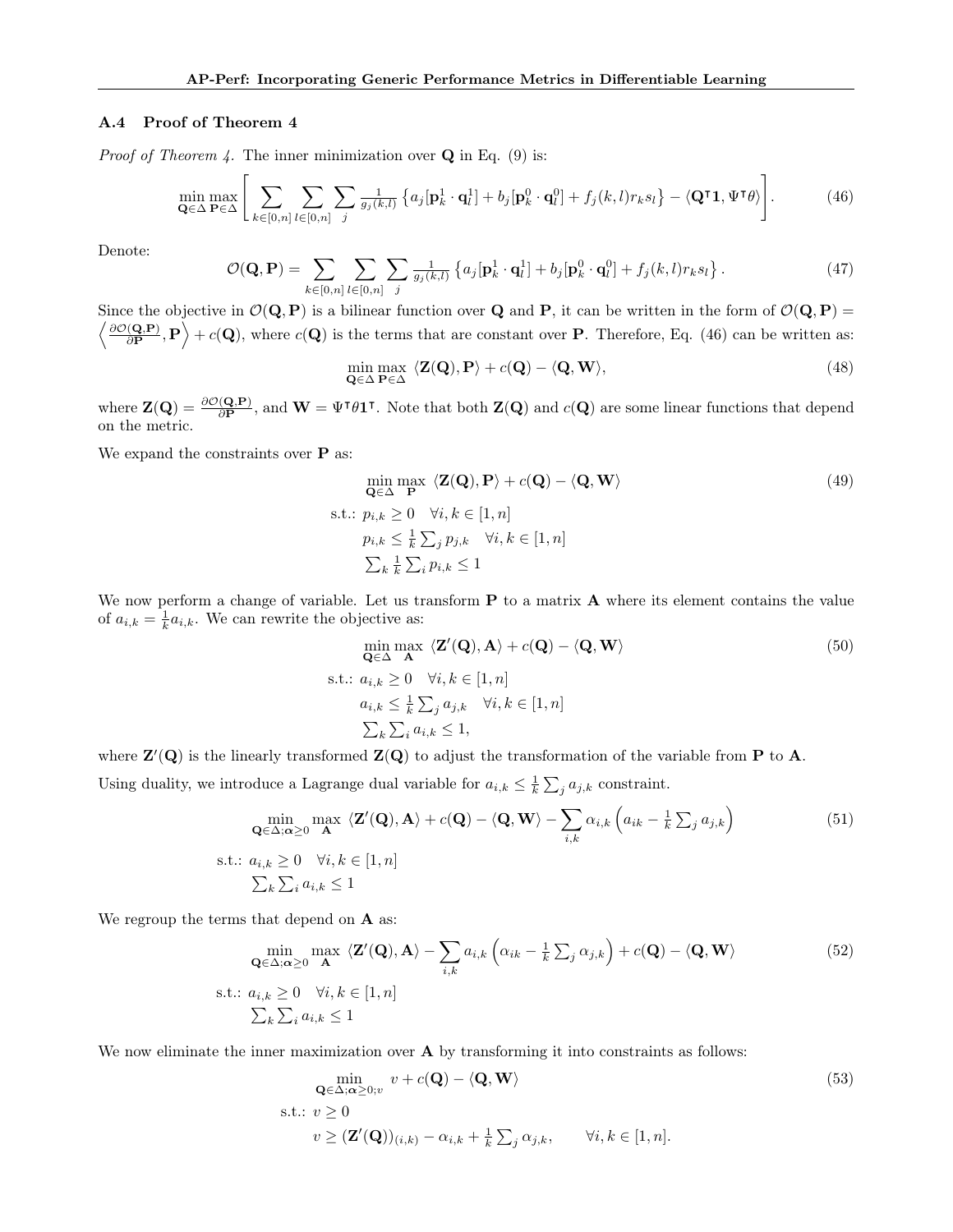The formulation above can be written in a standard linear program as:

$$
\min_{\mathbf{Q};\alpha; v} v + c(\mathbf{Q}) - \langle \mathbf{Q}, \mathbf{W} \rangle
$$
\n
$$
\text{s.t.: } q_{i,k} \ge 0 \quad \forall i, k \in [1, n]
$$
\n
$$
\alpha_{i,k} \ge 0 \quad \forall i, k \in [1, n]
$$
\n
$$
v \ge 0
$$
\n
$$
q_{i,k} \le \frac{1}{k} \sum_{j} q_{j,k} \quad \forall i, k \in [1, n]
$$
\n
$$
\sum_{k} \frac{1}{k} \sum_{i} q_{i,k} \le 1
$$
\n
$$
v \ge (\mathbf{Z}'(\mathbf{Q}))_{(i,k)} - \alpha_{i,k} + \frac{1}{k} \sum_{j} \alpha_{j,k}, \qquad \forall i, k \in [1, n],
$$
\n
$$
(54)
$$

where  $c(\mathbf{Q})$  is a linear function of  $\mathbf{Q}$  and  $\mathbf{Z}'(\mathbf{Q})$  is a matrix-valued linear function of  $\mathbf{Q}$ , both of which are defined analytically by the form of the metric.  $\Box$ 

### A.5 Proof of Theorem [5](#page-5-1)

Proof of Theorem [5.](#page-5-1) Let us take a look at the expectation in the constraints:

$$
\mathbb{E}_{\mathcal{P}(\hat{\mathbf{Y}})}\left[\text{metric}(\hat{\mathbf{Y}}, \mathbf{Y})\right]
$$
\n(55)

$$
=\sum_{\hat{\mathbf{y}}\in\{0,1\}^n}\mathcal{P}(\hat{\mathbf{y}})\,\,\mathrm{metric}(\hat{\mathbf{y}},\mathbf{y})\tag{56}
$$

$$
= \sum_{\hat{\mathbf{y}} \in \{0,1\}^n} \mathcal{P}(\hat{\mathbf{y}}) \sum_{j} \frac{a_j \sum_{i} \hat{y}_i y_i + b_j \sum_{i} (1 - \hat{y}_i)(1 - y_i) + f_j(\sum_{i} \hat{y}_i, \sum_{i} y_i)}{g_j(\sum_{i} \hat{y}_i, \sum_{i} y_i)} \tag{57}
$$

$$
= \sum_{k\in[0,n]} \sum_{j} \frac{a_j \sum_{\{\hat{\mathbf{y}}|\Sigma_i\hat{y}_i=k\}} \mathcal{P}(\hat{\mathbf{y}}) \sum_i \hat{y}_i y_i + b_j \sum_{\{\hat{\mathbf{y}}|\Sigma_i\hat{y}_i=k\}} \mathcal{P}(\hat{\mathbf{y}}) \sum_i (1-\hat{y}_i)(1-y_i) + \sum_{\{\hat{\mathbf{y}}|\Sigma_i\hat{y}_i=k\}} \mathcal{P}(\hat{\mathbf{y}}) f_j(k,l)}{g_j(k,l)}
$$
\n(58)

$$
= \sum_{k \in [0,n]} \sum_{j} \frac{a_j \sum_i \mathcal{P}(\hat{y}_i = 1, \sum_{i'} \hat{y}_{i'} = k) y_i + b_j \sum_i \mathcal{P}(\hat{y}_i = 0, \sum_{i'} \hat{y}_{i'} = k)(1 - y_i) + \sum_i \mathcal{P}(\sum_i \hat{y}_i = k) f_j(k, l)}{g_j(k, l)}
$$
(59)

$$
=\sum_{k\in[0,n]}\sum_{j}\frac{a_j[\mathbf{p}_k^1\cdot\mathbf{y}]+b_j[\mathbf{p}_k^0\cdot(1-\mathbf{y})]+f_j(k,l)r_k}{g_j(k,l)}
$$
(60)

where  $l = \sum_i y_i$ . Therefore, the metric constraints can be written as:

$$
\sum_{k\in[0,n]}\sum_{j}\frac{a_j[\mathbf{p}_k^1\cdot\mathbf{y}]+b_j[\mathbf{p}_k^0\cdot(1-\mathbf{y})]+f_j(k,l)r_k}{g_j(k,l)}\geq\tau_i, \ \forall i\in[1,t]
$$

The dual formulation of Eq. [\(13\)](#page-5-2) is:

$$
\max_{\theta} \mathbb{E}_{\tilde{P}(\mathbf{X}, \mathbf{Y})} \left[ \min_{\mathcal{Q}(\tilde{\mathbf{Y}})} \max_{\mathcal{P}(\hat{\mathbf{Y}}) \in \Gamma} \mathbb{E}_{\mathcal{P}(\hat{\mathbf{Y}}); \mathcal{Q}(\tilde{\mathbf{Y}})} \left[ \text{metric}^{(0)}(\hat{\mathbf{Y}}, \tilde{\mathbf{Y}}) + \theta^{\mathsf{T}} \left( \phi(\mathbf{X}, \tilde{\mathbf{Y}}) - \phi(\mathbf{X}, \mathbf{Y}) \right) \right] \right]
$$
\nwhere:  $\Gamma \triangleq \left\{ \mathcal{P}(\hat{\mathbf{Y}}) \mid \mathbb{E}_{\tilde{P}(\mathbf{X}, \mathbf{Y}); \mathcal{P}(\hat{\mathbf{Y}})} \left[ \text{metric}^{(i)}(\hat{\mathbf{Y}}, \mathbf{Y}) \right] \geq \tau_i, \forall i \in [1, t] \right\}.$  (61)

Following the analysis in the proof of Theorem [2,](#page-4-3) the dual formulation can be simplified as:

$$
\max_{\theta} \Bigg\{ \min_{\mathbf{Q} \in \Delta} \max_{\mathbf{P} \in \Delta \cap \Gamma} \Bigg[ \sum_{k \in [0,n]} \sum_{l \in [0,n]} \sum_{j} \frac{1}{g_j^{(0)}(k,l)} \Big\{ a_j^{(0)}[\mathbf{p}_k^1 \cdot \mathbf{q}_l^1] + b_j^{(0)}[\mathbf{p}_k^0 \cdot \mathbf{q}_l^0] + f_j^{(0)}(k,l)r_k s_l \Big\} - \langle \mathbf{Q}^\intercal \mathbf{1}, \Psi^\intercal \theta \rangle \Bigg] + \langle \mathbf{y}, \Psi^\intercal \theta \rangle \Bigg\},
$$

where:

$$
\Delta = \left\{ \mathbf{P} \middle| \begin{array}{l l} p_{i,k} \geq 0 & \forall i, k \in [1, n] \\ p_{i,k} \leq \frac{1}{k} \sum_{j} p_{j,k} & \forall i, k \in [1, n] \\ \sum_{k} \frac{1}{k} \sum_{i} p_{i,k} \leq 1 \end{array} \right\}, \text{ and} \tag{62}
$$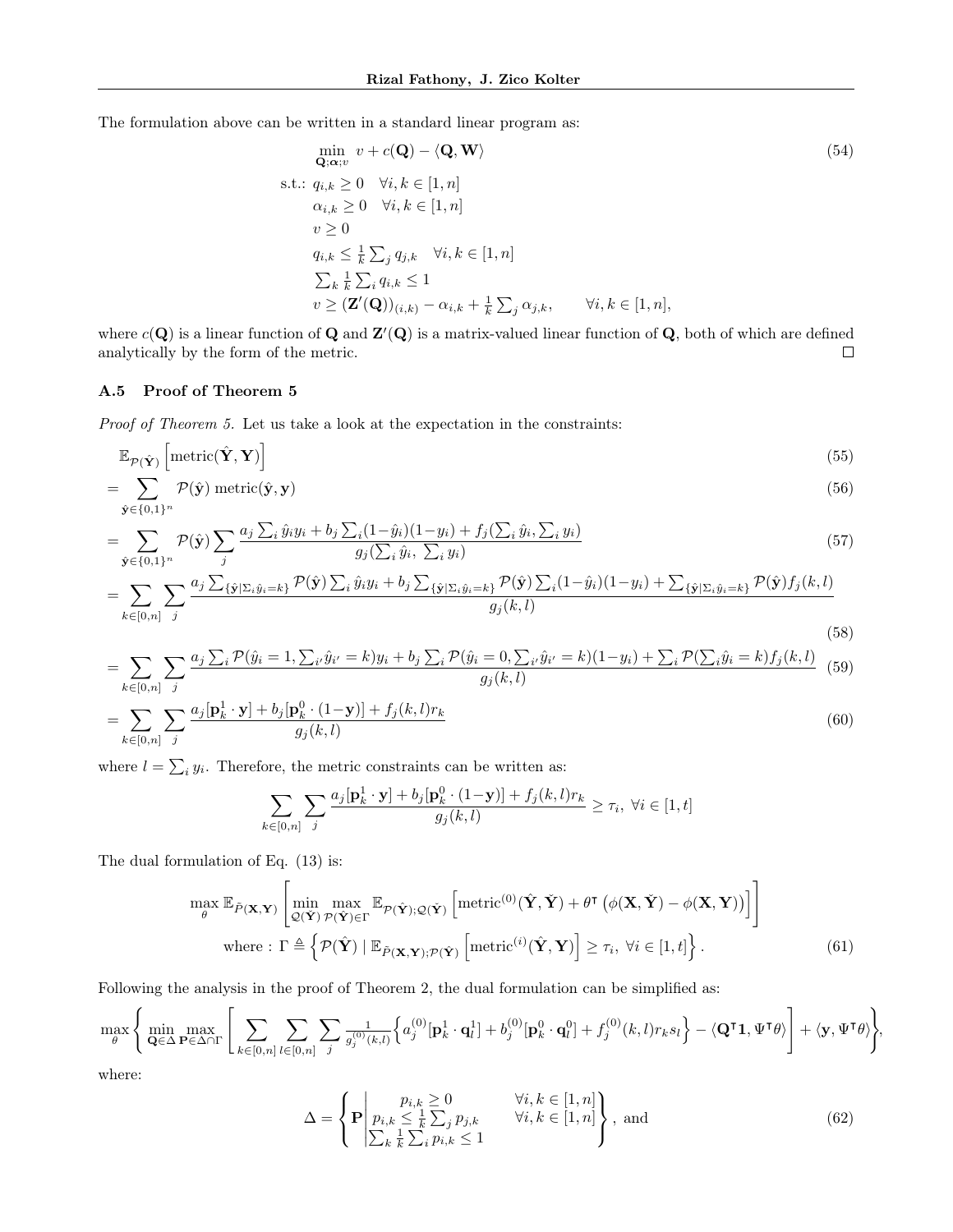$$
\Gamma = \left\{ \mathbf{P} \bigg| \sum_{k \in [0,n]} \sum_{j} \frac{a_j^{(i)} [\mathbf{p}_k^1 \cdot \mathbf{y}] + b_j^{(i)} [\mathbf{p}_k^0 \cdot (1-\mathbf{y})] + f_j^{(i)}(k,l)r_k)}{g_j^{(i)}(k,l)} \ge \tau_i, \ \forall i \in [1,t] \right\}, \text{ where } l = \sum_{i'} y_{i'}.
$$
 (63)

$$
\qquad \qquad \Box
$$

 $\Box$ 

### A.6 Proof of Theorem [6](#page-5-10)

*Proof of Theorem [6.](#page-5-10)* The inner minimization over  $Q$  in Eq. [\(14\)](#page-5-3) is relatively similar to the standard case (Eq. [\(9\)](#page-4-4)). The only difference is the additional constraints over P. Since the numerators of the metrics in the constraints are linear in terms of  $\mathbf{p}_k^1$  and  $\mathbf{p}_k^0$  (which also means linear in terms of  $\mathbf{p}_k$ ), then the constraints in  $\Gamma$ can be represented by some matrix  $\mathbf{B}^{(i)}$  and some constant  $\mu_i$  such that:

$$
\langle \mathbf{B}^{(i)}, \mathbf{P} \rangle + \mu_i \ge \tau_i, \qquad \text{or,} \qquad \sum_k (\mathbf{b}_k^{(i)})^{\mathsf{T}} \mathbf{p}_k^{(i)} + \mu_i \ge \tau_i, \qquad \forall i \in [1, t]
$$
 (64)

Following the change of variable in the proof of Theorem [4,](#page-5-9) we can also represent the constraint in terms of A using some matrix  $\mathbf{B}'^{(i)}$  such that:

$$
\langle \mathbf{B}'^{(i)}, \mathbf{A} \rangle + \mu_i \ge \tau_i, \qquad \text{or,} \qquad \sum_k (\mathbf{b}'^{(i)}_k)^{\mathsf{T}} \mathbf{a}_k^{(i)} + \mu_i \ge \tau_i, \qquad \forall i \in [1, t]
$$
 (65)

Therefore, we have an inner optimization over  $Q$  and  $A$ , which can be written as:

$$
\min_{\mathbf{Q} \in \Delta} \max_{\mathbf{A}} \langle \mathbf{Z}'(\mathbf{Q}), \mathbf{A} \rangle + c(\mathbf{Q}) - \langle \mathbf{Q}, \mathbf{W} \rangle
$$
\n  
s.t.:  $a_{i,k} \ge 0 \quad \forall i, k \in [1, n]$   
\n
$$
a_{i,k} \le \frac{1}{k} \sum_{j} a_{j,k} \quad \forall i, k \in [1, n]
$$
\n
$$
\sum_{k} \sum_{i} a_{i,k} \le 1
$$
\n
$$
\langle \mathbf{B}'^{(l)}, \mathbf{A} \rangle + \mu_l \ge \tau_l, \forall l \in [1, t]
$$
\n(66)

Using duality, we introduce Lagrange dual variables.

$$
\min_{\mathbf{Q} \in \Delta; \mathbf{a} \geq 0; \beta \geq 0} \max_{\mathbf{A}} \langle \mathbf{Z}'(\mathbf{Q}), \mathbf{A} \rangle + c - \langle \mathbf{Q}, \mathbf{W} \rangle - \sum_{i,k} \alpha_{i,k} \left( a_{ik} - \frac{1}{k} \sum_j a_{j,k} \right) + \sum_l \beta_l \left( \langle \mathbf{B}'^{(l)}, \mathbf{A} \rangle + \mu_l - \tau_l \right) \tag{67}
$$
\n  
s.t.:  $a_{i,k} \geq 0 \quad \forall i, k \in [1, n]$   
\n $\sum_k \sum_i a_{i,k} \leq 1$ 

We can convert the optimization in a standard linear program format as follows:

$$
\min_{\mathbf{Q};\alpha;\beta;v} v + c(\mathbf{Q}) - \langle \mathbf{Q}, \mathbf{W} \rangle + \sum_{l} (\mu_{l} - \tau_{l})
$$
\n
$$
\text{s.t.: } q_{i,k} \ge 0 \quad \forall i, k \in [1, n]
$$
\n
$$
\alpha_{i,k} \ge 0 \quad \forall i, k \in [1, n]
$$
\n
$$
\beta_{l} \ge 0 \quad \forall l \in [1, s]
$$
\n
$$
v \ge 0
$$
\n
$$
q_{i,k} \le \frac{1}{k} \sum_{j} q_{j,k} \quad \forall i, k \in [1, n]
$$
\n
$$
\sum_{k} \frac{1}{k} \sum_{i} q_{i,k} \le 1
$$
\n
$$
v \ge (\mathbf{Z}'(\mathbf{Q}))_{(i,k)} - \alpha_{i,k} + \frac{1}{k} \sum_{j} \alpha_{j,k} + \sum_{l} \beta_{l} (\mathbf{B}'^{(l)})_{(i,k)}, \qquad \forall i, k \in [1, n].
$$
\n(68)

### A.7 Proof of Theorem [7](#page-6-2)

Proof of Theorem [7.](#page-6-2) Despite its apparent differences from standard empirical risk minimization (ERM), the dual formulation of the adversarial prediction  $(Eq. (2))$  $(Eq. (2))$  $(Eq. (2))$  can be equivalently recast as an ERM method: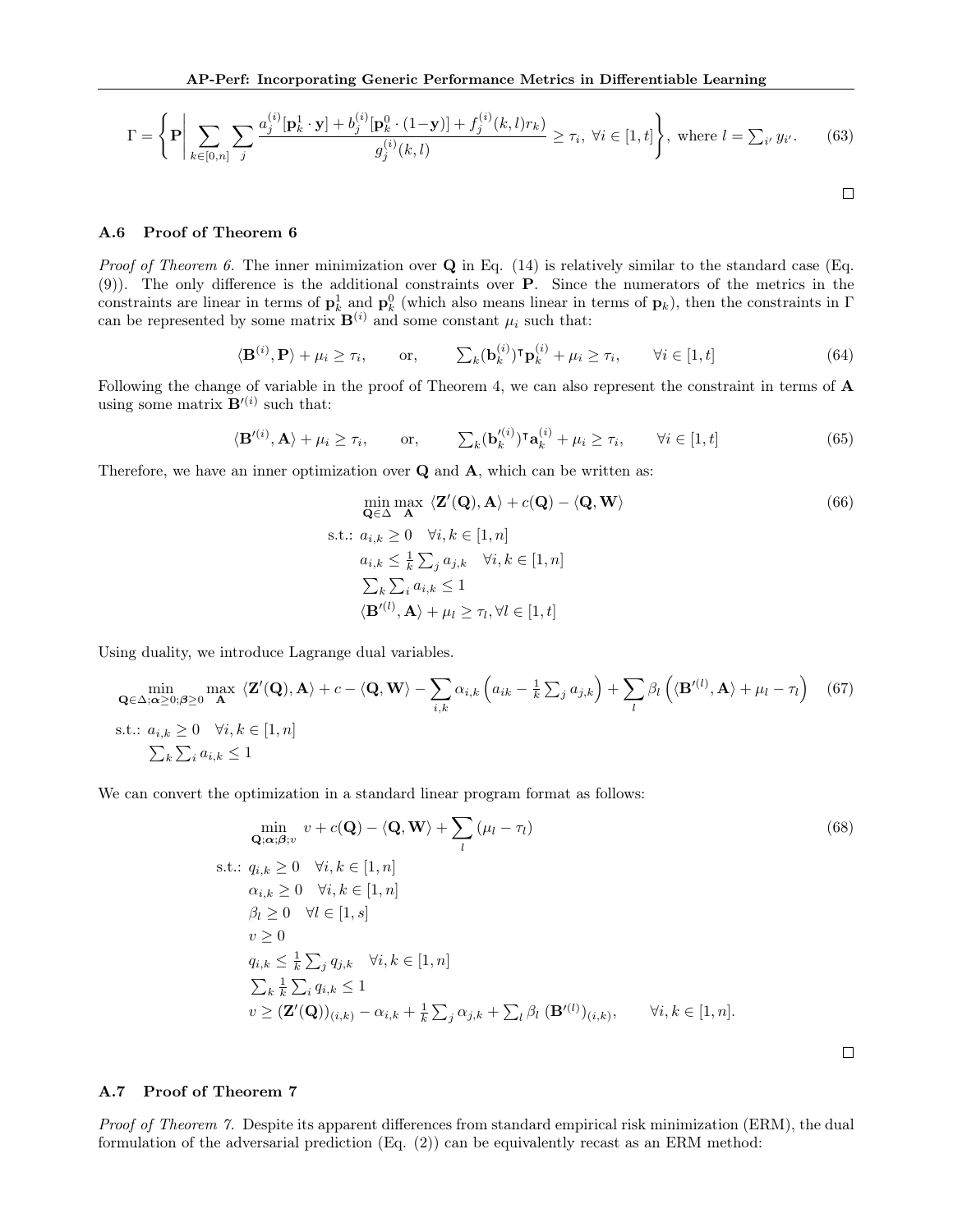$$
\min_{\theta} \mathbb{E}_{\tilde{P}(\mathbf{X}, \mathbf{Y})} \left[ AL_{h_{\theta}}(\mathbf{X}, \mathbf{Y}) \right], \qquad \text{where:} \tag{69}
$$

$$
AL_{h_{\theta}}(\mathbf{X}, \mathbf{Y}) = \max_{\mathcal{Q}(\check{\mathbf{Y}})} \min_{\mathcal{P}(\hat{\mathbf{Y}})} \mathbb{E}_{\mathcal{P}(\hat{\mathbf{Y}}); \mathcal{Q}(\check{\mathbf{Y}})} \left[ -\text{metric}(\hat{\mathbf{Y}}, \check{\mathbf{Y}}) + h_{\theta}(\mathbf{X}, \check{\mathbf{Y}}) - h_{\theta}(\mathbf{X}, \mathbf{Y}) \right]
$$
(70)

and  $h_{\theta}(\mathbf{x}, \mathbf{y}) = \theta^{\mathsf{T}} \phi(\mathbf{x}, \mathbf{y})$  is the Lagrangian potential function.  $AL_{h_{\theta}}(\mathbf{x}, \mathbf{y})$  is then the surrogate loss for input x and label y. The Fisher consistency condition for the adversarial prediction can then be written as:

$$
h^* \in \mathcal{H}^* \triangleq \underset{\mathbf{y}}{\operatorname{argmin}} \mathbb{E}_{P(\mathbf{Y}|\mathbf{x})} [\mathbf{AL}_h(\mathbf{x}, \mathbf{Y})]
$$
  
\n
$$
\Rightarrow \underset{\mathbf{y}}{\operatorname{argmax}} h^*(\mathbf{x}, \mathbf{y}) \subseteq \underset{\mathbf{y}'}{\operatorname{argmax}} \mathbb{E}_{P(\mathbf{Y}|\mathbf{x})} [\text{metric}(\mathbf{y}', \mathbf{Y})].
$$
\n(71)

It has been shown by [Fathony et al.](#page-8-10) [\(2018a,](#page-8-10)[b\)](#page-8-15), for a given natural requirement of performance metric, i.e., metric(y, y) > metric(y, y') for all  $y' \neq y$ , the adversarial prediction is Fisher consistent provided that h is optimized over all measurable functions over the input space of  $(x, y)$ . We quote the result below:

Proposition 1 (Consistency result from [Fathony et al.](#page-8-10) [\(2018a,](#page-8-10)[b\)](#page-8-15)). Suppose we have a metric that satisfy the natural requirement: metric(y,y) > metric(y,y') for all  $y' \neq y$ . Then the adversarial surrogate loss  $AL_h$  is Fisher consistent if h is optimized over all measurable functions over the input space of  $(x, y)$ .

The key to the result above is the observation that given a loss metric  $\cos(y', y)$ , for the optimal potential function  $h^*, h^*(\mathbf{x}, \mathbf{y}) + \text{loss}(\mathbf{y}^\diamond, \mathbf{y})$  is invariant to y where  $y^\diamond = \text{argmax}_{\mathbf{y}'} \mathbb{E}_{P(\mathbf{Y}|\mathbf{x})}[\text{metric}(\mathbf{y}', \mathbf{Y})]$ . This property is referred to as the loss reflective property of the h minimizer. For a performance metric, the property can be equivalently written as  $h^*(\mathbf{x}, \mathbf{y}) - \text{metric}(\mathbf{y}^{\diamond}, \mathbf{y})$  is invariant to y.

We now want to reduce the input space that  $h$  needs to operate in order to achieve to Fisher consistency property. We consider the restricted set of h defined as:  $h(\mathbf{x}, \mathbf{y}) = \sum_{i,k} \rho_{i,k}(\mathbf{x}, y_i, k) \mathbb{I}[\sum_i y_i = k]$ , where each  $\rho_{\{i,k\}}$  is optimized over the set of all measurable functions on the individual input space of  $(\mathbf{x}, y_i)$ . If the performance metric follows the construction in Eq. [\(3\)](#page-3-4), then we can achieve the loss reflective property under the restricted set of  $h$  by setting:

$$
\rho_{i,k}(\mathbf{x}, y_i, k) = \sum_j \frac{a_j \sum_i y_i^{\circ} y_i + b_j \sum_i (1 - y_i^{\circ})(1 - y_i) + f_j(\sum_i y_i^{\circ}, k)}{g_j(\sum_i y_i^{\circ}, k)}.
$$
(72)

This will render the loss reflective property as  $h^*(\mathbf{x}, \mathbf{y}) - \text{metric}(\mathbf{y}^{\diamond}, \mathbf{y}) = \mathbf{0}$ .

Therefore, we can conclude that our method is Fisher consistent for a performance metric that follows the construction in Eq. [\(3\)](#page-3-4) if the algorithm is optimized over a set of functions that are additive over each sample and sum statistics.  $\Box$ 

## <span id="page-16-0"></span>Appendix B Experiment Details

To evaluate our approach, we apply our formulation to classification tasks on 20 different tabular datasets from the UCI repository [\(Dua and Graff,](#page-8-21) [2017\)](#page-8-21) and benchmark datasets [\(Chu and Ghahramani,](#page-8-22) [2005\)](#page-8-22), as well as image datasets from MNIST and Fashion MNIST. Table [3](#page-17-1) shows the list of the datasets and their properties (the number of samples in the train, validation, and test sets). Some of the datasets are binary classification tasks, which we use directly in our experiments. For the multiclass datasets, we transform them into binary classification tasks by selecting one or more classes as the positive label and the rest as the negative label. Table [3](#page-17-1) also shows the original class labels in the dataset and the classes that we select as the positive label in the transformed binary classification. The distribution of the positive and negative samples in the training set of the resulting binary classification tasks is described in Table [4.](#page-18-0) For all of the datasets, we perform standardization, i.e., transform all the variables into zero mean and unit variance. For the datasets that have not been divided into training and testing set, we split the data with the rule of 70% samples for the train set and 30% for the test set. In addition, during the training, we also split the original training set into two different sets, 80% of the set for training, and the rest 20% of the set for validation.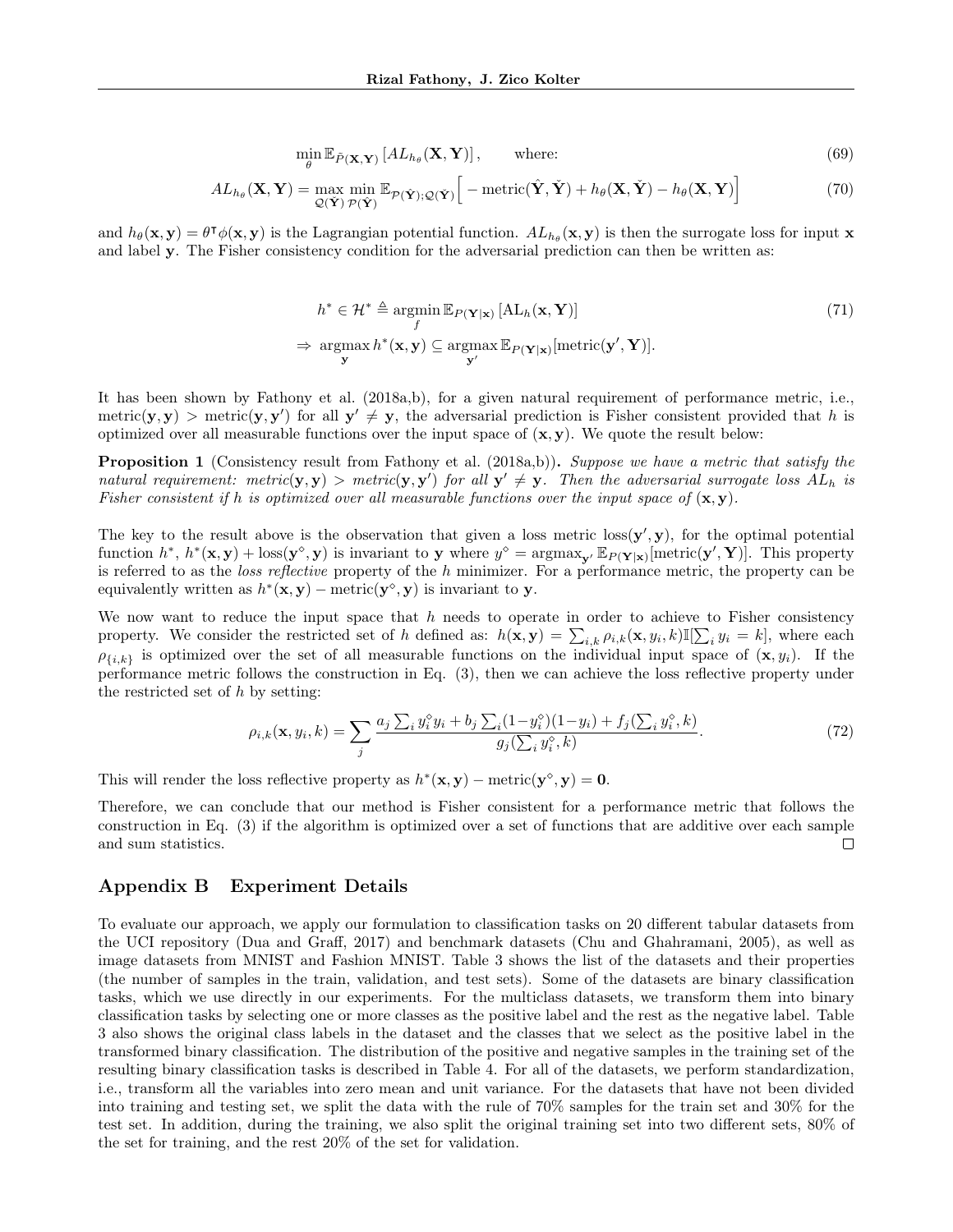<span id="page-17-1"></span>

| Dataset           | $#$ train set | $\#$ validation set | $#$ test set | original classes | positive classes                                                                                                                                                                                                                                                                        |
|-------------------|---------------|---------------------|--------------|------------------|-----------------------------------------------------------------------------------------------------------------------------------------------------------------------------------------------------------------------------------------------------------------------------------------|
| abalone           | 2,338         | 585                 | 1,254        | [1,10]           | [6, 10]                                                                                                                                                                                                                                                                                 |
| adult             | 25,324        | 6,331               | 13,567       | [0,1]            | $[1]$                                                                                                                                                                                                                                                                                   |
| appliancesenergy  | 11,051        | 2,763               | 5,921        | [0,1]            | $[1]$                                                                                                                                                                                                                                                                                   |
| bankdomains2      | 4,587         | 1,147               | 2,458        | [1,10]           | [7,10]                                                                                                                                                                                                                                                                                  |
| bankmarketing     | 25,318        | 6,329               | 13,564       | [0,1]            | $[1]$                                                                                                                                                                                                                                                                                   |
| californiahousing | 11,558        | 2,889               | 6,193        | [1,10]           | [7,10]                                                                                                                                                                                                                                                                                  |
| censusdomains     | 12,758        | 3,190               | 6,836        | [1, 10]          | [7,10]                                                                                                                                                                                                                                                                                  |
| computeractivity2 | 4,587         | 1,147               | 2,458        | [1, 10]          | [8, 10]                                                                                                                                                                                                                                                                                 |
| default           | 16,800        | 4,200               | 9,000        | [0,1]            | $\lceil 1 \rceil$                                                                                                                                                                                                                                                                       |
| dutch             | 33,835        | 8,459               | 18,126       | [0,1]            | $[1] % \includegraphics[width=0.9\columnwidth]{figures/fig_1a} \caption{The image shows the number of times, and the number of times, and the number of times, are indicated with the number of times, and the number of times, are indicated with the number of times.} \label{fig:1}$ |
| eegeye            | 8,389         | 2,097               | 4,494        | [0,1]            | $\lceil 1 \rceil$                                                                                                                                                                                                                                                                       |
| fashion-mnist     | 48,000        | 12,000              | 10,000       | [0,9]            | [0]                                                                                                                                                                                                                                                                                     |
| htru2             | 10,022        | 2,506               | 5,370        | [0,1]            | $\lceil 1 \rceil$                                                                                                                                                                                                                                                                       |
| letter            | 11,200        | 2,800               | 6,000        | [1,26]           | [22, 26]                                                                                                                                                                                                                                                                                |
| mnist             | 48,000        | 12,000              | 10,000       | [0,9]            | [0]                                                                                                                                                                                                                                                                                     |
| onlinenews        | 22,200        | 5,550               | 11,894       | [0,1]            | $[1]$                                                                                                                                                                                                                                                                                   |
| pageblocks        | 3,065         | 766                 | 1,642        | [1,5]            | [4,5]                                                                                                                                                                                                                                                                                   |
| redwine           | 895           | 224                 | 480          | [1, 10]          | [7,10]                                                                                                                                                                                                                                                                                  |
| sat               | 3,548         | 887                 | 2,000        | [1,7]            | [6,7]                                                                                                                                                                                                                                                                                   |
| sensorless        | 32,765        | 8,191               | 17,553       | [1,11]           | [7,10]                                                                                                                                                                                                                                                                                  |
| shuttle           | 34,800        | 8,700               | 14,500       | [1,7]            | [4,7]                                                                                                                                                                                                                                                                                   |
| whitewine         | 2,743         | 686                 | 1,469        | [1, 10]          | [7,10]                                                                                                                                                                                                                                                                                  |

Table 3: Properties of the datasets used in the experiments

For the tabular datasets, we construct a multi-layer perceptron (MLP) with two hidden layers. Each layer has 100 nodes. For the image datasets, we construct a convolutional neural network (CNN) with two convolutional layers and two dense layers. In the training process, we use the standard gradient descent algorithm for both the BCE and AP-Perf networks. We use the learning rate of 0.01 for the BCE networks and 0.003 for the AP-Perf networks. We select the learning rate values for both methods based on the training and validation test performance plot over 100 epochs.

For both methods, we perform a cross-validation using validation set to select the best L2 regularization among  $\lambda = \{0, 0.001, 0.01, 0.1\}$ . After the training session finished, we compute the value of the metric for prediction in the testing dataset. For both methods, we select the predictive models that achieve the best metric in the validation set. We also implement an early stopping technique based on the validation set to avoid overfitting. Even though we run all the networks for 100 epochs, we select the parameters on the epoch that produce the best metric on the validation set. We then use this parameter to make predictions on the testing set.

# <span id="page-17-0"></span>Appendix C Code Examples for Constructing Performance Metrics

## C.1 Commonly Used Performance Metrics

Below are some code examples for constructing some of commonly used performance metrics.

```
@metric Accuracy # Accuracy
function define(::Type{Accuracy}, C::ConfusionMatrix)
   return (C.tp + C.th) / (C.all)end
```

```
accuracy_metric = Accuracy()
```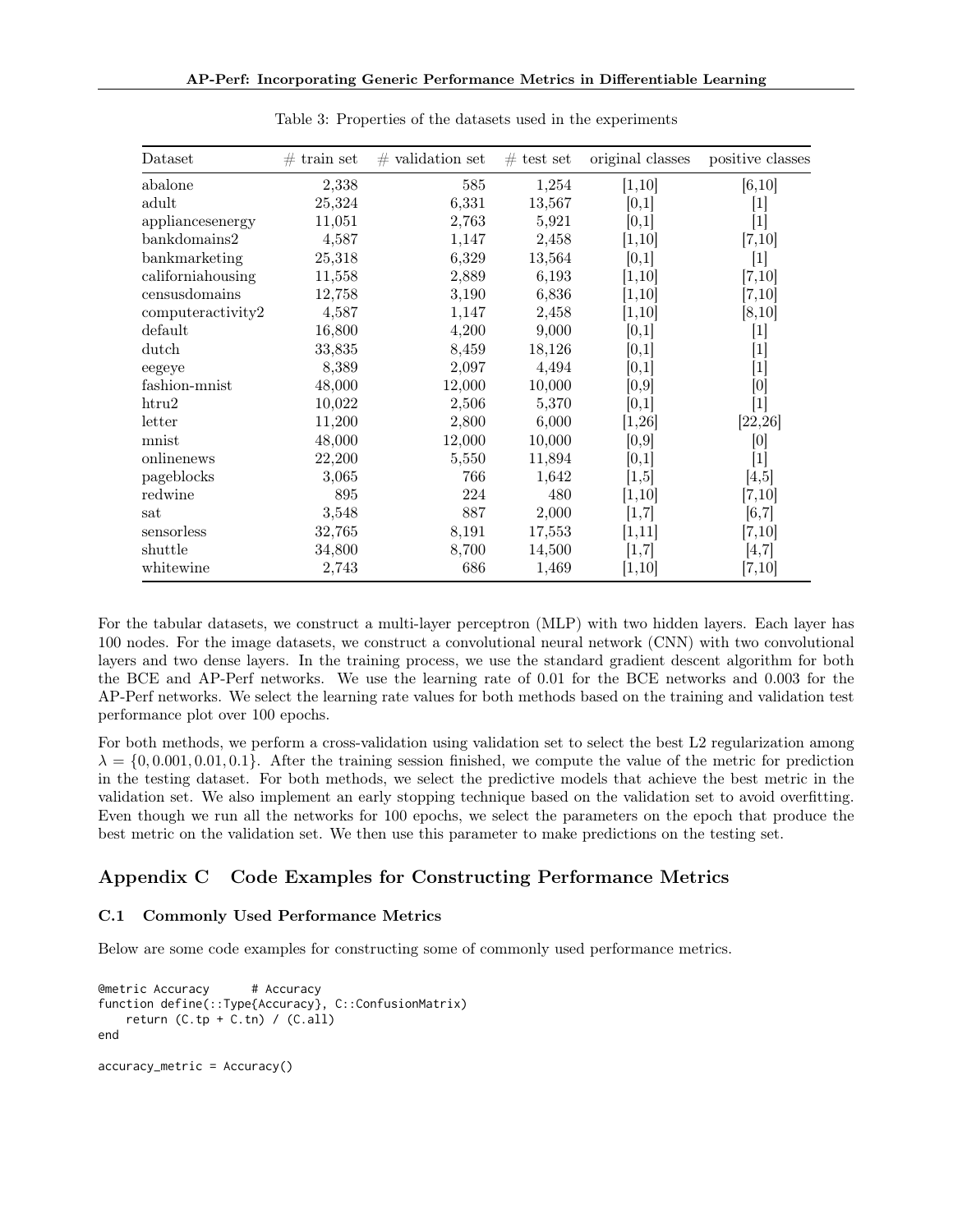| Dataset           | $#$ train set | $#$ positive | $#$ negative | positive percentage |
|-------------------|---------------|--------------|--------------|---------------------|
| abalone           | 2338          | 146          | 2192         | $6\%$               |
| $_{\rm adult}$    | 25324         | 6258         | 19066        | 25\%                |
| appliancesenergy  | 11051         | 2961         | 8090         | 27\%                |
| bank domains2     | 4587          | 1829         | 2758         | 40%                 |
| bankmarketing     | 25318         | 2941         | 22377        | 12%                 |
| californiahousing | 11558         | 4637         | 6921         | 40%                 |
| censusdomains     | 12758         | 5088         | 7670         | 40%                 |
| computeractivity2 | 4587          | 1379         | 3208         | 30%                 |
| default           | 16800         | 3701         | 13099        | $22\%$              |
| dutch             | 33835         | 17803        | 16032        | 53\%                |
| eegeye            | 8389          | 3769         | 4620         | 45%                 |
| fashion-mnist     | 48000         | 4764         | 43236        | 10%                 |
| htru2             | 10022         | 901          | 9121         | $9\%$               |
| letter            | 11200         | 2167         | 9033         | 19%                 |
| mnist             | 48000         | 4729         | 43271        | 10%                 |
| onlinenews        | 22200         | 2899         | 19301        | 13\%                |
| pageblocks        | 3065          | 118          | 2947         | $4\%$               |
| redwine           | 895           | 113          | 782          | 13%                 |
| sat               | 3548          | 819          | 2729         | 23%                 |
| sensorless        | 32765         | 11934        | 20831        | 36%                 |
| shuttle           | 34800         | 7408         | 27392        | $21\%$              |
| whitewine         | 2743          | 587          | 2156         | 21%                 |

<span id="page-18-0"></span>Table 4: The number of positive and negative samples in the train set for each dataset

```
@metric Precision # Precision
function define(::Type{Precision}, C::ConfusionMatrix)
   return C.tp / C.pp
end
prec = Precision()
special_case_positive!(prec)
@metric Recall # Recall / Sensitivity
function define(::Type{Recall}, C::ConfusionMatrix)
   return C.tp / C.ap
end
rec = Recall()special_case_positive!(rec)
@metric Specificity # Specificity
function define(::Type{Specificity}, C::ConfusionMatrix)
   return C.tn / C.an
end
spec = Specificity()special_case_negative!(spec)
@metric F1Score # F1 Score
function define(::Type{F1Score}, C::ConfusionMatrix)
   return (2 \times C.tp) / (C.ap + C.pp)end
f1_score = F1Score()
```

```
special_case_positive!(f1_score)
```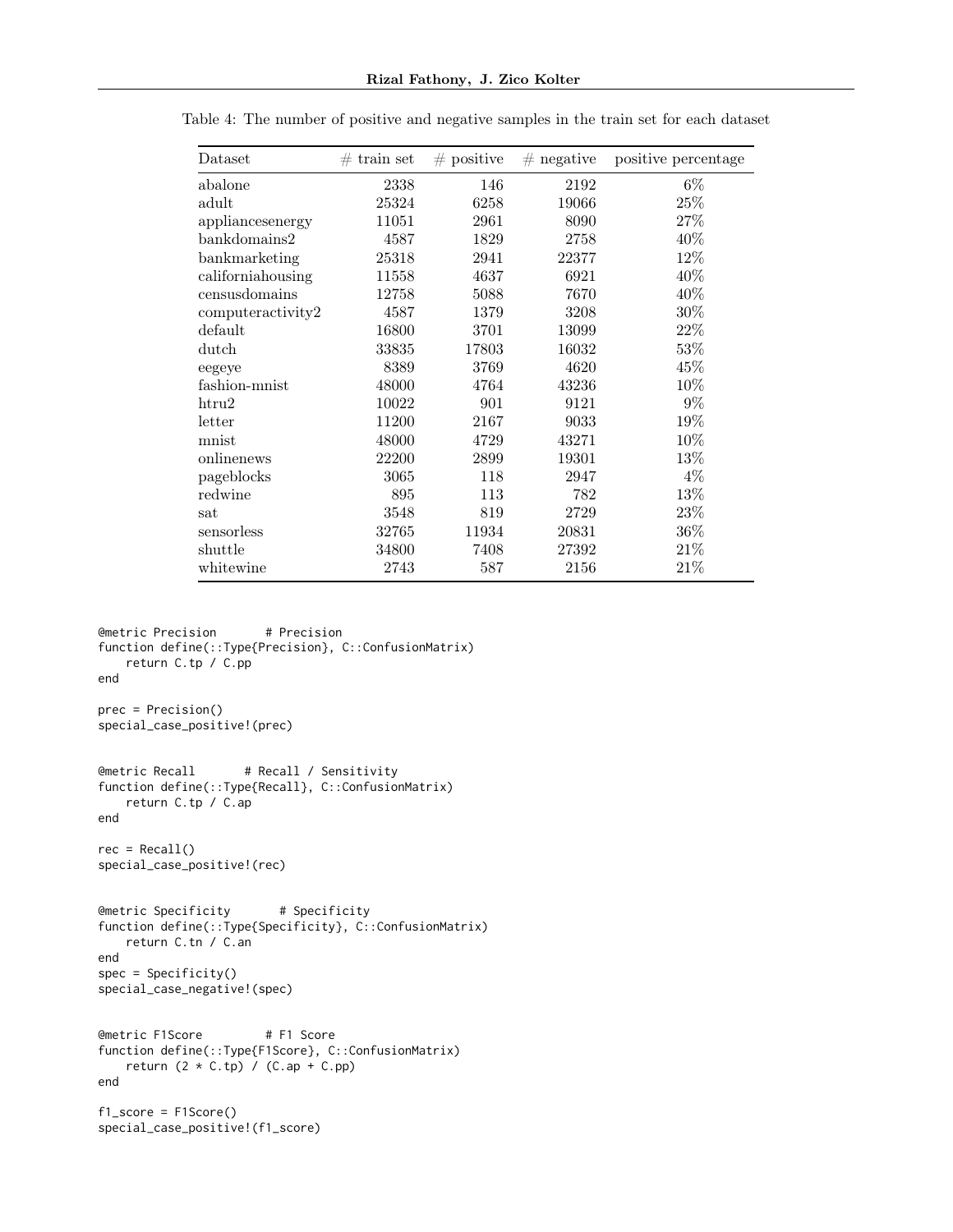```
@metric GM_PrecRec # Geometric Mean of Prec and Rec
function define(::Type{GM_PrecRec}, C::ConfusionMatrix)
    return C.tp / sqrt(C.ap * C.pp)
end
gpr = GM_PrecRec()
special_case_positive!(gpr)
@metric Informedness # informedness
function define(::Type{Informedness}, C::ConfusionMatrix)
    return C.tp / C.ap + C.tn / C.an - 1
end
inform = Informedness()
special_case_positive!(inform)
special_case_negative!(inform)
@metric Kappa # Cohen's kappa score
function define(::Type{Kappa}, C::ConfusionMatrix)
   num = (C.tp + C.th) / C.all - (C.ap * C.pp + C(an * C.pn) / C.all^2)den = 1 - (C.ap * C.pp + C.an * C.pn) / C.all^2return num / den
end
kappa = Kappa()
special_case_positive!(kappa)
special_case_negative!(kappa)
@metric PrecisionGvRecall # precision given recall >= 0.8
function define(::Type{PrecisionGvRecall}, C::ConfusionMatrix)
   return C.tp / C.pp
end
function constraint(::Type{PrecisionGvRecall}, C::ConfusionMatrix)
    return C.tp / C.ap >= 0.8end
precision_gv_recall = PrecisionGvRecall()
special_case_positive!(precision_gv_recall)
cs_special_case_positive!(precision_gv_recall, true)
@metric RecallGvPrecision # recall given precision
function define(::Type{RecallGvPrecision}, C::ConfusionMatrix)
   return C.tp / C.pp
end
function constraint(::Type{RecallGvPrecision}, C::ConfusionMatrix)
    return C.tp / C.ap > = 0.8end
recal_gv_precision = RecallGvPrecision()
special_case_positive!(recal_gv_precision)
cs_special_case_positive!(recal_gv_precision, true)
Emetric PrecisionGvRecallSpecificity \qquad # precision given recall >= 0.8 and specificity >= 0.8
function define(::Type{PrecisionGvRecallSpecificity}, C::ConfusionMatrix)
   return C.tp / C.pp
end
function constraint(::Type{PrecisionGvRecallSpecificity}, C::ConfusionMatrix)
    return [C.tp / C.ap > = 0.8,C.tn / C.an \ge 0.8end
```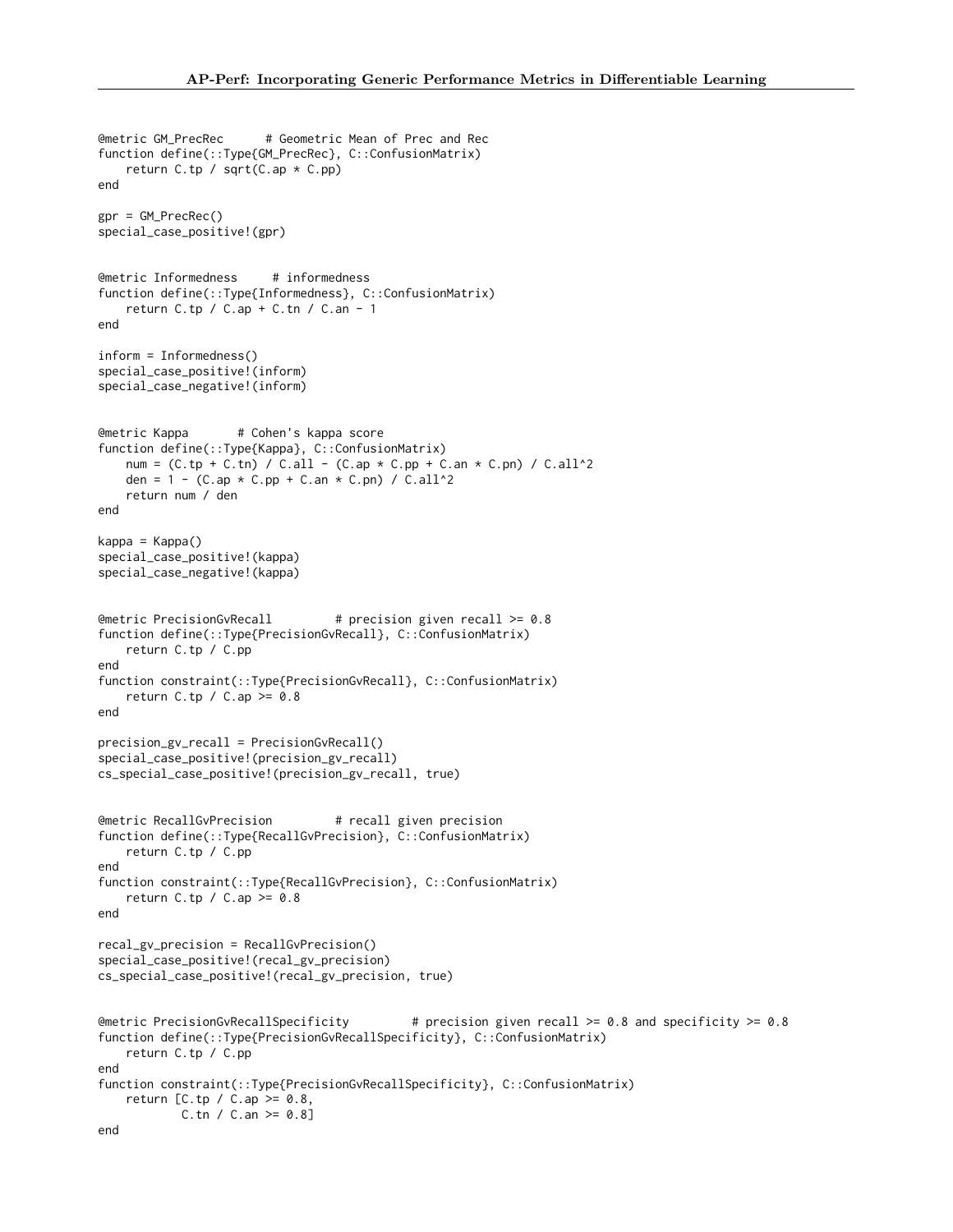```
precision_gv_recall_spec = PrecisionGvRecallSpecificity()
special_case_positive!(precision_gv_recall_spec)
cs_special_case_positive!(precision_gv_recall_spec, [true, false])
cs_special_case_negative!(precision_gv_recall_spec, [false, true])
```
#### C.2 Performance Metrics with Arguments

Our framework also supports writing performance metric with arguments, for example, the  $F_\beta$  score metric which depends on the value of  $\beta$ . Below are some examples on constructing metrics with arguments.

```
@metric FBeta beta # F-Beta
function define(::Type{FBeta}, C::ConfusionMatrix, beta)
    return ((1 + \beta)^* * C.\tp) / (\beta^* * C.\ap + C.\tp)end
f1_score = FBeta(1)special_case_positive!(f1_score)
f2_score = FBeta(2)special_case_positive!(f2_score)
# precision given recall
@metric PrecisionGvRecall th
function define(::Type{PrecisionGvRecall}, C::ConfusionMatrix, th)
    return C.tp / C.pp
end
function constraint(::Type{PrecisionGvRecall}, C::ConfusionMatrix, th)
   return C.tp / C.ap \geq thend
precision_gv_recall_80 = PrecisionGvRecall(0.8)
special_case_positive!(precision_gv_recall_80)
cs_special_case_positive!(precision_gv_recall_80, true)
precision_gv_recall_60 = PrecisionGvRecall(0.6)
special_case_positive!(precision_gv_recall_60)
cs_special_case_positive!(precision_gv_recall_60, true)
precision_gv_recall_95 = PrecisionGvRecall(0.95)
special_case_positive!(precision_gv_recall_95)
cs_special_case_positive!(precision_gv_recall_95, true)
\thetametric PrecisionGvRecallSpecificity th1 th2 \qquad # precision given recall >= th1 and specificity >= th2
function define(::Type{PrecisionGvRecallSpecificity}, C::ConfusionMatrix, th1, th2)
    return C.tp / C.pp
end
function constraint(::Type{PrecisionGvRecallSpecificity}, C::ConfusionMatrix, th1, th2)
    return [C, tp / C.ap \geq th1,
            C.tn / C.an >= th2]
end
precision_gv_recall_spec = PrecisionGvRecallSpecificity(0.8, 0.8)
special_case_positive!(precision_gv_recall_spec)
cs_special_case_positive!(precision_gv_recall_spec, [true, false])
cs_special_case_negative!(precision_gv_recall_spec, [false, true])
```
# <span id="page-20-0"></span>Appendix D Linear Program Solver using the ADMM Technique

In this section we construct an ADMM formulation for solving the inner optimization over Q in Eq. [\(9\)](#page-4-4). The optimization can also be solved using any linear program solver as shown in the Appendix [A.4.](#page-13-1) However, the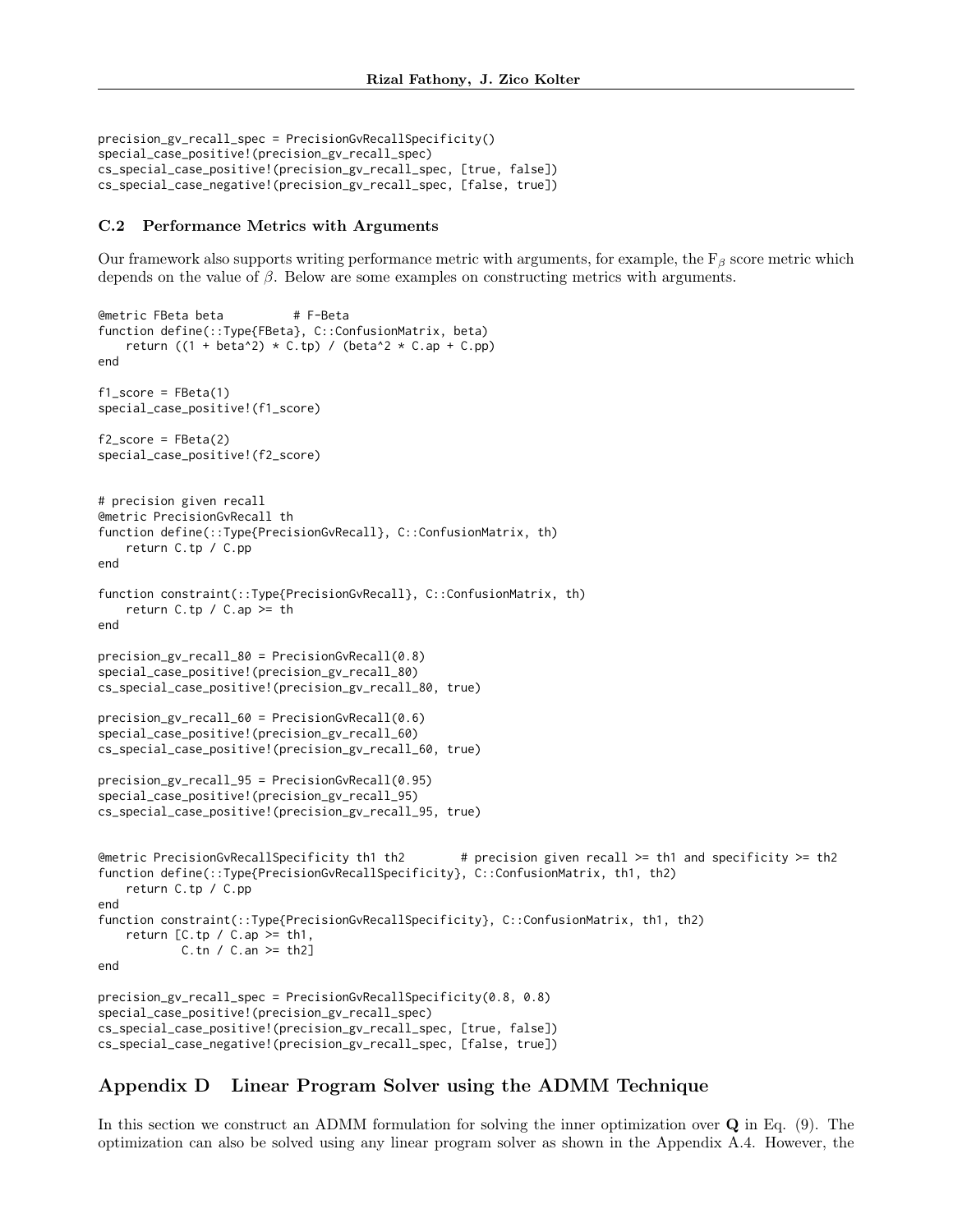runtime complexity of solving the LP is  $O(m^6)$  where m is the batch size, which makes it impractical for a batch of size greater than 30 samples. Our ADMM formulation reduces the runtime complexity to  $O(m^3)$ .

We consider an extension of the family of evaluation metrics in Eq. [\(3\)](#page-3-4) to also include the false positive and the false negative in the numerator of the fractions, i.e.,

<span id="page-21-0"></span>
$$
metric(\hat{\mathbf{y}}, \mathbf{y}) = \sum_{j} \frac{a_j \text{TP} + b_j \text{TN} + c_j \text{FP} + d_j \text{FN} + f_j(\text{PP}, \text{AP})}{g_j(\text{PP}, \text{AP})},
$$
(73)

where  $a_j, b_j, c_j$ , and  $d_j$  are constants.

#### <span id="page-21-1"></span>D.1 ADMM Formulation for Metrics with the Special Case for True Positive

We start with a task where the metric enforces a special case for true positive (for example, the precision, recall, and F1-score). In this task, the optimization over  $Q$  in Eq. [\(9\)](#page-4-4) becomes:

$$
\min_{\mathbf{Q}\in\Delta}\max_{\mathbf{P}\in\Delta}\Big[\sum_{k,l\in[1,n]}\sum_{j}\frac{1}{g_j(k,l)}\Big\{a_j[\mathbf{p}_k^1\cdot\mathbf{q}_l^1]+b_j[\mathbf{p}_k^0\cdot\mathbf{q}_l^0]+c_j[\mathbf{p}_k^1\cdot\mathbf{q}_l^0]+d_j[\mathbf{p}_k^0\cdot\mathbf{q}_l^1] +f_j(k,l)r_ks_l\Big\}+\mathcal{P}(\mathbf{0})\mathcal{Q}(\mathbf{0})-\langle\mathbf{Q}^\mathsf{T}\mathbf{1},\Psi^\mathsf{T}\theta\rangle\Big].\tag{74}
$$

In this section we will use matrix notations in our formulation, extending our vector notations in Appendix [A.2.](#page-11-0) Using matrix notations, Eq. [\(74\)](#page-21-0) can be written as:

$$
\min_{\{\mathbf{Q}_1, \mathbf{Q}_0, \mathbf{s}, v_0\} \in \Delta} \max_{\{\mathbf{P}_1, \mathbf{P}_0, \mathbf{r}, u_0\} \in \Delta} \langle \mathbf{M}_1, \mathbf{P}_1^{\mathsf{T}} \mathbf{Q}_1 \rangle + \langle \mathbf{M}_2, \mathbf{P}_1^{\mathsf{T}} \mathbf{Q}_0 \rangle + \langle \mathbf{M}_3, \mathbf{P}_0^{\mathsf{T}} \mathbf{Q}_1 \rangle + \langle \mathbf{M}_4, \mathbf{P}_0^{\mathsf{T}} \mathbf{Q}_0 \rangle + \langle \mathbf{M}_5, \mathbf{r} \mathbf{s}^{\mathsf{T}} \rangle + u_0 v_0 - \langle \mathbf{Q}_1, \mathbf{\Omega} \rangle,
$$
\n(75)

where the matrix variables  $\mathbf{Q}_1$ ,  $\mathbf{Q}_0$ ,  $\mathbf{P}_1$ , and  $\mathbf{P}_0$  represent:

$$
[\mathbf{Q}_1]_{i,j} = \mathcal{Q}(\tilde{y}_i = 1, \sum_l \tilde{y}_l = j), \quad i, j \in \{1, ..., n\} \n[\mathbf{Q}_0]_{i,j} = \mathcal{Q}(\tilde{y}_i = 0, \sum_l \tilde{y}_l = j), \quad i, j \in \{1, ..., n\} \n[\mathbf{P}_1]_{i,j} = \mathcal{P}(\hat{y}_i = 1, \sum_l \hat{y}_l = j), \quad i, j \in \{1, ..., n\} \n[\mathbf{P}_0]_{i,j} = \mathcal{P}(\hat{y}_i = 0, \sum_l \hat{y}_l = j), \quad i, j \in \{1, ..., n\},
$$

the vector and scalar variables represent:

$$
[\mathbf{s}]_j = \mathcal{Q}(\sum_l \check{y}_l = j), \quad j \in \{1, \dots, n\}
$$
  
\n
$$
v_0 = \mathcal{Q}(\sum_l \check{y}_l = 0)
$$
  
\n
$$
[\mathbf{r}]_j = \mathcal{P}(\sum_l \hat{y}_l = j), \quad j \in \{1, \dots, n\}
$$
  
\n
$$
u_0 = \mathcal{P}(\sum_l \hat{y}_l = 0),
$$

and the matrix  $\mathbf{\Omega} = \Psi^{\dagger} \theta \mathbf{1}^{\dagger}$ .

The matrix coefficients  $M_1, M_2, M_3, M_4$ , and  $M_5$  are computed from the performance metric, where each cell  $k, l$  of the matrices represents:

$$
[\mathbf{M}_{1}]_{k,l} = \sum_{j} \frac{a_{j}}{g_{j}(k,l)}, \quad [\mathbf{M}_{2}]_{k,l} = \sum_{j} \frac{b_{j}}{g_{j}(k,l)}, \quad [\mathbf{M}_{3}]_{k,l} = \sum_{j} \frac{c_{j}}{g_{j}(k,l)},
$$

$$
[\mathbf{M}_{4}]_{k,l} = \sum_{j} \frac{d_{j}}{g_{j}(k,l)}, \quad [\mathbf{M}_{5}]_{k,l} = \sum_{j} \frac{f_{j}(k,l)}{g_{j}(k,l)}.
$$

We write the original marginal distribution constraint  $\Delta$  over **P** in matrix notations over  $\{P_1, P_0, r, u_0\}$  as:

$$
\mathbf{P}_1 \ge 0, \ \mathbf{P}_0 \ge 0, \ \mathbf{r} \ge 0, \ u_0 \ge 0
$$

$$
\mathbf{r} = \text{diag}(\kappa)\mathbf{P}_1^{\mathsf{T}}\mathbf{1}
$$

$$
\mathbf{r}^{\mathsf{T}}\mathbf{1} + u_0 = 1
$$

$$
\mathbf{P}_1 + \mathbf{P}_0 = \mathbf{1}\mathbf{r}^{\mathsf{T}},
$$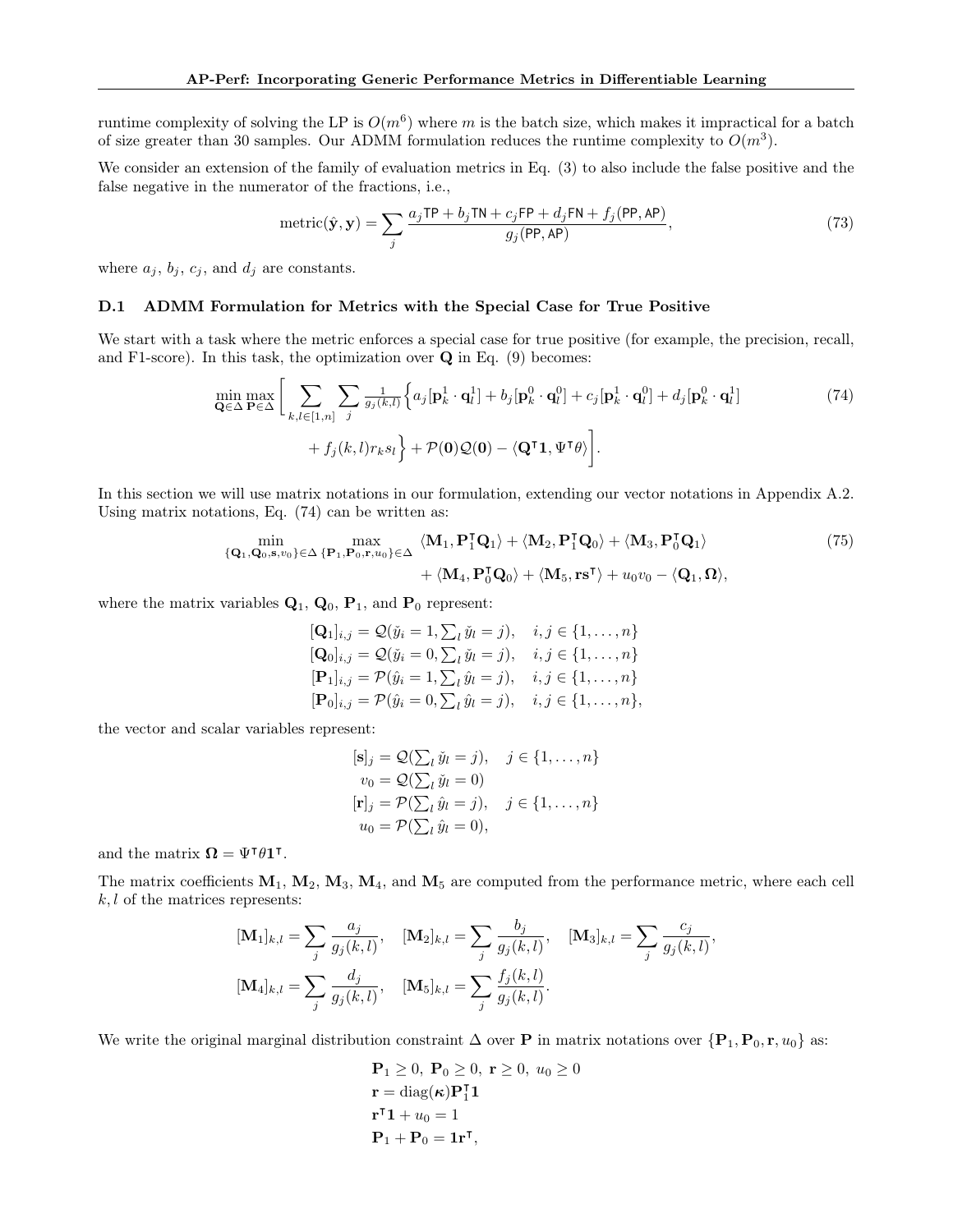where:  $\boldsymbol{\kappa} = [\frac{1}{1}, \frac{1}{2}, \dots, \frac{1}{n}]^{\mathsf{T}}$ . All of the inequalities are element-wise.

Similarly, we write the original marginal distribution constraint  $\Delta$  over Q in matrix notations over  $\{Q_1, Q_0, s, v_0\}$ as:

$$
\begin{aligned} \mathbf{Q}_1 &\geq 0, \ \mathbf{Q}_0 \geq 0, \ \mathbf{s} \geq 0, \ v_0 \geq 0 \\ \mathbf{s} &= \text{diag}(\boldsymbol{\kappa}) \mathbf{Q}_1^{\mathsf{T}} \mathbf{1} \\ \mathbf{s}^{\mathsf{T}} \mathbf{1} + v_0 &= 1 \\ \mathbf{Q}_1 + \mathbf{Q}_0 &= \mathbf{1} \mathbf{s}^{\mathsf{T}}. \end{aligned}
$$

#### D.1.1 Simplification and Reformulation

As mentioned in Appendix [A.2,](#page-11-0) we can compute all the variables for  $\mathcal{P}(y_i = 0, \ldots)$  from the variables for  $P(y_i = 1, \ldots)$ . Specifically, we can derive  $P_0$ , r, and  $u_0$  from  $P_1$ . Let we denote  $P = P_1$ , then the equalities below hold:

$$
\mathbf{P}_0 = \mathbf{1} \mathbf{1}^\mathsf{T} \mathbf{P} \operatorname{diag}(\boldsymbol{\kappa}) - \mathbf{P} \tag{76}
$$

$$
\mathbf{r} = \text{diag}(\boldsymbol{\kappa}) \mathbf{P}^{\mathsf{T}} \mathbf{1} \tag{77}
$$

$$
u_0 = 1 - \mathbf{1}^\mathsf{T} \mathbf{P} \operatorname{diag}(\boldsymbol{\kappa}) \mathbf{1},\tag{78}
$$

and similarly for the adversary's variables, where  $\mathbf{Q} = \mathbf{Q}_1$ :

$$
\mathbf{Q}_0 = \mathbf{1}\mathbf{1}^\mathsf{T}\mathbf{Q}\,\text{diag}(\boldsymbol{\kappa}) - \mathbf{Q} \tag{79}
$$

$$
\mathbf{s} = \text{diag}(\boldsymbol{\kappa})\mathbf{Q}^{\mathsf{T}}\mathbf{1} \tag{80}
$$

<span id="page-22-0"></span>
$$
v_0 = 1 - \mathbf{1}^\mathsf{T} \mathbf{Q} \operatorname{diag}(\boldsymbol{\kappa}) \mathbf{1}.\tag{81}
$$

Using this notation, we write Eq. [\(74\)](#page-21-0) as:

$$
\min_{\mathbf{Q}\in\Delta}\max_{\mathbf{P}\in\Delta} \langle \mathbf{M}_1, \mathbf{P}^{\mathsf{T}}\mathbf{Q} \rangle + \langle \mathbf{M}_2, \mathbf{P}^{\mathsf{T}}(\mathbf{1}\mathbf{1}^{\mathsf{T}}\mathbf{Q} \operatorname{diag}(\boldsymbol{\kappa}) - \mathbf{Q}) \rangle + \langle \mathbf{M}_3, (\mathbf{1}\mathbf{1}^{\mathsf{T}}\mathbf{P} \operatorname{diag}(\boldsymbol{\kappa}) - \mathbf{P})^{\mathsf{T}}\mathbf{Q} \rangle \qquad (82)
$$
\n
$$
+ \langle \mathbf{M}_4, (\mathbf{1}\mathbf{1}^{\mathsf{T}}\mathbf{P} \operatorname{diag}(\boldsymbol{\kappa}) - \mathbf{P})^{\mathsf{T}}(\mathbf{1}\mathbf{1}^{\mathsf{T}}\mathbf{Q} \operatorname{diag}(\boldsymbol{\kappa}) - \mathbf{Q}) \rangle + \langle \mathbf{M}_5, \operatorname{diag}(\boldsymbol{\kappa})\mathbf{P}^{\mathsf{T}}\mathbf{1}\mathbf{1}^{\mathsf{T}}\mathbf{Q} \operatorname{diag}(\boldsymbol{\kappa}) \rangle
$$
\n
$$
+ (1 - \mathbf{1}^{\mathsf{T}}\mathbf{P} \operatorname{diag}(\boldsymbol{\kappa})\mathbf{1})(1 - \mathbf{1}^{\mathsf{T}}\mathbf{Q} \operatorname{diag}(\boldsymbol{\kappa})\mathbf{1}) - \langle \mathbf{Q}, \mathbf{\Omega} \rangle
$$
\n(82)

The constraint set  $\Delta$  for  ${\bf P}$  is:

$$
\mathbf{P} \ge 0
$$
  

$$
\mathbf{1}^{\mathsf{T}} \mathbf{P} \operatorname{diag}(\boldsymbol{\kappa}) \mathbf{1} \le 1
$$
  

$$
\mathbf{P} \le \mathbf{1} \mathbf{1}^{\mathsf{T}} \mathbf{P} \operatorname{diag}(\boldsymbol{\kappa}),
$$

and similarly for Q:

$$
\mathbf{Q} \ge 0
$$
  
1<sup>T</sup> $\mathbf{Q}$ diag( $\kappa$ ) $1 \le 1$   
 $\mathbf{Q} \le 11$ <sup>T</sup> $\mathbf{Q}$ diag( $\kappa$ ),

where all of the inequalities are element-wise. This matrix inequalities for defining ∆ is equivalent with the inequalities in Eq. [\(10\)](#page-4-5).

By rearranging the variables, we write Eq. [\(82\)](#page-22-0) as:

$$
\min_{\mathbf{Q}\in\Delta}\max_{\mathbf{P}\in\Delta}\langle\mathbf{P},\mathbf{Q}\mathbf{M}_{1}^{\mathsf{T}}\rangle + \langle\mathbf{P},(\mathbf{11}^{\mathsf{T}}\mathbf{Q}\operatorname{diag}(\boldsymbol{\kappa})-\mathbf{Q})\mathbf{M}_{2}^{\mathsf{T}}\rangle + \langle\mathbf{11}^{\mathsf{T}}\mathbf{P}\operatorname{diag}(\boldsymbol{\kappa})-\mathbf{P},\mathbf{Q}\mathbf{M}_{3}^{\mathsf{T}}\rangle
$$
\n
$$
+\langle\mathbf{11}^{\mathsf{T}}\mathbf{P}\operatorname{diag}(\boldsymbol{\kappa})-\mathbf{P},(\mathbf{11}^{\mathsf{T}}\mathbf{Q}\operatorname{diag}(\boldsymbol{\kappa})-\mathbf{Q})\mathbf{M}_{4}^{\mathsf{T}}\rangle + \langle\mathbf{P},\mathbf{11}^{\mathsf{T}}\mathbf{Q}\operatorname{diag}(\boldsymbol{\kappa})\mathbf{M}_{5}^{\mathsf{T}}\operatorname{diag}(\boldsymbol{\kappa})\rangle
$$
\n
$$
+\langle\mathbf{P},\mathbf{11}^{\mathsf{T}}\mathbf{Q}\operatorname{diag}(\boldsymbol{\kappa})\mathbf{11}^{\mathsf{T}}\operatorname{diag}(\boldsymbol{\kappa})\rangle - \langle\mathbf{P},\mathbf{11}^{\mathsf{T}}\operatorname{diag}(\boldsymbol{\kappa})\rangle - \langle\mathbf{Q},\mathbf{11}^{\mathsf{T}}\operatorname{diag}(\boldsymbol{\kappa})\rangle + 1 - \langle\mathbf{Q},\mathbf{\Omega}\rangle
$$
\n(83)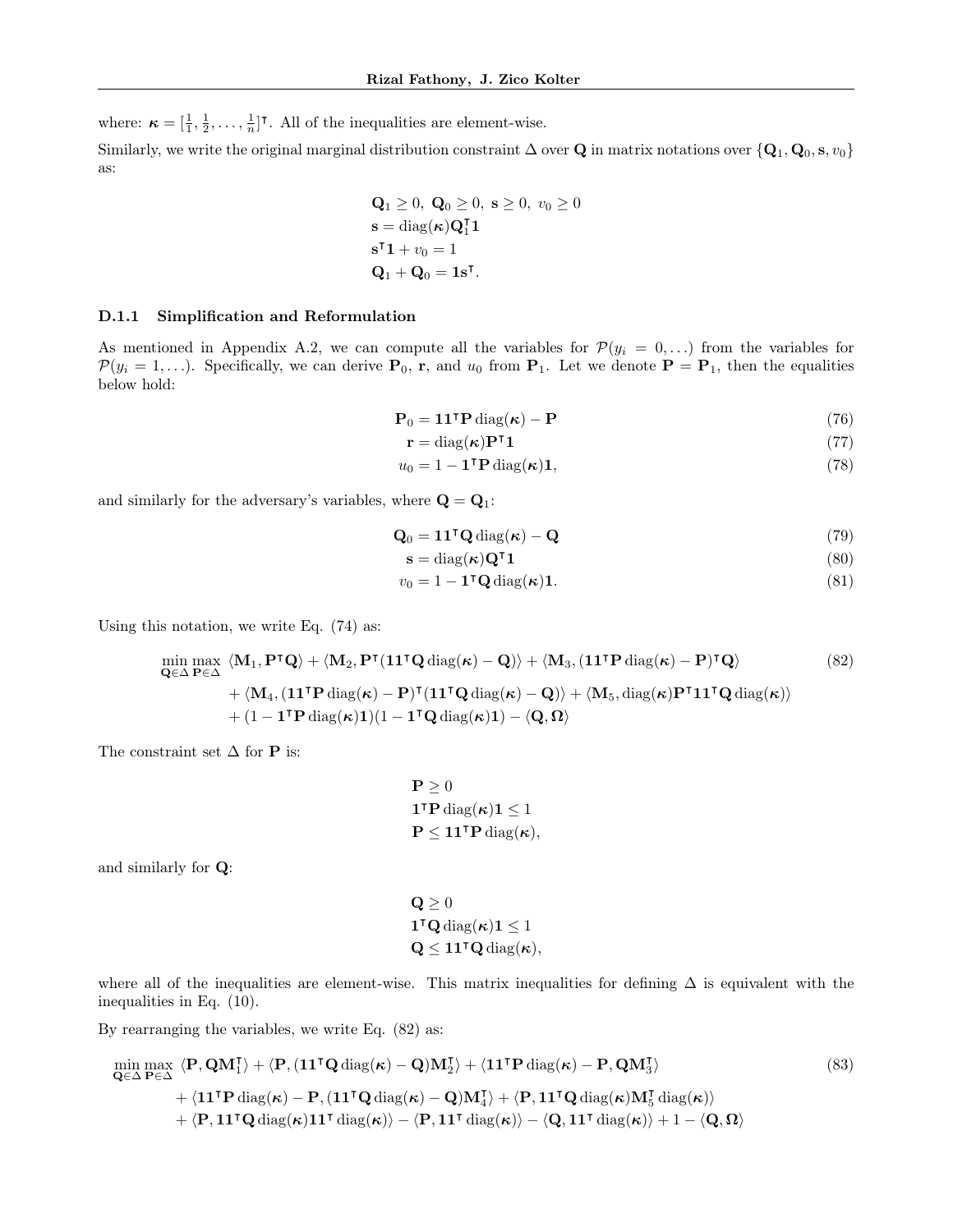$$
= \min_{\mathbf{Q} \in \Delta} \max_{\mathbf{P} \in \Delta} 1 - \langle \mathbf{Q}, \mathbf{11}^{\mathsf{T}} \operatorname{diag}(\boldsymbol{\kappa}) \rangle - \langle \mathbf{Q}, \mathbf{\Omega} \rangle
$$
\n
$$
+ \langle \mathbf{P}, \mathbf{Q} \mathbf{M}_{1}^{\mathsf{T}} + (\mathbf{11}^{\mathsf{T}} \mathbf{Q} \operatorname{diag}(\boldsymbol{\kappa}) - \mathbf{Q}) \mathbf{M}_{2}^{\mathsf{T}} + \mathbf{11}^{\mathsf{T}} \mathbf{Q} \operatorname{diag}(\boldsymbol{\kappa}) \mathbf{M}_{5}^{\mathsf{T}} \operatorname{diag}(\boldsymbol{\kappa}) + \mathbf{11}^{\mathsf{T}} \mathbf{Q} \operatorname{diag}(\boldsymbol{\kappa}) \mathbf{M}_{1}^{\mathsf{T}} \operatorname{diag}(\boldsymbol{\kappa}) + \langle \mathbf{11}^{\mathsf{T}} \mathbf{P} \operatorname{diag}(\boldsymbol{\kappa}) - \mathbf{P}, \mathbf{Q} \mathbf{M}_{3}^{\mathsf{T}} + (\mathbf{11}^{\mathsf{T}} \mathbf{Q} \operatorname{diag}(\boldsymbol{\kappa}) - \mathbf{Q}) \mathbf{M}_{4}^{\mathsf{T}} \rangle
$$
\n(84)

$$
= \min_{\mathbf{Q} \in \Delta} \max_{\mathbf{P} \in \Delta} 1 - \langle \mathbf{Q}, \mathbf{11}^{\mathsf{T}} \operatorname{diag}(\boldsymbol{\kappa}) \rangle - \langle \mathbf{Q}, \mathbf{\Omega} \rangle \tag{85}
$$
\n
$$
+ \langle \mathbf{P}, \mathbf{Q} \mathbf{M}_{1}^{\mathsf{T}} + (\mathbf{11}^{\mathsf{T}} \mathbf{Q} \operatorname{diag}(\boldsymbol{\kappa}) - \mathbf{Q}) \mathbf{M}_{2}^{\mathsf{T}} + \mathbf{11}^{\mathsf{T}} \mathbf{Q} \operatorname{diag}(\boldsymbol{\kappa}) \mathbf{M}_{5}^{\mathsf{T}} \operatorname{diag}(\boldsymbol{\kappa}) + \mathbf{11}^{\mathsf{T}} \mathbf{Q} \operatorname{diag}(\boldsymbol{\kappa}) \rangle - \mathbf{11}^{\mathsf{T}} \operatorname{diag}(\boldsymbol{\kappa}) \rangle
$$
\n
$$
+ \langle \mathbf{P}, \mathbf{11}^{\mathsf{T}} \mathbf{Q} \mathbf{M}_{3}^{\mathsf{T}} \operatorname{diag}(\boldsymbol{\kappa}) + \mathbf{11}^{\mathsf{T}} \mathbf{11}^{\mathsf{T}} \mathbf{Q} \operatorname{diag}(\boldsymbol{\kappa}) \mathbf{M}_{4}^{\mathsf{T}} \operatorname{diag}(\boldsymbol{\kappa}) - \mathbf{11}^{\mathsf{T}} \mathbf{Q} \mathbf{M}_{4}^{\mathsf{T}} \operatorname{diag}(\boldsymbol{\kappa}) - \mathbf{Q} \mathbf{M}_{3}^{\mathsf{T}} - \mathbf{11}^{\mathsf{T}} \mathbf{Q} \operatorname{diag}(\boldsymbol{\kappa}) \mathbf{M}_{4}^{\mathsf{T}} + \mathbf{Q} \mathbf{M}_{4}^{\mathsf{T}} \rangle
$$

Given a fixed Q maximizing  $P \in \Delta$  over a linear objective reduces to finding the column k that has the maximum sum of k largest elements in the column, with the additional restriction that it has to be greater than zero. We then simplify the formulation above as:

<span id="page-23-0"></span>
$$
\min_{\mathbf{Q} \in \Delta} f(\mathbf{A} \mathbf{Q} \mathbf{B} + \mathbf{Q} \mathbf{C} + \mathbf{D}) + \langle \mathbf{Q}, \mathbf{E} \rangle + c \tag{86}
$$

where:

$$
f(\mathbf{X}) = \max(0, \max_{k} \text{ sum-k-largest}(\mathbf{X}_{(:,k)}))
$$
\n(87)

$$
A = 11T
$$
 (88)

$$
\mathbf{B} = \text{diag}(\boldsymbol{\kappa})\mathbf{M}_2^{\mathsf{T}} + \text{diag}(\boldsymbol{\kappa})\mathbf{M}_5^{\mathsf{T}}\text{ diag}(\boldsymbol{\kappa}) + \text{diag}(\boldsymbol{\kappa})\mathbf{1}\mathbf{1}^{\mathsf{T}}\text{ diag}(\boldsymbol{\kappa})
$$
(89)

+ 
$$
\mathbf{M}_{3}^{T} \operatorname{diag}(\boldsymbol{\kappa}) + n \operatorname{diag}(\boldsymbol{\kappa}) \mathbf{M}_{4}^{T} \operatorname{diag}(\boldsymbol{\kappa}) - \mathbf{M}_{4}^{T} \operatorname{diag}(\boldsymbol{\kappa}) - \operatorname{diag}(\boldsymbol{\kappa}) \mathbf{M}_{4}^{T}
$$
  
\nC =  $\mathbf{M}_{3}^{T} - \mathbf{M}_{2}^{T} - \mathbf{M}_{4}^{T} + \mathbf{M}_{4}^{T}$  (90)

$$
\mathbf{C} = \mathbf{M}_1^{\mathsf{T}} - \mathbf{M}_2^{\mathsf{T}} - \mathbf{M}_3^{\mathsf{T}} + \mathbf{M}_4^{\mathsf{T}}
$$
  
\n
$$
\mathbf{D} = -\mathbf{1}\mathbf{1}^{\mathsf{T}} \operatorname{diag}(\boldsymbol{\kappa})
$$
\n(90)

$$
\mathbf{E} = -11^{\mathsf{T}} \operatorname{diag}(\boldsymbol{\kappa}) - \boldsymbol{\Omega} \tag{92}
$$

$$
c = 1 \tag{93}
$$

# D.1.2 ADMM Formulation

We perform an alternating direction method of multipliers (ADMM) optimization to optimize Eq. [\(86\)](#page-23-0). We split the optimization into three variables:  $Q, X$ , and  $Z$ .

$$
\min_{\mathbf{Q}, \mathbf{X}, \mathbf{Z}} f(\mathbf{Z}) + \langle \mathbf{Q}, \mathbf{E} \rangle + \mathbf{I}_{\Delta}(\mathbf{Q}) + c
$$
\n
$$
\text{s.t. } \mathbf{Z} = \mathbf{A} \mathbf{X} \mathbf{B} + \mathbf{X} \mathbf{C} + \mathbf{D}
$$
\n
$$
\mathbf{Q} = \mathbf{X},
$$
\n(94)

where  $I_{\Delta}(\mathbf{Q})$  returns 0 if  $\mathbf{Q} \in \Delta$  or  $\infty$  otherwise.

The augmented Lagrangian (scaled version) for this optimization is:

$$
\mathcal{L}(\mathbf{Q}, \mathbf{X}, \mathbf{Z}, \mathbf{U}, \mathbf{W}) =
$$
  

$$
f(\mathbf{Z}) + \langle \mathbf{Q}, \mathbf{E} \rangle + \mathbf{I}_{\Delta}(\mathbf{Q}) + c + \frac{\rho}{2} \|\mathbf{A}\mathbf{X}\mathbf{B} + \mathbf{X}\mathbf{C} + \mathbf{D} - \mathbf{Z} + \mathbf{U}\|_{F}^{2} + \frac{\rho}{2} \|\mathbf{X} - \mathbf{Q} + \mathbf{W}\|_{F}^{2},
$$
 (95)

where  $\|\cdot\|_F$  denotes the Frobenius norm of a matrix,  $\rho$  is the ADMM penalty parameter, whereas U and W are the dual variables for the constraint  $\mathbf{Z} = \mathbf{A} \mathbf{X} \mathbf{B} + \mathbf{X} \mathbf{C} + \mathbf{D}$  and  $\mathbf{Q} = \mathbf{X}$  respectively.

The ADMM updates for each variable are explained below:

1. Update for Q: a projection operation

$$
\mathbf{Q}^{(t+1)} = \underset{\mathbf{Q}}{\text{argmin}} \left\{ \langle \mathbf{Q}, \mathbf{E} \rangle + \mathbf{I}_{\Delta}(\mathbf{Q}) + \frac{\rho}{2} \|\mathbf{X}^{(t)} - \mathbf{Q} + \mathbf{W}^{(t)}\|_F^2 \right\}
$$
(96)

$$
= \underset{\mathbf{Q} \in \Delta}{\operatorname{argmin}} \frac{1}{2} \|\frac{1}{\rho} (\rho(\mathbf{X}^{(t)} + \mathbf{W}^{(t)}) - \mathbf{E}) - \mathbf{Q} \|^2_F
$$
\n(97)

<span id="page-23-1"></span>
$$
= \text{Proj}_{\Delta}(\frac{1}{\rho}(\rho(\mathbf{X}^{(t)} + \mathbf{W}^{(t)}) - \mathbf{E}))
$$
\n(98)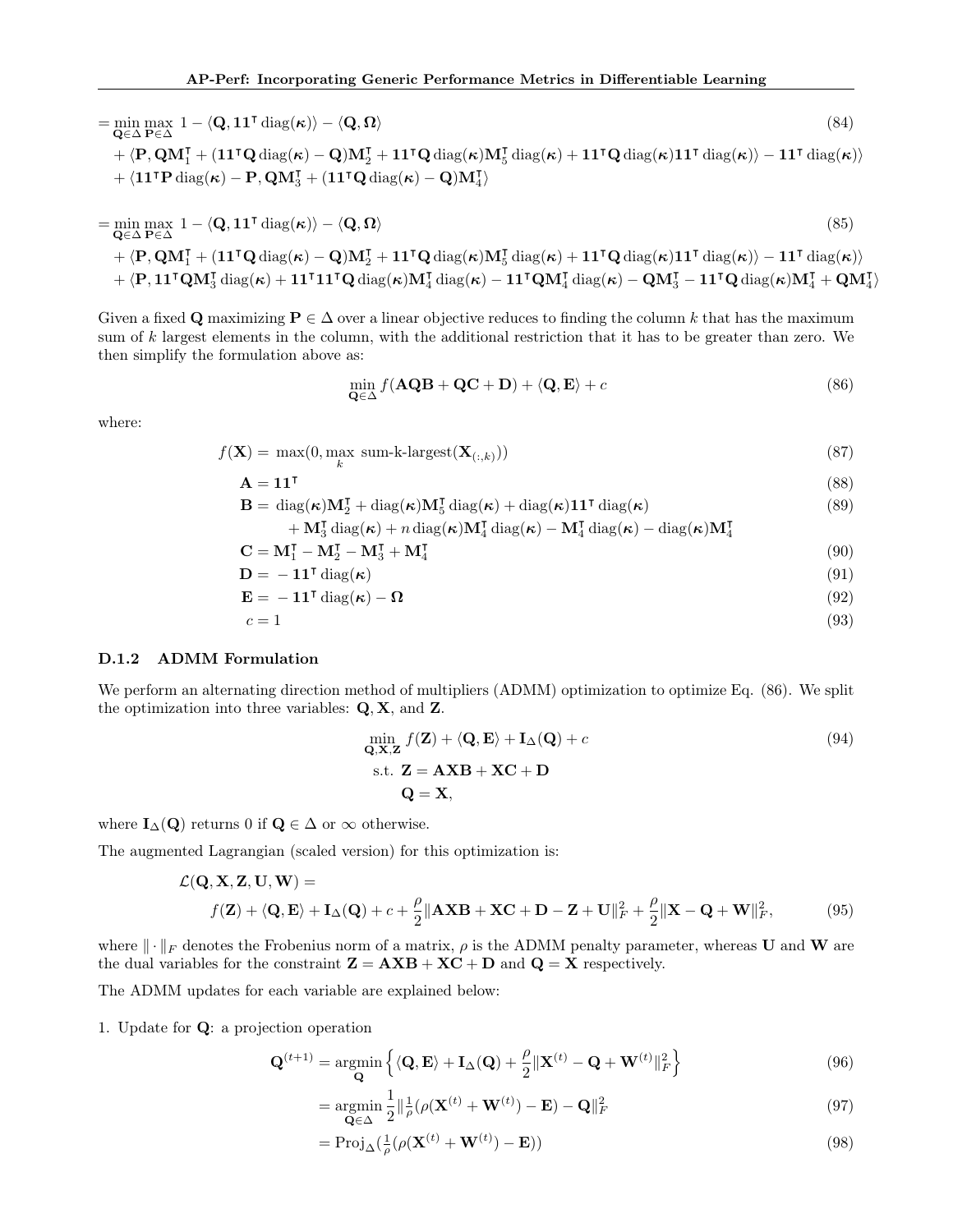2. Update for Z: a proximal operation.

$$
\mathbf{Z}^{(t+1)} = \underset{\mathbf{Z}}{\text{argmin}} \left\{ f(\mathbf{Z}) + \frac{\rho}{2} \|\mathbf{A} \mathbf{X}^{(t)} \mathbf{B} + \mathbf{X}^{(t)} \mathbf{C} + \mathbf{D} - \mathbf{Z} + \mathbf{U}^{(t)} \|_{F}^{2} \right\}
$$
(99)

<span id="page-24-0"></span>
$$
= \operatorname{prox}_{f,1/\rho}(\mathbf{A}\mathbf{X}^{(t)}\mathbf{B} + \mathbf{X}^{(t)}\mathbf{C} + \mathbf{D} + \mathbf{U}^{(t)})
$$
(100)

3. Update for X: Sylvester equation

$$
\mathbf{X}^{(t+1)} = \underset{\mathbf{X}}{\text{argmin}} \left\{ \frac{\rho}{2} \|\mathbf{A} \mathbf{X} \mathbf{B} + \mathbf{X} \mathbf{C} + \mathbf{D} - \mathbf{Z}^{(t+1)} + \mathbf{U}^{(t)}\|_{F}^{2} + \frac{\rho}{2} \|\mathbf{X} - \mathbf{Q}^{(t+1)} + \mathbf{W}^{(t)}\|_{F}^{2} \right\}
$$
(101)

$$
= \underset{\mathbf{X}}{\operatorname{argmin}} \left\{ \frac{1}{2} \| \mathbf{A} \mathbf{X} \mathbf{B} + \mathbf{X} \mathbf{C} + \mathbf{D} - \mathbf{Z}^{(t+1)} + \mathbf{U}^{(t)} \|_{F}^{2} + \frac{1}{2} \| \mathbf{X} - \mathbf{Q}^{(t+1)} + \mathbf{W}^{(t)} \|_{F}^{2} \right\}
$$
(102)

We solve the minimization above by setting the gradient w.r.t.  $\bf{X}$  to zero. Removing the superscript over iteration  $t$ , the gradient of the objective above w.r.t.  $X$  is:

 $A^{\mathsf{T}} A X B B^{\mathsf{T}} + A^{\mathsf{T}} X C B^{\mathsf{T}} + A X B C^{\mathsf{T}} + X C C^{\mathsf{T}} + A^{\mathsf{T}} (D - Z + U) B^{\mathsf{T}} + (D - Z + U) C^{\mathsf{T}} + X + W - Q.$  (103)

Since  $\mathbf{A} = \mathbf{1} \mathbf{1}^{\mathsf{T}}$ , the gradient can be simplified as:

$$
\mathbf{AX} n \mathbf{BB}^{\mathsf{T}} + \mathbf{AX} \mathbf{CB}^{\mathsf{T}} + \mathbf{AX} \mathbf{BC}^{\mathsf{T}} + \mathbf{XC} \mathbf{C}^{\mathsf{T}} + \mathbf{A} (\mathbf{D} - \mathbf{Z} + \mathbf{U}) \mathbf{B}^{\mathsf{T}} + (\mathbf{D} - \mathbf{Z} + \mathbf{U}) \mathbf{C}^{\mathsf{T}} + \mathbf{X} + \mathbf{W} - \mathbf{Q} \tag{104}
$$

$$
= \mathbf{AX}(n\mathbf{BB}^{\mathsf{T}} + \mathbf{CB}^{\mathsf{T}} + \mathbf{BC}^{\mathsf{T}}) + \mathbf{X}(\mathbf{CC}^{\mathsf{T}} + \mathbf{I}) + \mathbf{A}(\mathbf{D} - \mathbf{Z} + \mathbf{U})\mathbf{B}^{\mathsf{T}} + (\mathbf{D} - \mathbf{Z} + \mathbf{U})\mathbf{C}^{\mathsf{T}} + \mathbf{W} - \mathbf{Q}.
$$
 (105)

Let  $\mathbf{F} = \mathbf{A}(\mathbf{D} - \mathbf{Z} + \mathbf{U})\mathbf{B}^{\mathsf{T}} + (\mathbf{D} - \mathbf{Z} + \mathbf{U})\mathbf{C}^{\mathsf{T}} + \mathbf{W} - \mathbf{Q}$ . The optimal X can be found by solving a Sylvester equation below:

$$
\mathbf{AX}(n\mathbf{BB}^{\mathsf{T}} + \mathbf{CB}^{\mathsf{T}} + \mathbf{BC}^{\mathsf{T}}) + \mathbf{X}(\mathbf{CC}^{\mathsf{T}} + \mathbf{I}) + \mathbf{F} = 0 \tag{106}
$$

$$
AX(nBBT + CBT + BCT) + X(CCT + I) = -F
$$
\n(107)

$$
\mathbf{AX}(n\mathbf{BB}^{\mathsf{T}} + \mathbf{CB}^{\mathsf{T}} + \mathbf{BC}^{\mathsf{T}})(\mathbf{CC}^{\mathsf{T}} + \mathbf{I})^{-1} + \mathbf{X} = -\mathbf{F}(\mathbf{CC}^{\mathsf{T}} + \mathbf{I})^{-1}.
$$
 (108)

Note that a Sylvester equation is a matrix equation in the form of  $AXB + X = C$  or  $AX + XB = C$ .

4. Update for U:

$$
\mathbf{U}^{(t+1)} = \mathbf{U}^{(t)} + \mathbf{A}\mathbf{X}^{(t)}\mathbf{B} + \mathbf{X}^{(t)}\mathbf{C} + \mathbf{D} - \mathbf{Z}^{(t+1)}.
$$
 (109)

5. Update for W:

<span id="page-24-1"></span>
$$
\mathbf{W}^{(t+1)} = \mathbf{W}^{(t)} + \mathbf{X}^{(t+1)} - \mathbf{Q}^{(t+1)}.
$$
\n(110)

Please go to Section [D.4,](#page-26-0) [D.5,](#page-27-0) and [D.6](#page-28-0) for the detailed algorithms for the projection, proximal operator, and Sylvester equation solver.

#### D.2 ADMM Formulation for Metrics without Special Cases

For the metric that does not enforce any special cases, the optimization over Q is:

$$
\min_{\mathbf{Q}\in\Delta}\max_{\mathbf{P}\in\Delta}\Big[\sum_{k,l\in[0,n]}\sum_{j}\frac{1}{g_j(k,l)}\Big\{a_j[\mathbf{p}_k^1\cdot\mathbf{q}_l^1]+b_j[\mathbf{p}_k^0\cdot\mathbf{q}_l^0]+c_j[\mathbf{p}_k^1\cdot\mathbf{q}_l^0]+d_j[\mathbf{p}_k^0\cdot\mathbf{q}_l^1]+f_j(k,l)r_ks_l\Big\}-\langle\mathbf{Q}^\intercal\mathbf{1},\Psi^\intercal\theta\rangle\Big].\tag{111}
$$

Since the summation index in the equation above is from 0 to n, whereas our variables  $P$  and  $Q$  represent the indices from 1 to n, we need to treat the summation over index 0 separately. Specifically, the matrix notation optimization is now:

$$
\min_{\{\mathbf{Q}_1, \mathbf{Q}_0, \mathbf{s}, v_0\} \in \Delta \{\mathbf{P}_1, \mathbf{P}_0, \mathbf{r}, u_0\} \in \Delta} \langle \mathbf{M}_1, \mathbf{P}_1^{\mathsf{T}} \mathbf{Q}_1 \rangle + \langle \mathbf{M}_2, \mathbf{P}_1^{\mathsf{T}} \mathbf{Q}_0 \rangle + \langle \mathbf{M}_3, \mathbf{P}_0^{\mathsf{T}} \mathbf{Q}_1 \rangle + \langle \mathbf{M}_4, \mathbf{P}_0^{\mathsf{T}} \mathbf{Q}_0 \rangle + \langle \mathbf{M}_5, \mathbf{r} \mathbf{s}^{\mathsf{T}} \rangle \qquad (112)
$$
\n
$$
+ m_{4[0,0]} u_0 v_0 + \langle \mathbf{m}_{4[0,:]}, u_0 \mathbf{1}^{\mathsf{T}} \mathbf{Q}_0 \rangle + \langle \mathbf{m}_{4[:,0]}, \mathbf{P}_0^{\mathsf{T}} \mathbf{1} v_0 \rangle
$$
\n
$$
+ m_{5[0,0]} u_0 v_0 + \langle \mathbf{m}_{5[0,:]}, u_0 \mathbf{s}^{\mathsf{T}} \rangle + \langle \mathbf{m}_{5[:,0]}, \mathbf{r} v_0 \rangle - \langle \mathbf{Q}_1, \mathbf{\Omega} \rangle,
$$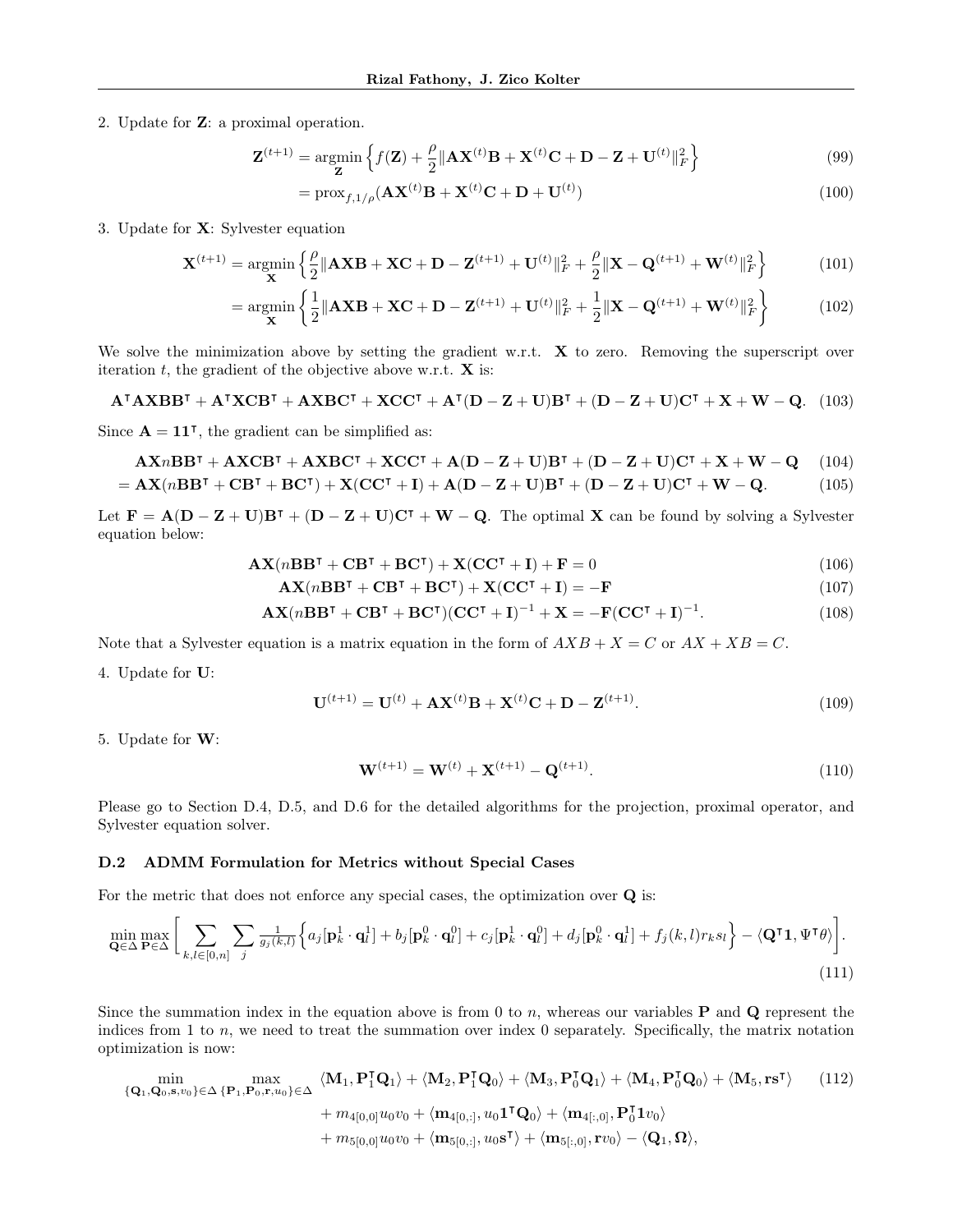where:

$$
m_{4[0,0]} = \sum_{j} \frac{d_j}{g_j(0,0)}, \quad \mathbf{m}_{4[0,l]} = \sum_{j} \frac{d_j}{g_j(0,l)}, \quad \mathbf{m}_{4[k,0]} = \sum_{j} \frac{d_j}{g_j(k,0)},
$$

$$
m_{5[0,0]} = \sum_{j} \frac{f_j(0,0)}{g_j(0,0)}, \quad \mathbf{m}_{5[0,l]} = \sum_{j} \frac{f_j(0,l)}{g_j(0,l)}, \quad \mathbf{m}_{5[k,0]} = \sum_{j} \frac{f_j(k,0)}{g_j(k,0)}.
$$

Using the same technique as in Appendix [D.1,](#page-21-1) we write the optimization over the matrix P and Q only, and regroup the variables as follows:

$$
\min_{\mathbf{Q}\in\Delta}\max_{\mathbf{P}\in\Delta} \langle \mathbf{M}_1, \mathbf{P}^{\mathsf{T}}\mathbf{Q} \rangle + \langle \mathbf{M}_2, \mathbf{P}^{\mathsf{T}}(\mathbf{1}\mathbf{1}^{\mathsf{T}}\mathbf{Q} \operatorname{diag}(\boldsymbol{\kappa}) - \mathbf{Q}) \rangle + \langle \mathbf{M}_3, (\mathbf{1}\mathbf{1}^{\mathsf{T}}\mathbf{P} \operatorname{diag}(\boldsymbol{\kappa}) - \mathbf{P})^{\mathsf{T}}\mathbf{Q} \rangle \tag{113}
$$
\n
$$
+ \langle \mathbf{M}_4, (\mathbf{1}\mathbf{1}^{\mathsf{T}}\mathbf{P} \operatorname{diag}(\boldsymbol{\kappa}) - \mathbf{P})^{\mathsf{T}}(\mathbf{1}\mathbf{1}^{\mathsf{T}}\mathbf{Q} \operatorname{diag}(\boldsymbol{\kappa}) - \mathbf{Q}) \rangle + \langle \mathbf{M}_5, \operatorname{diag}(\boldsymbol{\kappa})\mathbf{P}^{\mathsf{T}}\mathbf{1}\mathbf{1}^{\mathsf{T}}\mathbf{Q} \operatorname{diag}(\boldsymbol{\kappa}) \rangle
$$
\n
$$
+ (m_{4[0,0]} + m_{5[0,0]}) (1 - \mathbf{1}^{\mathsf{T}}\mathbf{P} \operatorname{diag}(\boldsymbol{\kappa})\mathbf{1}) (1 - \mathbf{1}^{\mathsf{T}}\mathbf{Q} \operatorname{diag}(\boldsymbol{\kappa})\mathbf{1})
$$
\n
$$
+ \langle \mathbf{m}_{4[0,:]}, (1 - \mathbf{1}^{\mathsf{T}}\mathbf{P} \operatorname{diag}(\boldsymbol{\kappa})\mathbf{1})\mathbf{1}^{\mathsf{T}}(\mathbf{1}\mathbf{1}^{\mathsf{T}}\mathbf{Q} \operatorname{diag}(\boldsymbol{\kappa}) - \mathbf{Q}) \rangle + \langle \mathbf{m}_{4[:,0]}, (\mathbf{1}\mathbf{1}^{\mathsf{T}}\mathbf{P} \operatorname{diag}(\boldsymbol{\kappa}) - \mathbf{P})^{\mathsf{T}}\mathbf{1}(1 - \mathbf{1}^{\mathsf{T}}\mathbf{Q} \operatorname{diag}(\boldsymbol{\kappa})\mathbf{1}) \rangle
$$
\n
$$
+ \langle \mathbf{m}_{5[0,:]}, (1 - \mathbf{1}^
$$

$$
= \min_{\mathbf{Q}\in\Delta} \max_{\mathbf{P}\in\Delta} m_{4[0,0]} + m_{5[0,0]} - \langle \mathbf{Q}, \mathbf{11}^{\mathsf{T}} \operatorname{diag}(\boldsymbol{\kappa}) (m_{4[0,0]} + m_{5[0,0]} ) \rangle - \langle \mathbf{Q}, \mathbf{\Omega} \rangle
$$
\n
$$
+ \langle \mathbf{Q}, n\mathbf{1} \mathbf{m}_{4[0,:]} \operatorname{diag}(\boldsymbol{\kappa}) - \mathbf{1} \mathbf{m}_{4[0,:]} + \mathbf{1} \mathbf{m}_{5[0,:]} \operatorname{diag}(\boldsymbol{\kappa}) \rangle
$$
\n
$$
+ \langle \mathbf{P}, \left\{ \mathbf{Q} \mathbf{M}_{1}^{\mathsf{T}} + (\mathbf{11}^{\mathsf{T}} \mathbf{Q} \operatorname{diag}(\boldsymbol{\kappa}) - \mathbf{Q}) \mathbf{M}_{2}^{\mathsf{T}} + \mathbf{11}^{\mathsf{T}} \mathbf{Q} \operatorname{diag}(\boldsymbol{\kappa}) \mathbf{M}_{5}^{\mathsf{T}} \operatorname{diag}(\boldsymbol{\kappa}) + \mathbf{11}^{\mathsf{T}} \mathbf{Q} \operatorname{diag}(\boldsymbol{\kappa}) (m_{4[0,0]} + m_{5[0,0]}) \rangle - \mathbf{11}^{\mathsf{T}} \operatorname{diag}(\boldsymbol{\kappa}) (m_{4[0,0]} + m_{5[0,0]}) - n \mathbf{11}^{\mathsf{T}} \mathbf{Q} \operatorname{diag}(\boldsymbol{\kappa}) \mathbf{m}_{4[0,:]}^{\mathsf{T}} \mathbf{1}^{\mathsf{T}} \operatorname{diag}(\boldsymbol{\kappa}) + \mathbf{11}^{\mathsf{T}} \mathbf{Q} m_{4[0,:]}^{\mathsf{T}} \mathbf{1}^{\mathsf{T}} \operatorname{diag}(\boldsymbol{\kappa})
$$
\n
$$
- \mathbf{11}^{\mathsf{T}} \mathbf{Q} \operatorname{diag}(\boldsymbol{\kappa}) \mathbf{m}_{5[0,:]}^{\mathsf{T}} \mathbf{1}^{\mathsf{T}} \operatorname{diag}(\boldsymbol{\kappa}) + \mathbf{1} \mathbf{m}_{5[:,0]}^{\mathsf{T}} \operatorname{diag}(\boldsymbol{\kappa}) + \mathbf{11}^{\mathsf{T}} \mathbf{Q} \operatorname{diag}(\boldsymbol
$$

$$
= \min_{\mathbf{Q}\in\Delta} \max_{\mathbf{P}\in\Delta} m_{4[0,0]} + m_{5[0,0]} + \langle \mathbf{Q}, \{n\mathbf{1m}_{4[0,:]} \operatorname{diag}(\boldsymbol{\kappa}) - \mathbf{1m}_{4[0,:]} + \mathbf{1m}_{5[0,:]} \operatorname{diag}(\boldsymbol{\kappa}) - \mathbf{11}^{\intercal} \operatorname{diag}(\boldsymbol{\kappa})(m_{4[0,0]} + m_{5[0,0]}) - \mathbf{\Omega} \} \rangle
$$
  
+  $\langle \mathbf{P}, \{ \mathbf{Q}\mathbf{M}_{1}^{\intercal} + (\mathbf{11}^{\intercal}\mathbf{Q} \operatorname{diag}(\boldsymbol{\kappa}) - \mathbf{Q})\mathbf{M}_{2}^{\intercal} + \mathbf{11}^{\intercal}\mathbf{Q} \operatorname{diag}(\boldsymbol{\kappa})\mathbf{M}_{5}^{\intercal} \operatorname{diag}(\boldsymbol{\kappa}) + \mathbf{11}^{\intercal}\mathbf{Q} \operatorname{diag}(\boldsymbol{\kappa})\mathbf{11}^{\intercal} \operatorname{diag}(\boldsymbol{\kappa})(m_{4[0,0]} + m_{5[0,0]}) \rangle$   
-  $\mathbf{11}^{\intercal} \operatorname{diag}(\boldsymbol{\kappa})(m_{4[0,0]} + m_{5[0,0]}) - n\mathbf{11}^{\intercal}\mathbf{Q} \operatorname{diag}(\boldsymbol{\kappa})\mathbf{m}_{4[0,:]}^{\intercal}\mathbf{1}^{\intercal} \operatorname{diag}(\boldsymbol{\kappa}) + \mathbf{11}^{\intercal}\mathbf{Q}\operatorname{diag}(\boldsymbol{\kappa})\mathbf{11}^{\intercal} \operatorname{diag}(\boldsymbol{\kappa}) \rangle$   
-  $\mathbf{11}^{\intercal}\mathbf{Q} \operatorname{diag}(\boldsymbol{\kappa})\mathbf{m}_{5[0,:]}^{\intercal}\mathbf{1}^{\intercal} \operatorname{diag}(\boldsymbol{\kappa}) + \mathbf{1m}_{5[:,0]}^{\intercal} \operatorname{diag}(\boldsymbol{\kappa}) + \mathbf{11}^{\intercal}\mathbf{Q} \operatorname{diag}(\boldsymbol{\kappa})\mathbf{1m}_{5[:,0]}^{\intercal} \operatorname{diag}(\boldsymbol{\kappa}) \rangle$   
+  $\langle \mathbf{P}, \{ \math$ 

As in Appendix [D.1,](#page-21-1) the equation above can be simplified as:

$$
\min_{\mathbf{Q} \in \Delta} f(\mathbf{A} \mathbf{Q} \mathbf{B} + \mathbf{Q} \mathbf{C} + \mathbf{D}) + \langle \mathbf{Q}, \mathbf{E} \rangle + c \tag{116}
$$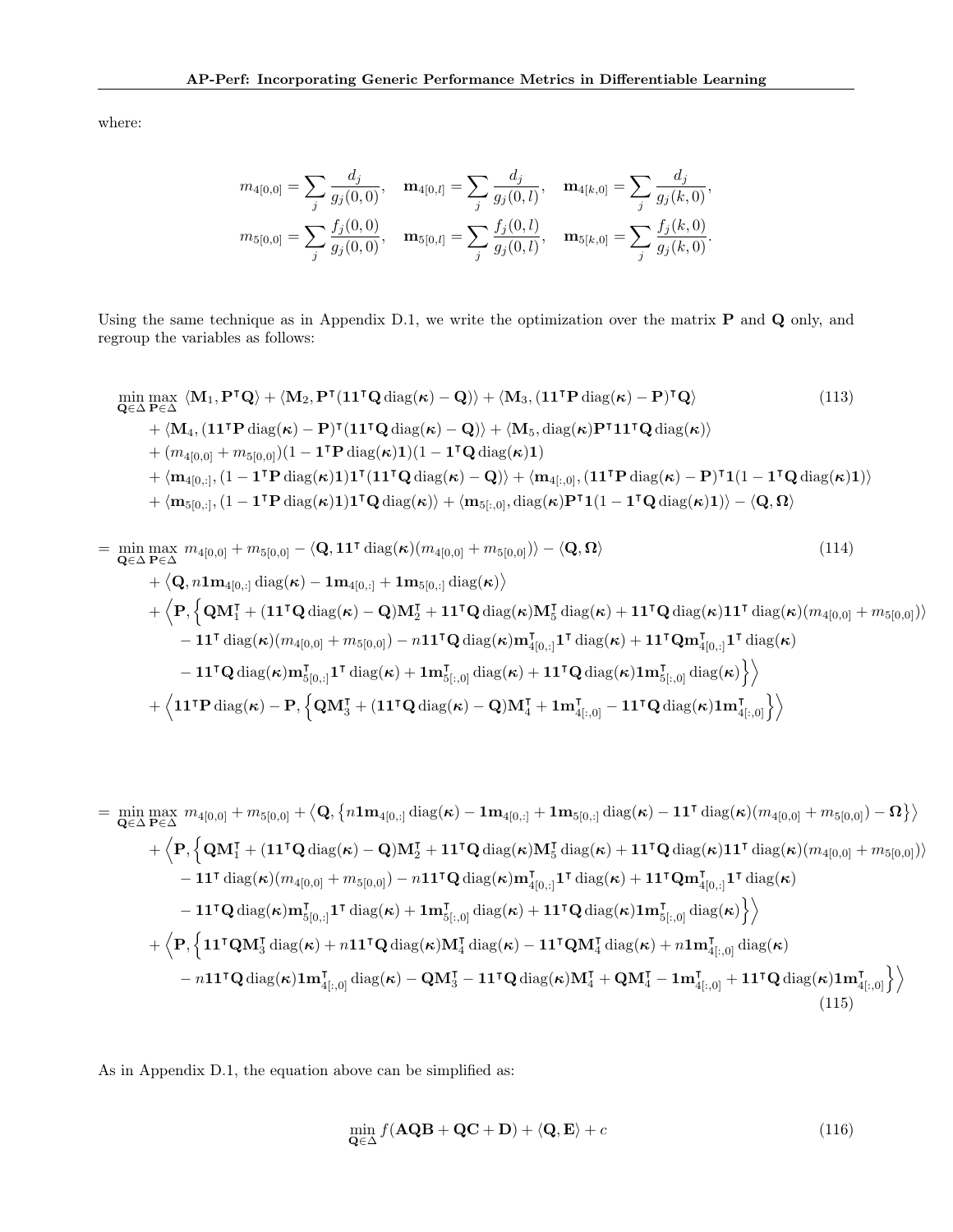where:

$$
f(\mathbf{X}) = \max(0, \max_{k} \text{ sum-k-largest}(\mathbf{X}_{(:,k)}))
$$
\n(117)

$$
\mathbf{A} = \mathbf{1}\mathbf{1}^{\mathsf{T}}
$$
\n
$$
\mathbf{B} = \text{diag}(\boldsymbol{\kappa})\mathbf{M}_{2}^{\mathsf{T}} + \text{diag}(\boldsymbol{\kappa})\mathbf{M}_{5}^{\mathsf{T}}\text{ diag}(\boldsymbol{\kappa}) + \text{diag}(\boldsymbol{\kappa})\mathbf{1}\mathbf{1}^{\mathsf{T}}\text{ diag}(\boldsymbol{\kappa})\left(m_{4[0,0]} + m_{5[0,0]}\right) \qquad (118)
$$
\n
$$
- n \text{ diag}(\boldsymbol{\kappa})\mathbf{m}_{4[0,:]}^{\mathsf{T}}\mathbf{1}^{\mathsf{T}}\text{ diag}(\boldsymbol{\kappa}) + \mathbf{m}_{4[0,:]}^{\mathsf{T}}\mathbf{1}^{\mathsf{T}}\text{ diag}(\boldsymbol{\kappa}) - \text{diag}(\boldsymbol{\kappa})\mathbf{m}_{5[0,:]}^{\mathsf{T}}\mathbf{1}^{\mathsf{T}}\text{ diag}(\boldsymbol{\kappa}) + \text{diag}(\boldsymbol{\kappa})\mathbf{1}\mathbf{m}_{5[,:,0]}^{\mathsf{T}}\text{ diag}(\boldsymbol{\kappa})
$$
\n
$$
+ \mathbf{M}_{3}^{\mathsf{T}}\text{ diag}(\boldsymbol{\kappa}) + n \text{ diag}(\boldsymbol{\kappa})\mathbf{M}_{4}^{\mathsf{T}}\text{ diag}(\boldsymbol{\kappa}) - \mathbf{M}_{4}^{\mathsf{T}}\text{ diag}(\boldsymbol{\kappa}) - n \text{ diag}(\boldsymbol{\kappa})\mathbf{1}\mathbf{m}_{4[,:,0]}^{\mathsf{T}}\text{ diag}(\boldsymbol{\kappa}) - \text{diag}(\boldsymbol{\kappa})\mathbf{M}_{4}^{\mathsf{T}} + \text{diag}(\boldsymbol{\kappa})\mathbf{1}\mathbf{m}_{4[,:,0]}^{\mathsf{T}} \qquad (120)
$$
\n
$$
\mathbf{C} = \mathbf{M}_{1}^{\mathsf{T}} - \mathbf{M}_{2}^{\mathsf{T}} - \mathbf{M}_{3}^{\mathsf{T}} + \mathbf{M}_{4}^{\mathsf{T}} \qquad (120)
$$
\n
$$
\mathbf{D} = -\mathbf{1}\mathbf{1}^{\mathsf{T}}\text{ diag}(\boldsymbol{\kappa})\left(m_{4[0,0]} + m_{5[0,0]}\right) + \math
$$

Since the form of the objective above is similar to the one in Appendix [D.1,](#page-21-1) we use the same ADMM technique to solve the optimization over Q. Note that only the constant variables that are defined by the form of the metric  $(A, B, C, D, E, \text{ and } c)$  are modified from Eq. [\(86\)](#page-23-0). All the ADMM updates remain the same.

#### D.3 ADMM Formulation for Metrics with Special Case for True Negative

For the metrics that enforce special cases for true negative only (e.g., specificity) or special cases for both true negative and true positive (e.g., the MCC and Kappa score), we use the optimization schemes for the metrics that do not enforce special cases for true negative, with a little modification. Specifically, we modify the coefficient matrix  $M_1$  and  $M_5$  by setting the values in the n-th row and the n-th column to be zero, except for the  $(n, n)$ -th cell where we set it to one. Therefore, for the metrics that enforce special cases for both true positive and true negative, we have:

$$
\min_{\{\mathbf{Q}_1, \mathbf{Q}_0, \mathbf{s}, v_0\} \in \Delta} \max_{\{\mathbf{P}_1, \mathbf{P}_0, \mathbf{r}, u_0\} \in \Delta} \langle \mathbf{M}_1^{\diamond}, \mathbf{P}_1^{\mathsf{T}} \mathbf{Q}_1 \rangle + \langle \mathbf{M}_2, \mathbf{P}_1^{\mathsf{T}} \mathbf{Q}_0 \rangle + \langle \mathbf{M}_3, \mathbf{P}_0^{\mathsf{T}} \mathbf{Q}_1 \rangle + \langle \mathbf{M}_4, \mathbf{P}_0^{\mathsf{T}} \mathbf{Q}_0 \rangle + \langle \mathbf{M}_5^{\diamond}, \mathbf{r} \mathbf{s}^{\mathsf{T}} \rangle + u_0 v_0 - \langle \mathbf{Q}_1, \Psi \rangle, \tag{124}
$$

whereas for the metrics that enforce special cases for true negative only we have:

$$
\min_{\{\mathbf{Q}_1, \mathbf{Q}_0, \mathbf{s}, v_0\} \in \Delta} \max_{\{\mathbf{P}_1, \mathbf{P}_0, \mathbf{r}, u_0\} \in \Delta} \langle \mathbf{M}_1^{\diamond}, \mathbf{P}_1^{\mathsf{T}} \mathbf{Q}_1 \rangle + \langle \mathbf{M}_2, \mathbf{P}_1^{\mathsf{T}} \mathbf{Q}_0 \rangle + \langle \mathbf{M}_3, \mathbf{P}_0^{\mathsf{T}} \mathbf{Q}_1 \rangle + \langle \mathbf{M}_4, \mathbf{P}_0^{\mathsf{T}} \mathbf{Q}_0 \rangle + \langle \mathbf{M}_5^{\diamond}, \mathbf{r} \mathbf{s}^{\mathsf{T}} \rangle \qquad (125)
$$
\n
$$
+ m_{4[0,0]} u_0 v_0 + \langle \mathbf{m}_{4[0,1]}, u_0 \mathbf{1}^{\mathsf{T}} \mathbf{Q}_0 \rangle + \langle \mathbf{m}_{4[1,0]}, \mathbf{P}_0^{\mathsf{T}} \mathbf{1} v_0 \rangle
$$
\n
$$
+ m_{5[0,0]} u_0 v_0 + \langle \mathbf{m}_{5[0,1]}, u_0 \mathbf{s}^{\mathsf{T}} \rangle + \langle \mathbf{m}_{5[1,0]}, \mathbf{r} v_0 \rangle - \langle \mathbf{Q}_1, \Psi \rangle,
$$

where:

$$
\mathbf{M}_{i,j}^{\diamond} = \begin{cases} 1 & \text{if } i = j = n \\ 0 & \text{if } (i = n \land j \neq n) \lor (i \neq n \land j = n) \\ \mathbf{M}_{i,j} & \text{otherwise.} \end{cases} \tag{126}
$$

All other ADMM optimization techniques remain the same.

#### <span id="page-26-0"></span>D.4 Projection onto the Valid Marginal Probability Set

In the ADMM updates for  $Q$  (Eq. [\(98\)](#page-23-1)), we need to perform a projection onto the set of valid marginal distributions ∆. In this subsection, we will derive an algorithm to efficiently perform the projection.

Given a matrix A that is not necessary in the set  $\Delta$ , we want to find  $P \in \Delta$  that minimizes the Euclidean distance between **A** and  $P \in \Delta$ . Specifically, we need to solve:

$$
\min_{\mathbf{P}\in\Delta}\frac{1}{2}\|\mathbf{P}-\mathbf{A}\|_F^2.\tag{127}
$$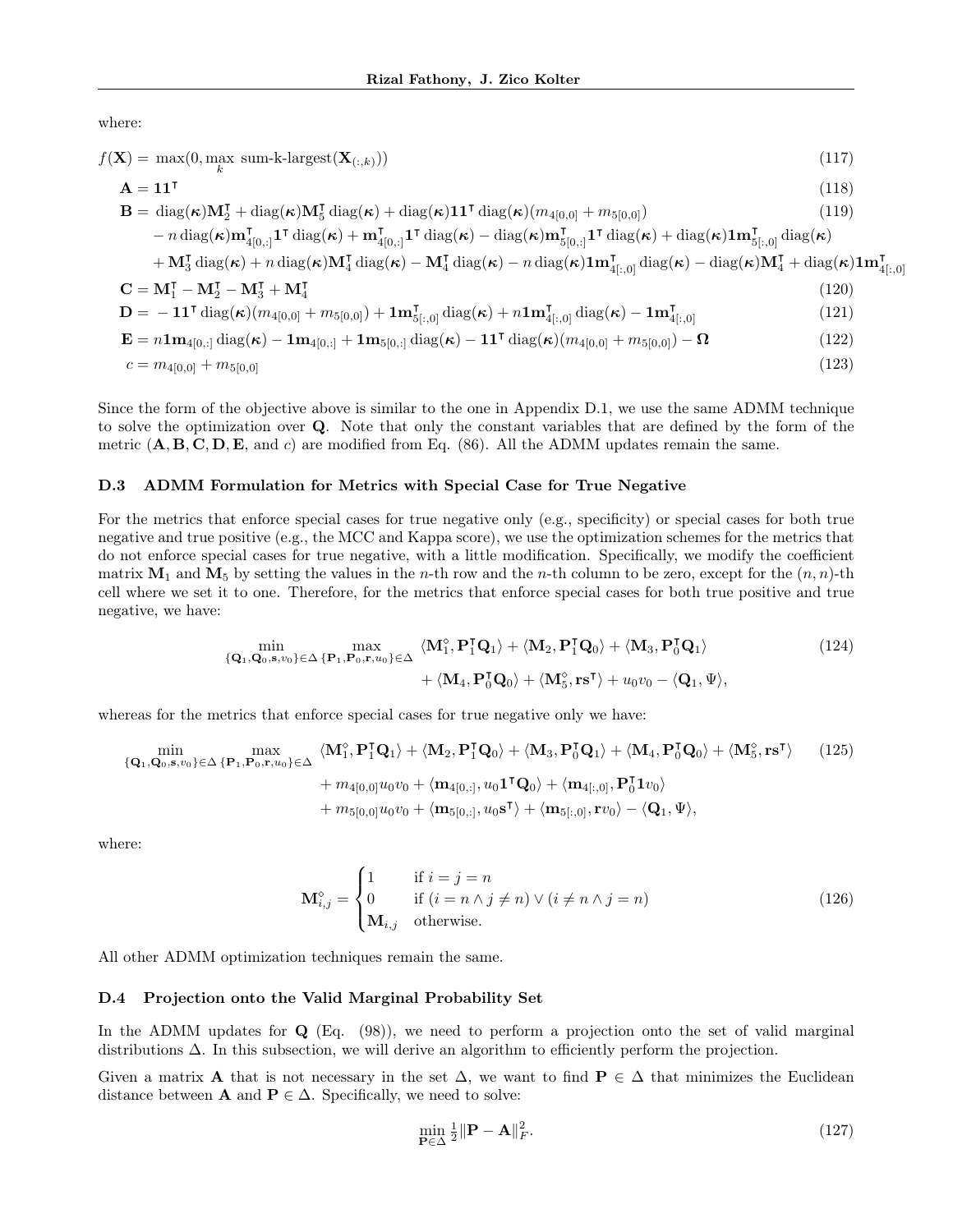In our vector notation (see. Appendix [A.2\)](#page-11-0), this is equal to:

$$
\min_{\{\mathbf{p}_k\}} \frac{1}{2} \sum_{k} \|\mathbf{p}_k - \mathbf{a}_k\|_2^2
$$
\nsubject to:

\n
$$
p_{i,k} \geq 0, \quad \forall i, k \in [1, n]
$$
\n
$$
p_{i,k} \leq \frac{1}{k} \sum_{j} p_{j,k}, \quad \forall i, k \in [1, n]
$$
\n
$$
\sum_{k} \frac{1}{k} \sum_{i} p_{i,k} \leq 1,
$$
\n(128)

where  $\mathbf{p}_k$  and  $\mathbf{a}_k$  are the k-th column of the **P** and **A** respectively.

The constraints above can be written as:

$$
\min_{\{\mathbf{p}_k \in \mathbb{C}_k\}} \frac{1}{2} \sum_k \|\mathbf{p}_k - \mathbf{a}_k\|_2^2, \text{ s.t. } \sum_k \frac{\mathbf{p}_k^{\mathbf{I}} \mathbf{1}}{k} \le 1
$$
\n
$$
\text{where: } \mathbb{C}_k = \{\mathbf{p}_k \mid \mathbf{p}_k \in [0, r_k]^n; \ r_k \ge 0; \ r_k = \frac{\mathbf{p}_k^{\mathbf{T}} \mathbf{1}}{k}\}.
$$
\n
$$
(129)
$$

Using the Lagrange multiplier technique, we write the dual optimization as:

$$
\max_{\eta \geq 0} \min_{\left\{ \mathbf{p}_k \in \mathbb{C}_k \right\}} \frac{1}{2} \sum_{k} \|\mathbf{p}_k - \mathbf{a}_k\|_2^2 + \eta \left( \sum_{k} \frac{\mathbf{p}_k^{\intercal} \mathbf{1}}{k} - 1 \right) \tag{130}
$$

$$
= \max_{\eta \geq 0} -\eta + \sum_{k} \min_{\mathbf{p}_k \in \mathbb{C}_k} \left\{ \frac{1}{2} \|\mathbf{p}_k - \mathbf{a}_k\|_2^2 + \frac{\eta}{k} \mathbf{p}_k^{\mathsf{T}} \mathbf{1} \right\}
$$
(131)

Given  $\eta$ , the inner minimization is now decomposable into each individual  $\mathbf{p}_k$ . For convenience, we drop the subscript  $k$  in the next analysis, i.e.,

<span id="page-27-1"></span>
$$
\min_{\mathbf{p}\in\mathbb{C}}\left\{\frac{1}{2}\|\mathbf{p}-\mathbf{a}\|_{2}^{2}+\frac{\eta}{k}\mathbf{p}^{\mathsf{T}}\mathbf{1}\right\}.
$$
\n(132)  
\nwhere:  $\mathbb{C}=\{\mathbf{p} \mid \mathbf{p}\in[0,r]^{n}; r\geq 0; r=\frac{\mathbf{p}^{\mathsf{T}}\mathbf{1}}{k}\}.$ 

This minimization problem admits a search-based analytical solution. We start with the  $\bar{\mathbf{p}} = \mathbf{a} - \frac{\eta}{k}$ , which is the minimizer of the objective without the constraint as the proposed solution, and start with  $r = \frac{\rho^2}{k}$  $\frac{\mathbf{b}^{\prime}}{k}$ . If all of  $p_i$  lies in [0, r], we accept  $\bar{\mathbf{p}}$  as the solution, otherwise, we iteratively reduce the value of the highest probability values in  $\bar{p}$ , which automatically reduce the value of  $r = \frac{\bar{p}^T}{k}$ , and simultaneously setting negative values in  $\bar{p}$  as zero. This requires sorting the values in  $\bar{\mathbf{p}}$  in a decreasing order.

Given we have the solution of Eq. [\(132\)](#page-27-1) for each column, we calculate the objective and gradient of Eq. [\(132\)](#page-27-1) with respect to  $\eta$ . Since it is just a one-dimensional optimization, we efficiently solve it with a gradient-based optimization with box constraint of  $\eta \geq 0$ . Note that the objective is concave with respect to  $\eta$ .

#### <span id="page-27-0"></span>D.5 Proximal Operator for the ADMM Updates

In the ADMM updates for **Z** (Eq. [\(100\)](#page-24-0)), we need to perform a proximal operator for the function  $f(\mathbf{X})$ , i.e.:

$$
f(\mathbf{X}) = \max(0, \max_{k} \text{ sum-k-largest}(\mathbf{X}_{(:,k)})).
$$
\n(133)

The proximal operator over  $f$  is:

$$
\text{prox}_{f,1/\rho}(\mathbf{X}) = \underset{\mathbf{Z}}{\text{argmin}} \left\{ f(\mathbf{Z}) + \frac{\rho}{2} \|\mathbf{X} - \mathbf{Z}\|_F^2 \right\}
$$
(134)

Note that  $f(\mathbf{Z})$  can be expanded as:

$$
f(\mathbf{Z}) = \max_{\mathbf{P} \in \Delta} \langle \mathbf{P}, \mathbf{Z} \rangle = \min_{\mathbf{P} \in \Delta} \langle \mathbf{P}, -\mathbf{Z} \rangle = \min_{\mathbf{P}} \left( \mathbf{I}_{\Delta}(\mathbf{P}) - \langle \mathbf{P}, \mathbf{Z} \rangle \right) = \sup_{\mathbf{P}} \left( \langle \mathbf{P}, \mathbf{Z} \rangle - \mathbf{I}_{\Delta}(\mathbf{P}) \right) = \mathbf{I}_{\Delta}^*(\mathbf{Z}), \tag{135}
$$

where  $I^*_{\Delta}(\mathbf{Z})$  denotes the conjugate function of  $I_{\Delta}(\mathbf{Z})$ .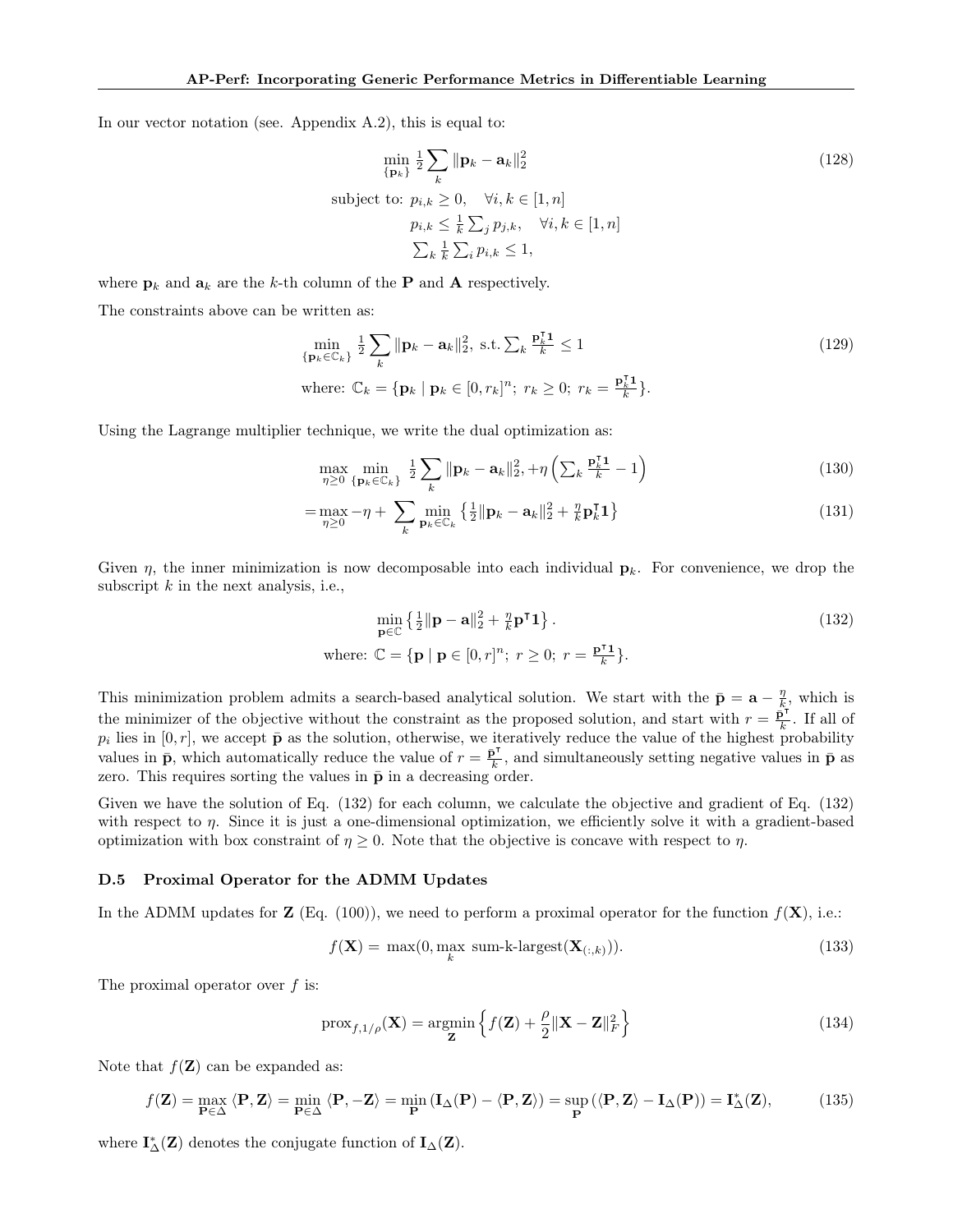Based on Moreau Decomposition [\(Moreau,](#page-9-17) [1962\)](#page-9-17), we know that:

$$
\text{prox}_f(\mathbf{X}) = \mathbf{X} - \text{prox}_{\mathbf{I}_{\Delta}}(\mathbf{X})
$$
\n(136)

$$
= \mathbf{X} - \underset{\mathbf{Z}}{\text{argmin}} \left\{ \mathbf{I}_{\Delta}(\mathbf{Z}) + \frac{1}{2} \|\mathbf{X} - \mathbf{Z}\|_{F}^{2} \right\}
$$
(137)

$$
= \mathbf{X} - \underset{\mathbf{Z} \in \Delta}{\operatorname{argmin}} \frac{1}{2} \|\mathbf{X} - \mathbf{Z}\|_F^2
$$
\n(138)

$$
= \mathbf{X} - \text{Proj}_{\Delta}(\mathbf{X}) \tag{139}
$$

Therefore, we can compute  $\text{prox}_{f,1/\rho}(\mathbf{X})$  as:

$$
\text{prox}_{f,1/\rho}(\mathbf{X}) = \mathbf{X} - \frac{1}{\rho} \text{prox}_{\rho f^*}(\rho \mathbf{X})
$$
\n(140)

$$
= \mathbf{X} - \frac{1}{\rho} \operatorname{Proj}_{\Delta}(\rho \mathbf{X})
$$
\n(141)

## <span id="page-28-0"></span>D.6 Solving the Sylvester Equation in the ADMM update

In the ADMM updates for  $\mathbf{X}$  (Eq. [\(108\)](#page-24-1)), we need solve a Sylvester equation in the form of:

$$
\mathbf{AX}(n\mathbf{BB}^{\mathsf{T}} + \mathbf{CB}^{\mathsf{T}} + \mathbf{BC}^{\mathsf{T}})(\mathbf{CC}^{\mathsf{T}} + \mathbf{I})^{-1} + \mathbf{X} = -\mathbf{F}(\mathbf{CC}^{\mathsf{T}} + \mathbf{I})^{-1}.
$$
 (142)

Many linear algebra packages in most of program languages have the capability to solve a Sylvester equation. However, since our formulation contains matrices with special property, we develop a faster customized solver that utilizes the eigen-decomposition technique and exploits the fact that  $\mathbf{A}$ ,  $(nBB^{\mathsf{T}} + CB^{\mathsf{T}} + BC^{\mathsf{T}})$ , and  $(\mathbf{C}\mathbf{C}^{\mathsf{T}} + \mathbf{I})^{-1}$ are symmetric.

First, let us simplify the equation as:

$$
\mathbf{AX}\mathbb{B} + \mathbf{X} = \mathbb{F},\tag{143}
$$

where  $\mathbb{B} = (nBB^{\mathsf{T}} + CB^{\mathsf{T}} + BC^{\mathsf{T}})(CC^{\mathsf{T}} + I)^{-1}$  and  $\mathbb{F} = -\mathbf{F}(CC^{\mathsf{T}} + I)^{-1}$ . We perform eigen-decomposition on matrix  $A$  and  $B$ , i.e.:

$$
\mathbf{A} = \mathbf{U} \mathbf{S} \mathbf{U}^{-1},\tag{144}
$$

where U is a matrix whose *i*-th column is the eigenvector  $\mathbf{u}_i$  of A, and S is a diagonal matrix whose diagonal elements are the corresponding eigenvalues,  $S_{ii} = \lambda_i$ . Similarly, we also have:

$$
\mathbb{B} = \mathbf{V}\mathbf{T}\mathbf{V}^{-1},\tag{145}
$$

where **V** is a matrix whose *i*-th column is the eigenvector of  $\mathbb{B}$ , and **T** is a diagonal matrix whose diagonal elements are the corresponding eigenvalues of B.

To make sure that we can apply the technique, we check the eigendecomposability of  $A$  and  $B$ . Since  $A$ is symmetric, it is surely eigendecomposable. The matrix  $\mathbb B$  may not be symmetric. However, both  $\bar{\mathbf{B}} =$  $(n\overline{B}B^{\intercal} + \overline{C}B^{\intercal} + \overline{B}C^{\intercal})$  and  $\overline{C} = (\overline{C}C^{\intercal} + I)^{-1}$  are symmetric. Based on matrix similarity property, since  $\mathbb{B} = \bar{\mathbf{B}}\bar{\mathbf{C}}$ , the eigenvalues of  $\mathbb{B}$  are the same as the eigenvalues of  $\bar{\mathbf{C}}^{\frac{1}{2}}\bar{\mathbf{B}}\bar{\mathbf{C}}\bar{\mathbf{C}}^{-\frac{1}{2}} = \bar{\mathbf{C}}^{\frac{1}{2}}\bar{\mathbf{B}}\bar{\mathbf{C}}^{\frac{1}{2}}$ , which is symmetric. Therefore,  $\mathbb B$  is also eigendecomposable.

Applying the eigendecomposition technique, we have:

$$
\mathbf{AX}\mathbb{B} + \mathbf{X} = \mathbb{F} \tag{146}
$$

$$
USU^{-1}XVTV^{-1} + X = \mathbb{F}
$$
\n(147)

$$
US(U^{-1}XV)TV^{-1} + X = \mathbb{F}.
$$
\n(148)

Denote  $X^* = U^{-1}XV$ . We then have:

$$
\mathbf{U}\mathbf{S}\mathbf{X}^*\mathbf{T}\mathbf{V}^{-1} + \mathbf{X} = \mathbb{F} \tag{149}
$$

$$
\mathbf{U}^{-1}\mathbf{U}\mathbf{S}\mathbf{X}^*\mathbf{T}\mathbf{V}^{-1}\mathbf{V} + \mathbf{U}^{-1}\mathbf{X}\mathbf{V} = \mathbf{U}^{-1}\mathbb{F}\mathbf{V}
$$
\n(150)

$$
\mathbf{S} \mathbf{X}^* \mathbf{T} + \mathbf{X}^* = \mathbf{U}^{-1} \mathbb{F} \mathbf{V}
$$
 (151)